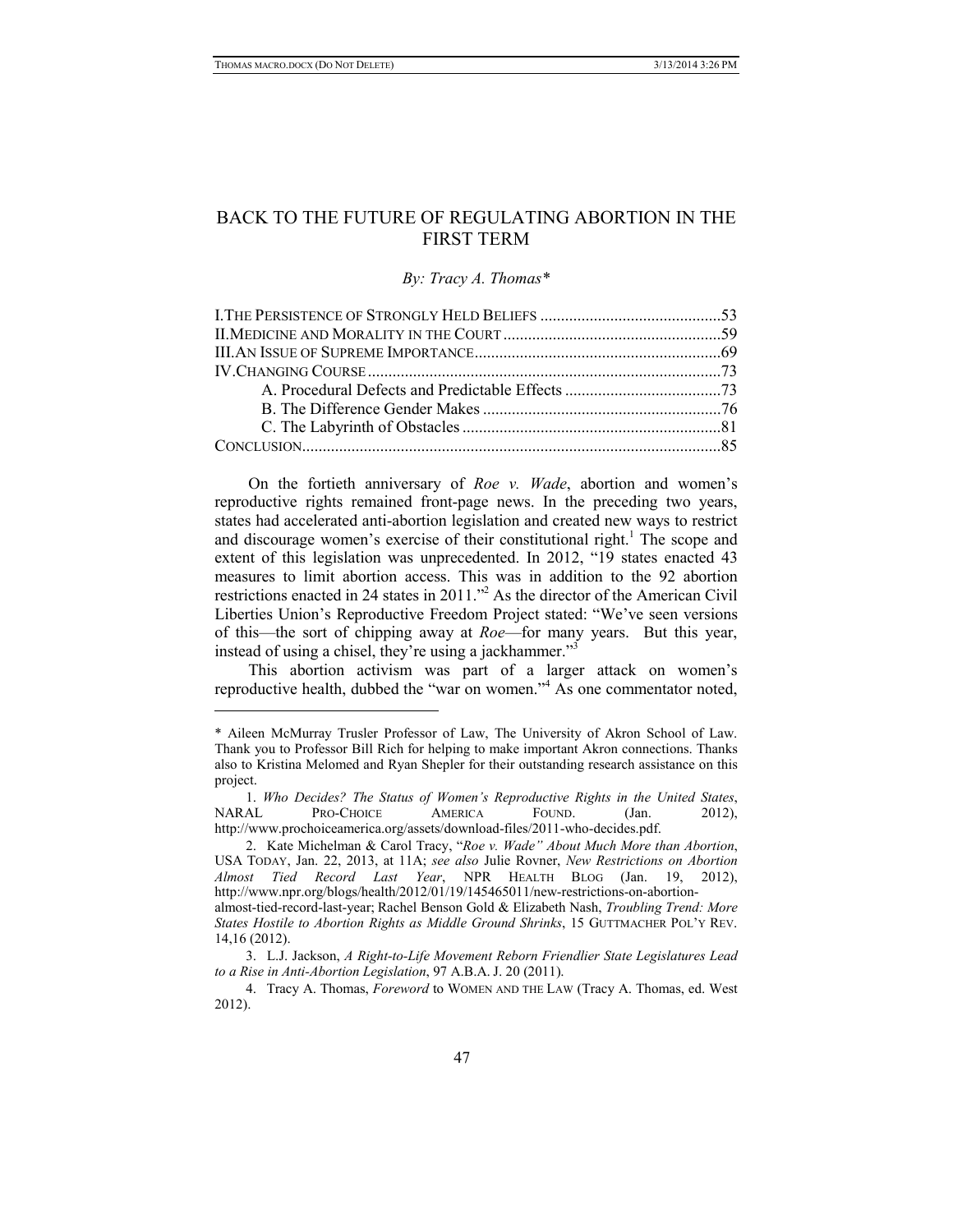"[s]tate by state, legislatures are creating new obstacles to abortions and are treating women in ways that are patronizing and humiliating."5 Abortion rights advocates assumed that *Roe* had conclusively resolved the question of the legality of abortion, protecting women's right to privacy and choice in the first trimester of pregnancy.<sup>6</sup> While technically, the core protections of privacy guaranteed by *Roe* remain intact," feminists believe "those protections are eroding because of the constant onslaught by conservatives bent on undermining the rights of women."<sup>7</sup> "Relentless lawsuits,  $\dots$  even the patently baseless ones, make constitutionally protected abortion rights appear as though they are up for discussion."8

The deluge of new anti-abortion laws reaches far into the first trimester of pregnancy and into *Roe*'s presumption of validity. "It's as though legislatures all across the country are saying, 'We don't really care. We're just going to do it anyway in the face of the Constitution.'"9 States have designed a wide variety of laws to erode this presumption. A few states now require longer waiting periods of 72 hours between the clinic consult and the procedure.<sup>10</sup> Mandatory disclosure laws, like that in South Dakota, require that woman be told that "the abortion will terminate the life of a whole, separate, unique, living human being," that she "has an existing relationship with that unborn human being," and that there are increased risks of depression and suicide.<sup>11</sup> Mandatory ultrasound laws require women to view an image of the fetus.<sup>12</sup> Hospital requirements for abortion providers and procedures effectively shut down clinic access.<sup>13</sup> Other states banned abortions outright at twenty weeks.<sup>14</sup> Fetal pain

1

8. Molly Redden, *Fetal-Heartbeat Abortion Laws Are Dangerous Even If Judges Reject Them*, NEW REPUBLIC (Mar. 28, 2013), http://www.newrepublic.com/article/112787/fetal-heartbeat-abortion-laws-dangerous-evenif-judges-reject-them.

9. Rebecca Boone, *Idaho first state to have fetal pain law rejected,* AP (Mar. 7, 2013), http://bigstory.ap.org/article/idaho-first-state-have-fetal-pain-law-rejected.

10*. E.g*., NEB. REV. STAT. § 28–327 (2011); S.D. CODIFIED LAWS § 34-23A-56 (2011); UTAH CODE ANN. § 76-7-305(2) ( LexisNexis 2012).

11. S.D. CODIFIED LAWS § 34–23A–10.1(1)(b), (c), (e)(i), (e)(ii) (2011).

12. *See* GUTTMACHER INST., STATE POLICIES IN BRIEF: REQUIREMENTS FOR ULTRASOUND (2009) (collecting state laws); Heartbeat Informed Consent Act, H.R. 3130, 112th Cong. (2011); Nova Health Systems v. Pruitt, 292 P.3d 28 (Okla. 2012) (striking down mandatory ultrasound law as inconsistent with federal constitutional law); *see also* Carol Sanger, *Seeing and Believing: Mandatory Ultrasound and the Path to a Protected Choice*, 56 UCLA L. REV. 351 (2008).

13. *E.g.,* S.B. 2305, 63d Leg. Assemb., Reg. Sess. (N.D. 2013) (amending N.D. CENT. CODE § 14-.02.1-04); *see* Erik Eckholm, *North Dakota's Sole Abortion Clinic Sues to Block New Law*, N.Y. TIMES, May 15, 2013 (discussing laws requiring doctors to have local hospital admitting privileges in North Dakota and Mississippi), available at http://www.nytimes.com/2013/05/16/us/north-dakotas-sole-abortion-clinic-sues-to-block-

new-law.html?\_r=0; Gary Robertson, *Virginia Becomes Latest State to Tighten Abortion Rules*, Reuters (Apr. 12, 2013), http://www.reuters.com/article/2013/04/12/us-usa-abortion-

<sup>5.</sup> Nicholas D. Kristof, *When States Abuse Women*, N.Y. TIMES, Mar. 4, 2012, at SR11.

<sup>6.</sup> Roe v. Wade, 410 U.S. 113 (1973).

<sup>7.</sup> Michelman, *supra* note 2.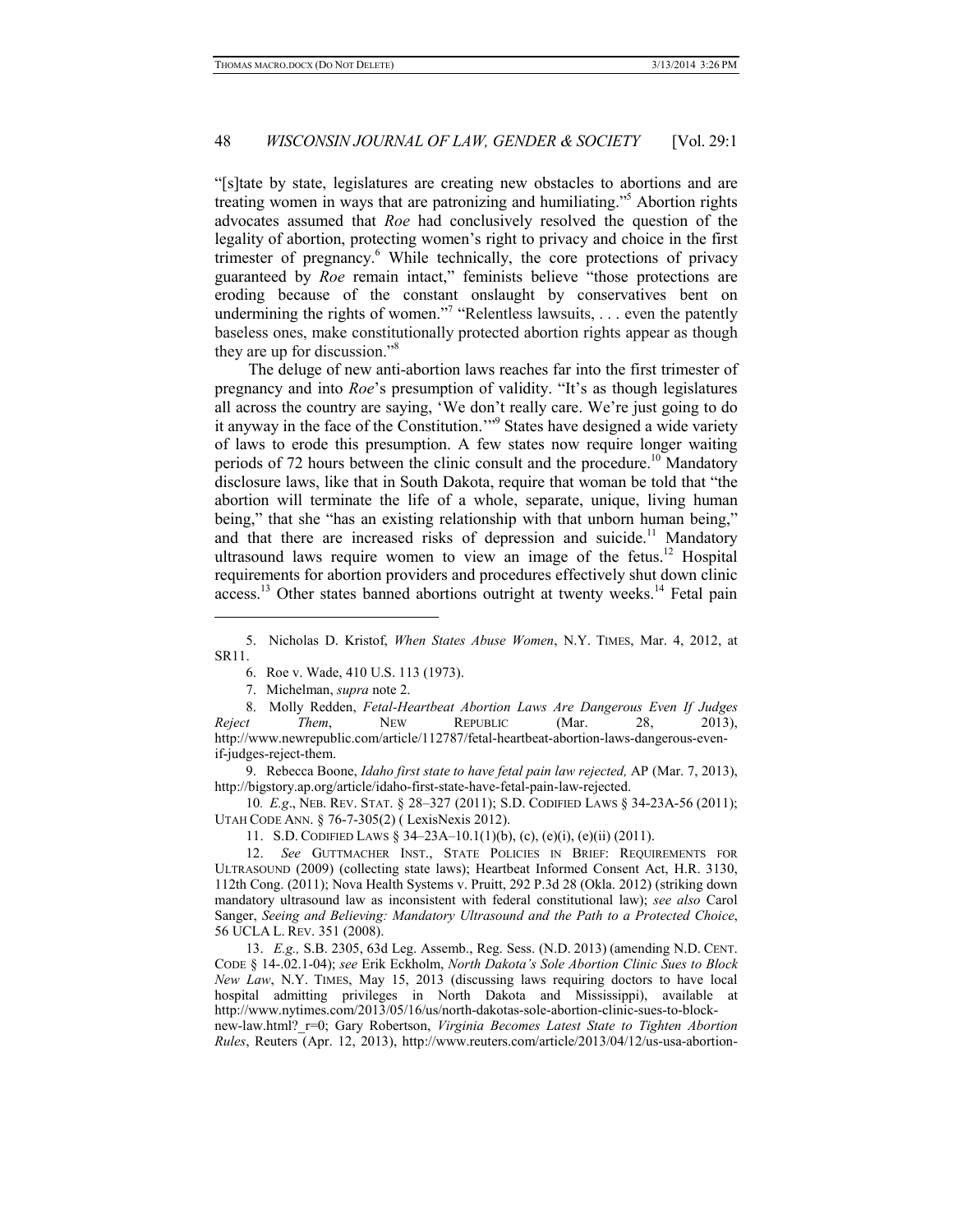2014] *BACK TO THE FUTURE* 49

laws prohibit abortion around eighteen or twenty weeks on the non-scientific basis that the fetus can feel pain.15 Heartbeat bills ban abortion after the first heartbeat can be detected, which can occur as early as six weeks into the pregnancy.16 States ban abortions by prescription, either by prohibiting the use of RU40, the abortion pill, or by circumscribing the ability of the physician to prescribe the medicine by telephone.  $17$  Funding for abortion has been slashed by defunding Planned Parenthood and restricting coverage under federal healthcare reform of the Affordable Care Act.<sup>18</sup>

virginia-idUSBRE93B0QT20130412 (noting hospital-style standards passed in Virginia, Indiana, New Jersey, and Texas).

14. *E.g.,* ARK. CODE ANN. § 20-16-1305 (West 2013); 2010 NEB. LAWS 1103 (2010); OHIO REV. CODE Ann. § 2919.18(B) (West 2011) (prohibiting if physician determines fetus is viable). *But see* Isaccson v. Horne, 716 F.3d 1213 (9th Cir. 2013) (striking down Arizona twenty-week ban as unconstitutional); McCormack v. Hiedeman, 900 F. Supp. 2d 1128 (D. Idaho 2013) (invalidating twenty-week ban). The Judiciary Subcommittee on the Constitution and Civil Justice proposed a federal twenty-week ban on abortion. Dorothy J. Samuels, Editorial, *War on Women Continues*, N.Y. TIMES (June 10, 2013), http://takingnote.blogs.nytimes.com/2013/06/10/war-on-women-continues.

15. "Ten states have enacted fetal pain laws since 2010 . . . . Nebraska was first, followed over the next few years by Alabama, Arkansas, Arizona, Georgia, Idaho, Indiana, Kansas, Louisiana, and Oklahoma." Boone, *supra* note 9. *See generally* I. Glenn Cohen & Sadath Sayeed, *Fetal Pain, Abortion, Viability, and the Constitution*, 39 J. L. MED. & ETHICS 235 (2001) (tracing development of fetal pain laws and questioning their constitutionality).

16. N.D. CENT. CODE § 14-02.1-1-05.2 (Supp. 2013) (banning abortion after the detection of a heartbeat); S.B. 134, 89th Gen. Assemb., Reg. Sess. (Ark. 2013) (amending to add the Arkansas Human Heartbeat Protection Act, which prohibits abortion at twelve weeks if heartbeat detected in abdominal ultrasound). *See* Judy Keen, *N.D. governor signs nation's strictest abortion laws,* USA TODAY (Mar. 29, 2013), http://www.usatoday.com/story/news/nation/2013/03/26/north-dakota-abortionban/2021215/. A federal district court preliminarily enjoined the Arkansas heartbeat law finding it "impermissibly burdened a woman's Fourteenth Amendment right to choose to terminate a pregnancy before viability." Edwards v. Beck, No. 4:13CV00224 SWW, 2013 WL 2302323, at \*5 (E.D. Ark. May 23, 2013). Ohio's Heartbeat Bill passed the state House, but was not pursued in the Senate. *See* H.B. 125, 129th Gen. Assemb., Reg. Sess. (2011–12); Julie Carr Smyth, *Ohio Abortion Ban Would Use Heartbeat as Trigger*, AKRON BEACON J. (Feb. 7, 2011 ); Jo Ingels, *Ohio House Approves Abortion Ban*, REUTERS (June 28, 2011), http://www.reuters.com/article/2011/06/28/us-abortion-ohio-heartbeat-

idUSTRE75R7NC20110628; Ann Sanner, *Ohio Senate Puts End to "Heartbeat" Abortion Bill*, **SALON** (Nov. 27, 2012), http://www.salon.com/2012/11/27/ohio\_senate\_puts\_end\_to\_heartbeat\_abortion\_bill/. *See also* Jessica L. Knopp, *The Unconstitutionality of Ohio House Bill 124: The Heartbeat Bill*, 46 AKRON L.REV. 253 (2013).

17*. E.g.,* OHIO REV. CODE ANN. § 2929.123 (West 2004); *see* Gold & Nash, *supra* note 2, at 16 (listing Arizona, Kansas, Nebraska, North Dakota, Oklahoma, South Dakota, and Tennessee); *but see* Okla. Coal. for Reprod. Justice v. Cline, 292 P.3d 27 (Okla. 2012) (invalidating law that restricted use of abortion medicine).

18. Gold & Nash, *supra* note 2, at 16 (Kansas, Nebraska, Oklahoma and Utah); Jackson, *supra* note 3, at 20; Michelman, *supra* note 2; *see* Planned Parenthood Ass'n of Hidalgo Cty. Tex., Inc. v. Suehs, 692 F.3d 343 (5th Cir. 2012) (upholding law defunding women's health organization against First Amendment challenge); *but see* Planned Parenthood of Central N.C. v. Cansler, 877 F. Supp. 2d 310 (M.D. N.C. 2012) (denial of state or federal funds to organization was violation of First Amendment, Equal Protection,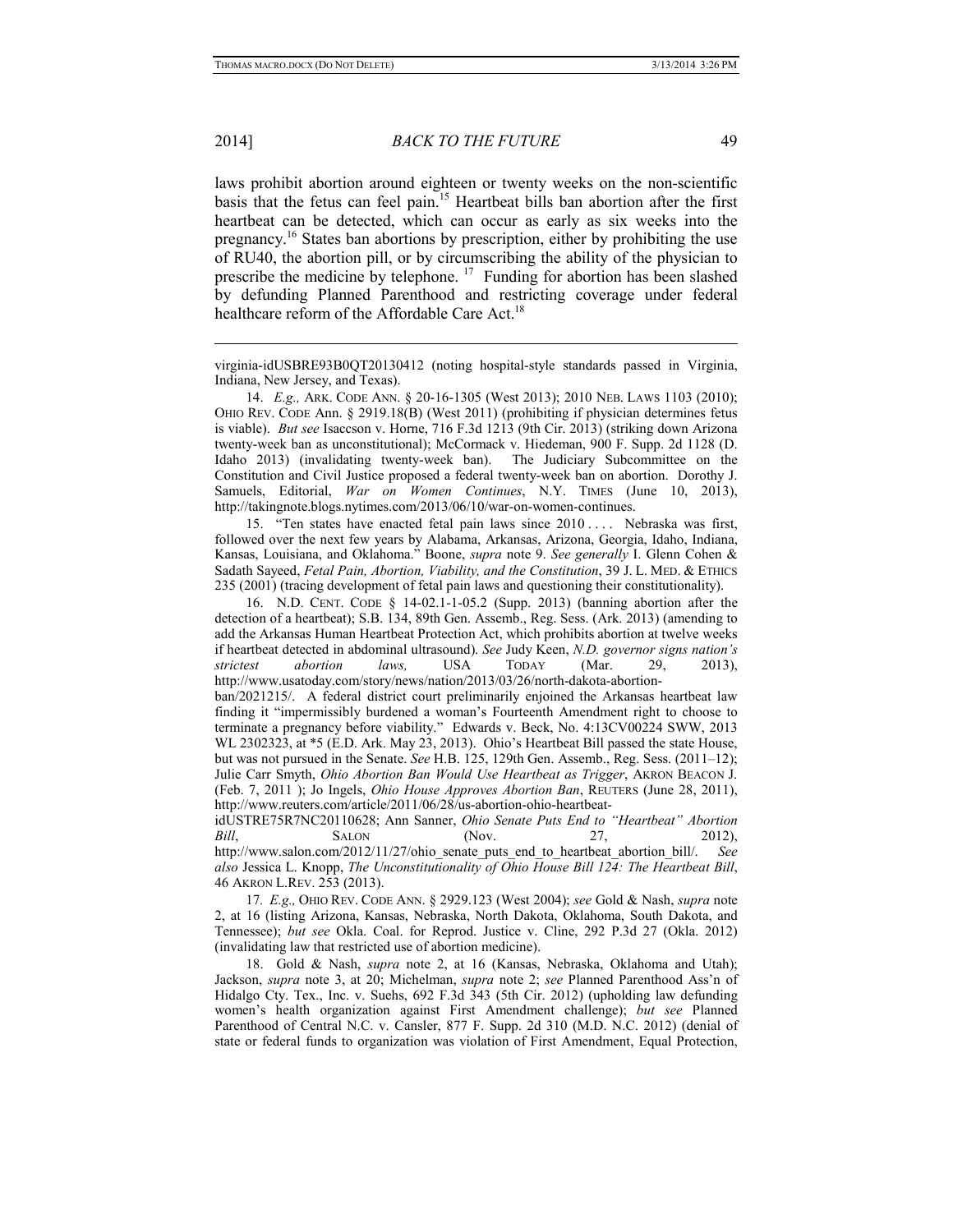### 50 *WISCONSIN JOURNAL OF LAW, GENDER & SOCIETY* [Vol. 29:1]

Courts have been conflicted over the legitimacy of these news laws. Initially, many courts struck down the laws, recognizing them as blatant attempts to deny women their constitutional rights of privacy and choice.<sup>19</sup> As an unanimous United States Court of Appeals for the Ninth Circuit stated in striking down a ban on abortion at twenty weeks, because the early-term law "deprives the women to whom it applies of the ultimate decision to terminate their pregnancies prior to fetal viability, it is unconstitutional under a long line of invariant Supreme Court precedents."20 The initial judicial determination, however, was reversed in many cases upon further review by appellate courts that upheld the new restrictions on abortion.<sup>21</sup> Yet, even after reversal, one federal district court continued on remand to assert that there was "little doubt" that the mandatory sonogram law was an invalid "attempt by the Texas Legislature to discourage women from exercising their constitutional rights by making it more difficult for caring and competent physicians to perform abortions."22 Despite four decades of constitutional law, courts seem resistant to women's constitutional rights and their moral authority in early-term abortions.

This article contextualizes the recent aggressive anti-abortion legislation by examining the backstory and historical context of two early U.S. Supreme Court cases challenging abortion regulation in the first term: *City of Akron v.* 

20. Isaccson v. Horne, 716 F.3d 1213 (9th Cir. 2013).

21. *See* Planned Parenthood Minn., N.D., S.D. v. Rounds, 650 F. Supp. 2d 972 (D. S.D. 2009) (striking down relationship and suicide disclosures as unconstitutional, but upholding biological disclosures of fetus as a living human being), *rev'd in part*, 653 F.3d 662 (8th Cir. 2011) (upholding required counseling disclosures of biology, medical risks, and parent/child relationship), *partial hearing en banc*, 686 F.3d 889 (8th Cir. 2012) (upholding suicide disclosure); *Lakey*, 667 F.3d 570 (upholding Texas mandatory ultrasound law); Planned Parenthood Ass'n of Hidalgo, Cty. Tex., Inc. v. Suehs, 828 F. Supp. 2d 872 (W.D. Tex. 2012) (granting preliminary injunction enjoining Texas administrative rule that prohibited funding for organizations that provided abortion or any preventive health and family planning services); *vacated and remanded*, 692 F.3d 343 (5th Cir. 2012) (upholding law defunding women's health organization against First Amendment challenge).

22. *Lakey*, 806 F. Supp.2d 942 (finding that mandatory ultrasound and display law violates free speech rights of doctors and patients); Tex. Med. Providers Performing Abortion Servs. v. Lakey, No. A-11-CA-486-SS, 2012 WL 373132, at \*5 (W.D. Tex. Feb. 6, 2012) (reluctantly enforcing law); *see also* Jim Vertuno, *Federal Judge Rejects Major Parts of New Texas Law on Sonograms and Abortions*, AP (Aug. 30, 2011), http://www.nbcnews.com/id/44334105/ns/us\_news-life/#.Um\_E4\_msiyM.

bill of attainder, and preempted by federal law). *See also* Reproductive Parity Act, H.B. 1044, 63d Leg., Reg. Sess. (Wash. 2013) (requiring all health insurers to cover elective abortions).

<sup>19.</sup> *See Edwards*, 2013 WL 2302323, at \*5 (enjoining Arkansas heartbeat bill); McCormack v. Heidman, 900 F. Supp. 2d 1128, 1148 (D. Idaho 2013) (striking down hospital requirement for second trimester abortions and twenty-week ban); Planned Parenthood of Minn. v. Daugaard, 799 F. Supp. 2d 1048, 1064-66 (D. S.D. 2011) (enjoining preliminarily South Dakota 72-hour waiting period); Tex. Med. Providers Performing Abortion Servs. v. Lakey, 806 F. Supp.2d 942 (W.D. Tex. 2011) (declaring mandatory ultrasound law unconstitutional), *vacated in part,* 667 F.3d 570 (5th Cir. 2012); Nova Health Sys. v. Pruitt, 292 P.3d 28 (Okla. 2012) (striking down mandatory ultrasound law); Okla. Coal. for Reprod. Justice v. Cline, 292 P.3d 27 (Okla. 2012) (invalidating prescription ban).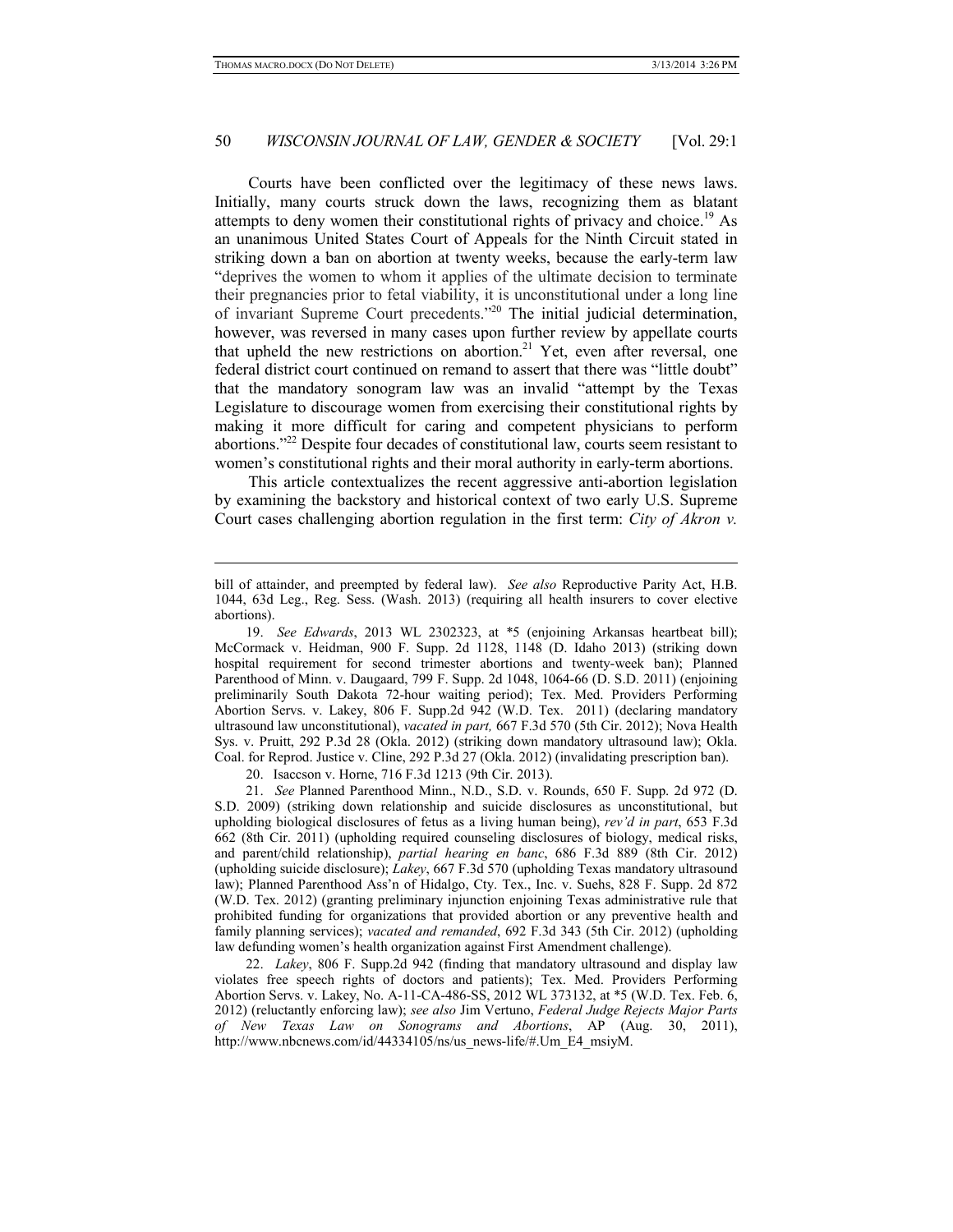### 2014] *BACK TO THE FUTURE* 51

*Akron Center for Reproductive Health (Akron)*, 23 and *Ohio v. Akron Center for Reproductive Health (Akron II).*<sup>24</sup> Little has been written about these foundational cases. Yet at the time of the first *Akron* case, the Supreme Court's decision was "celebrated as the most far-reaching victory on reproductive rights since *Roe v. Wade.*" 25 Now the arguments, strategies, and motivations of the *Akron* cases have renewed relevance, as first-term regulations are fast tracked through the judicial system and placed at the center of the ongoing debate over abortion.

In *Akron*, the Court struck down invasive regulations it found were mere attempts to discourage women from exercising their constitutional rights.26 The Akron ordinance imposed seventeen different requirements including counseling, religious disclosures, waiting periods, parental consent, and hospital requirements for abortion.<sup>27</sup> The comprehensive law was one of the first attempts to enact so-called informed consent laws. These laws borrowed from the tort concept of informed consent requiring physicians to inform patients of the medical risks of procedures.<sup>28</sup> Anti-abortion groups endorsed these laws under the theory that a woman who was truly informed would choose not to terminate a pregnancy.<sup>29</sup> Critics, however, argue that these abortion laws are perversions of the tort law designed to protect a patient's autonomy by interfering with that self-determination because of women's assumed mental instability.30 The abortion informed consent laws create a gendered exception to the usual rules of informed consent based upon stereotypes of women, bias against abortion, and unsupported medical advice.<sup>31</sup>

26. *Akron*, 462 U.S. at 444.

<sup>23.</sup> City of Akron v. Akron Ctr. For Reprod. Health, Inc. (*Akron*), 462 U.S. 416 (1983).

<sup>24.</sup> Ohio v. Akron Ctr. For Reprod. Health (*Akron II*), 497 U.S. 502 (1990).

<sup>25.</sup> LEIGH ANN WHEELER, HOW SEX BECAME A CIVIL LIBERTY 148 (2013).

<sup>27. .</sup> *Id.* at 422; *see also* Akron Ctr. for Reprod. Health v. City of Akron, 479 F. Supp. 1172, app. at 1208–13 (N.D. Ohio 1979) (reprinting ordinance in entirety).

<sup>28.</sup> *See* Nadia N. Sawicki, *The Abortion Informed Consent Debate: More Light, Less Heat*, 21 CORNELL J.L. & PUB. POL'Y 1, 3-4 (2011). *See* Maya Manian, *Perverting Informed Consent: The South Dakota Court Decision*, RH REALITY CHECK (Aug. 1, 2012), http://www.rhrealitycheck.org/article/2012/08/01/perverting-informed-consent-south-dakota (arguing that South Dakota is not the only state which misuses traditional principles of informed consent to regulate abortion with laws that "are rife with mis-information and shaming rituals masquerading as protections of a 'woman's right to know.'"); Sawicki, *supra*, at 1, 19; Evelyn Atkinson, Comment, *Abnormal Persons or Embedded Individuals?: Tracing the Development of Informed Consent Regulations for Abortion*, 34 HARV. J.L. & GENDER 617, 655 (2011).

<sup>29.</sup> Reginald Stuart, *Akron Divided by Heated Abortion Debate*, N.Y. TIMES, Feb. 1, 1978, at A10.

<sup>30.</sup> Atkinson, *supra* note 28, at 618; Sawicki, *supra* note 28, at 3; Maya Manian, *The Irrational Woman: Informed Consent and Abortion Decision-Making*, 16 DUKE J. GENDER L. & POL'Y 223 (2009).

<sup>31.</sup> Pamela Laufer-Ukeles, *Reproductive Choices and Informed Consent: Fetal Interests, Women's Identity and Relational Autonomy*, 37 AM. J.L. & MED. 567, 568 (2011).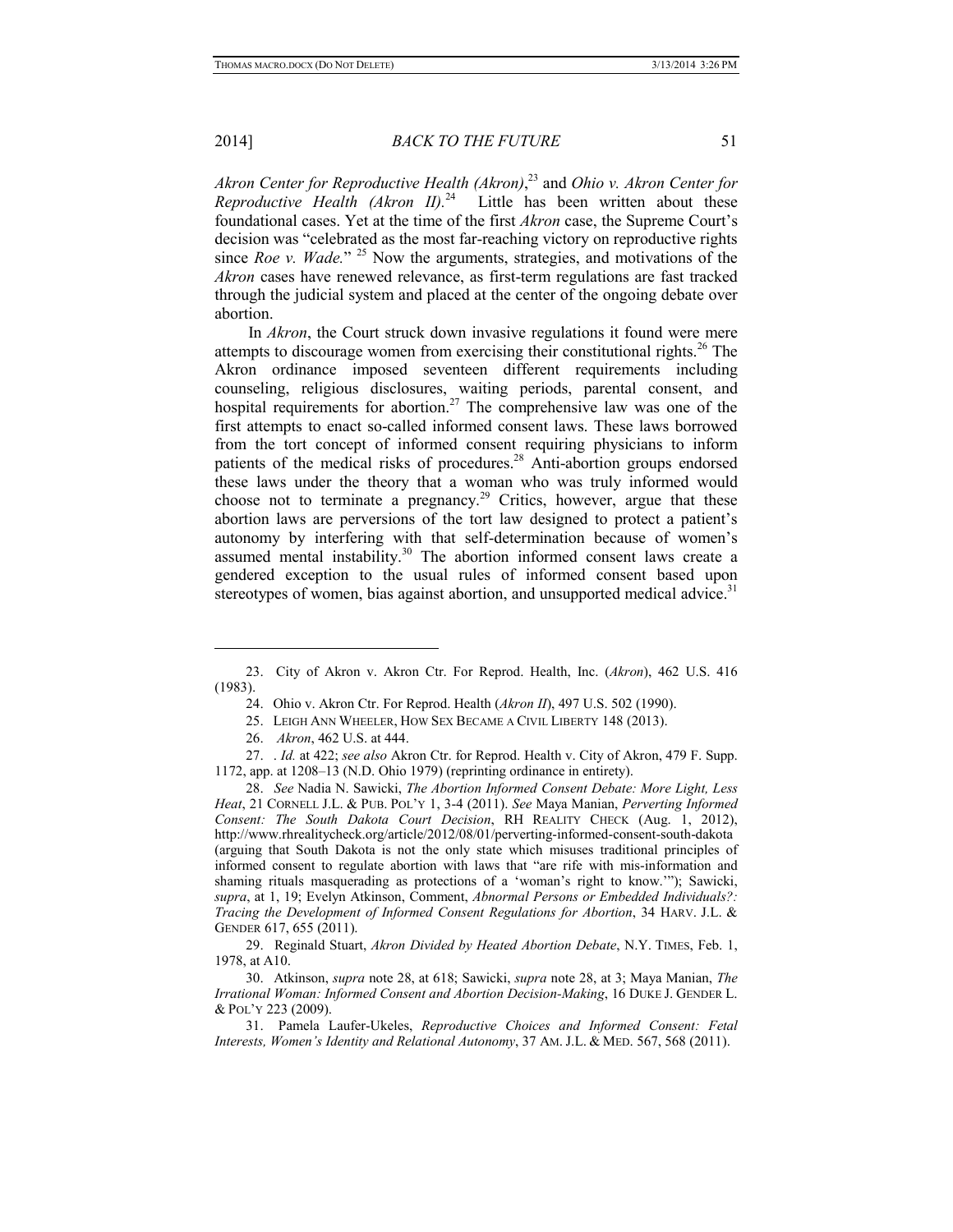Initially, the Court agreed with this, and accordingly struck down the transparent attempts to discourage abortion in the Akron ordinance.<sup>32</sup>

The Court's reaffirmation of *Roe*, however, was short-lived. Seven years later, in *Akron II*, the Court changed the direction of its abortion jurisprudence, and upheld parental notification and consent laws demonstrating a new tolerance for state regulation of abortion in the first trimester.<sup>33</sup> Despite the stewardship of the trial judge, Ann Aldrich, the first woman appointed to the federal district court in Ohio, the implications of this law for women was lost. The Court justified the restrictions as necessary to protect young women from their inability to appreciate the "complex philosophical and psychological dimensions" of abortion.<sup>34</sup> This woman-protective rationale evolved into a primary judicial justification for restricting abortion for *all* women, as the Court found that women generally failed to understand the potential psychological and moral consequences of their decision.<sup>35</sup> The informed consent laws proved to be an effective way for pro-life groups incrementally to whittle away at the right to abortion by creating obstacles and state discouragement to a woman's choice.36

This Article provides the backstory of the political and legal case in *Akron*, capturing the public dispute over abortion that seized the locality and the attention of the national media. Part I follows the case through its rocky path in the Akron City Council, including the protests, demonstrations, and outrage that drove the legislation. Part II traces the case through the trial court as the American Civil Liberties Union (ACLU) litigated the case as a medical issue of scientific expertise and physician decision-making, rather than one of women's privacy. Part III then discusses the Supreme Court's rejection of informed consent laws and its reaffirmation of the core privacy right of *Roe.*  The Article then discusses the follow-on case of *Akron II*, when the state of Ohio again passes legislation on parental consent and notification. Part IV explores the difference Judge Ann Aldrich, the first female judge in the Northern District of Ohio, made to the consideration of abortion laws, and the Supreme Court's rejection of her analysis and its new tolerance for restrictions of abortion in the first term.

This legal history offers insights and analyses gleaned from a review of the historical record found in archives and long-forgotten files in dusty basements.<sup>37</sup> It relies on interviews with key players in the cases to fill in the story between the black and white lines of judicial opinions.<sup>38</sup> Revisiting the

1

<sup>32.</sup> *Akron*, 462 U.S. at 444.

<sup>33.</sup> *Akron II*, 497 U.S. 502, 519–20 (1990).

<sup>34.</sup> *See id.* at 519.

<sup>35.</sup> Gonzales v. Carhart, 550 U.S. 124, 159, 172 (2007).

<sup>36.</sup> Caitlin E. Borgmann, *Roe v. Wade's 40th Anniversary: A Moment of Truth for the Anti-Abortion-Rights Movement*, 24 STANFORD LAW & POL'Y REV. 245 (2013).

<sup>37.</sup> *See, e.g.*, Letter from John Frank, City of Akron, City Council, to Dr. Jack Wilke, President, Nat'l Right to Life Comm. (June 20, 1983) (on file with author).

<sup>38</sup>*.* Telephone Interview with Bonnie Bolitho, Dir. of Dev., Planned Parenthood (June 29, 2010); Interview with John Frank, former Akron City Councilman, in Akron, Ohio (June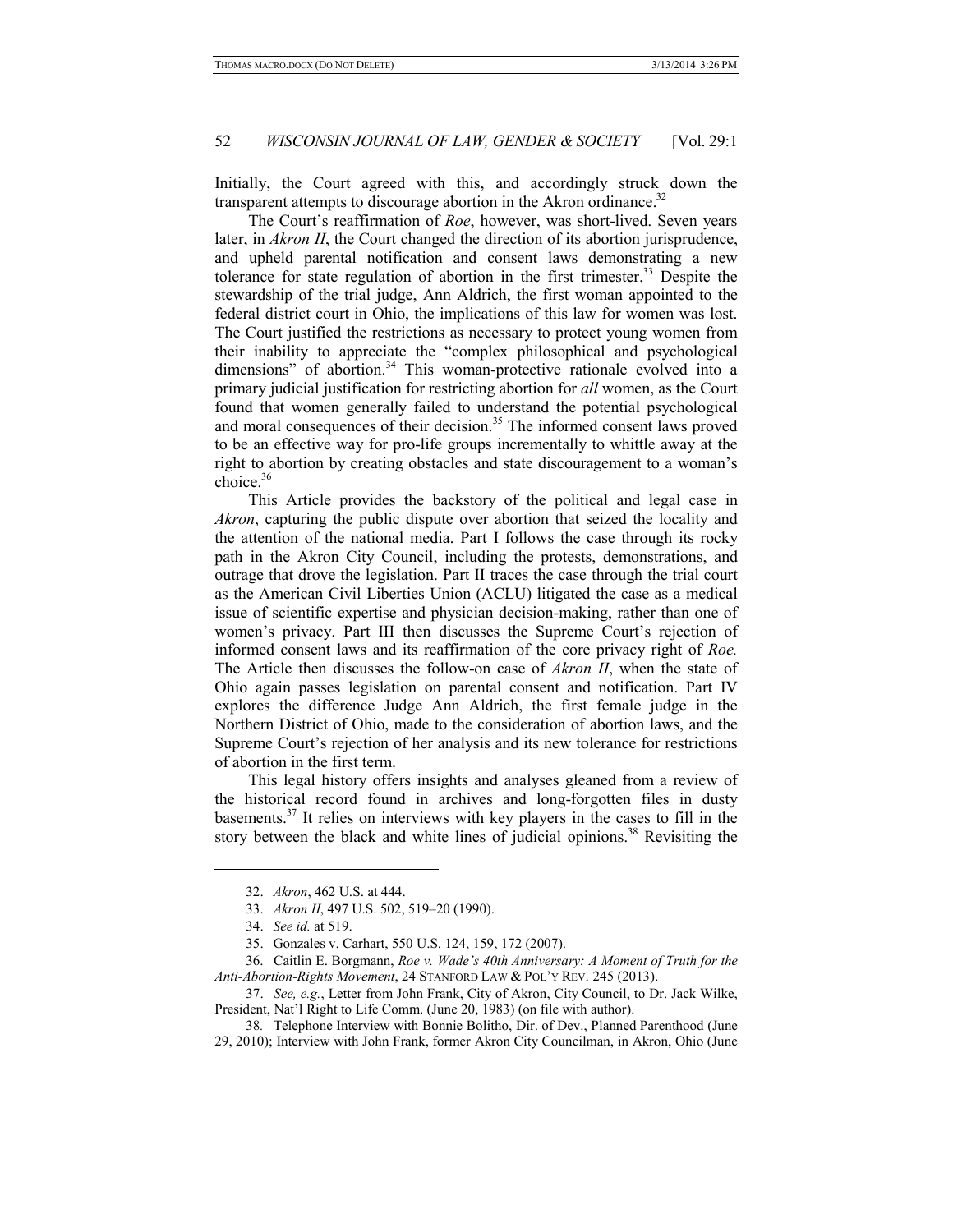1

#### 2014] *BACK TO THE FUTURE* 53

legal and factual details of the foundational cases of first-term abortion regulation offers a more nuanced understanding of the opposition to abortion and the unsatisfactory nature of the judicial compromises. For only one thing is clear—that "the decision in *Roe v. Wade* neither started nor ended the debate over abortion."39

#### I. THE PERSISTENCE OF STRONGLY HELD BELIEFS

While many thought that *Roe* had resolved the legal question of abortion regulation, the case instead became a trigger point for challenges to the compromise respecting women's rights. Resistance to the ruling became stronger as the practice of abortion emerged from underground and was now publicly visible. The city of Akron, Ohio, with a population at the time of 237,000, became one of the early battlegrounds over challenges to *Roe* and its endorsement of abortion in the first term.<sup>40</sup> The unlikely venue was the Akron City Council. The locality was drawn into the national constitutional debate because of the heightened awareness of abortion in the city due to the operation of four abortion clinics.<sup>41</sup> Women came to Akron from all parts of Ohio and neighboring states for legal and affordable abortions.<sup>42</sup> The public visibility of abortion in the city triggered a reaction from the City Council, which was known for "reacting to social phenomena" and threats to the social order, like video games, headshops, and rock concert crowds.<sup>43</sup>

The abortion regulation was instigated by leaders of the Greater Akron Right to Life organization, Jane Hubbard, and Ann Marie Segedy.<sup>44</sup> The National Right to Life movement had grown beyond its original sponsorship by the Catholic Church in 1967 into a formidable national movement incorporated as a political committee in 1973.<sup>45</sup> In August 1976, the local Akron group

41. *Id.*; Bolitho Interview *supra* note 38.

42. Bolitho Interview, *supra* note 38; Iver Peterson, *Akron's 1978 Rules Were Enjoined Almost at Start*, N.Y. TIMES, Dec. 1, 1982, at B4 (stating that according to the Akron City Health Department, in 1981 there were a total of 7,685 abortions performed in Akron, 1,843 for Akron women and the rest were for women from outside the city).

43. Peterson, *supra* note 42 (quoting the Deputy Mayor David Pagnard: "The fact is, it's a part-time City Council and they don't have very much to do." "They spend a lot of time reacting to social phenomena. It's something you get in small cities, and Akron is just big enough to have abortion clinics but small enough to have this mentality.").

44. Ann Marie Segedy, Letter to the Editor, *Don't Blame National Right to Life*, AKRON BEACON J., June 1983.

45. *See generally History of National Right to Life*, NAT'L RIGHT TO LIFE (Oct. 17, 1977), https://www.nrlc.org/about/history/. .

<sup>21, 2010);</sup> Interview with Stephen Funk, former law clerk to Judge Aldrich, in Cleveland, Ohio (Feb. 12, 2010); Telephone Interview with Stephan Landsman, Professor of Law, DePaul University (June 8, 2010); Interview with Lana Moresky, former president, Nat'l Org. of Women, in Cleveland, Ohio (Feb. 12, 2010); Interview with Robert Pritt, Attorney, Roetzel & Andress, in Akron, Ohio (June 18, 2010).

<sup>39.</sup> Linda Greenhouse & Reva Siegel, *Reaction*, *in* BEFORE ROE V. WADE: VOICES THAT SHAPED THE ABORTION DEBATE BEFORE THE SUPREME COURT'S RULING 81 (Linda Greenhouse & Reva Siegel eds., 2010).

<sup>40.</sup> Stuart, *supra* note 29*,* at A10.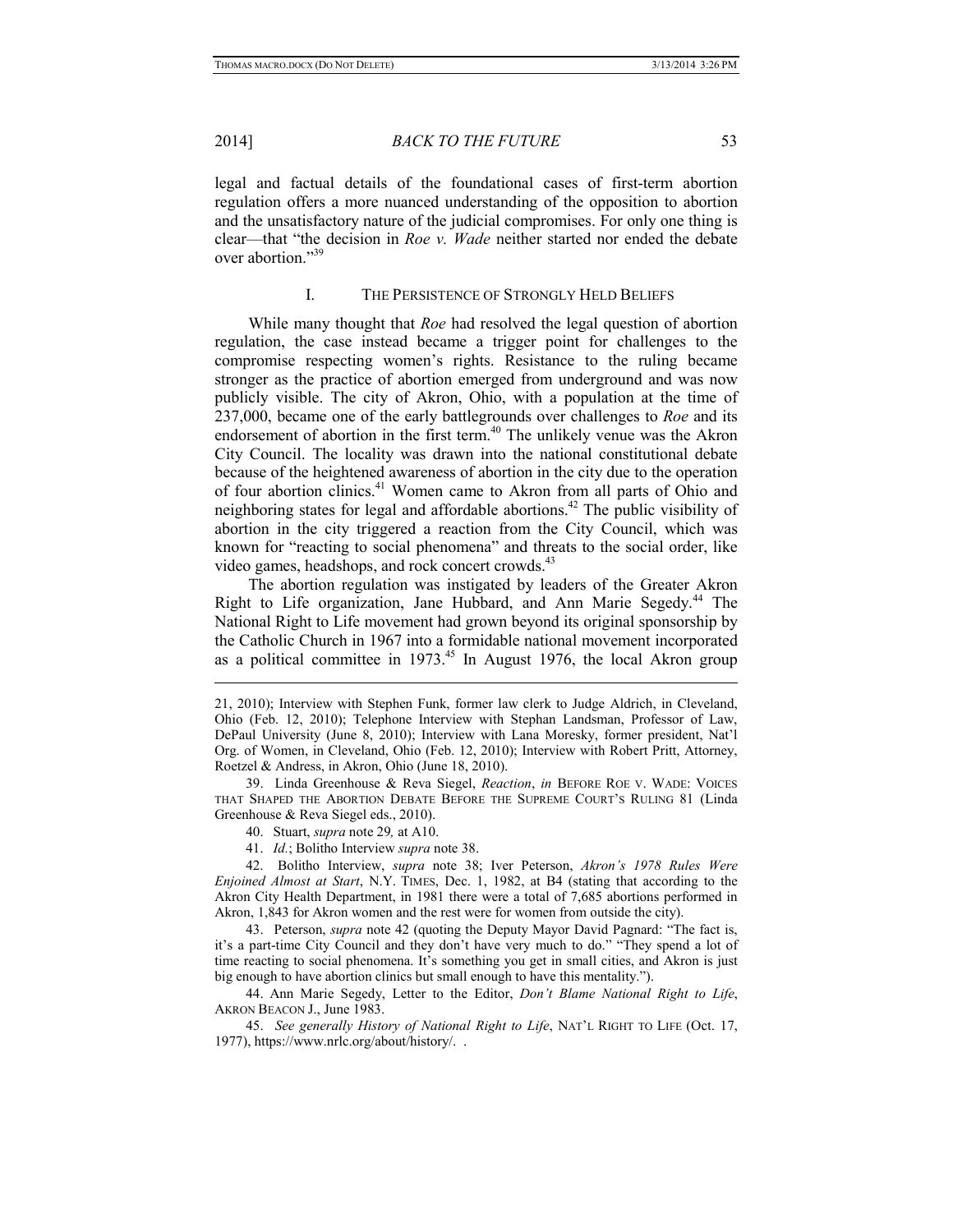petitioned the council to regulate abortion.46 Initially, the Akron City Council rejected the proposed ordinance on the advice of the city law department, which concluded the law was unconstitutional. $47$  The council did, however, pass one change, a law requiring that abortions after the first three months of pregnancy be performed in hospitals.48

A year later, the Akron Right to Life group proposed another, more expansive abortion regulation.<sup>49</sup> The group hoped to "persuade the Roman" Catholic-dominated City Council to consider adopting an abortion restriction that  $\dots$  would be the toughest in the nation."<sup>50</sup> The lawyer for the group, Alan Segedy, husband of the woman who had initiated the demand for local regulation of abortion, drafted a proposed ordinance with Marvin Weinberger, the chairman of Akron Right to Life, in consultation with national anti-abortion legal experts.<sup>51</sup> The Akron ordinance was intended as a model for national restrictions on abortion and eventually was copied in twenty other states.<sup>52</sup>

As an "informed consent" law, the ordinance was designed to counter the assumed "feminist rhetoric" and financial profit motives of the abortion clinics and convince women not to have abortions.<sup>53</sup> As Hubbard, the 29-year-old president of the Akron Right to Life group described, "[t]he legislation's main thrust is to ensure that a woman who decides to abort her child will have when she decides scientifically and medically accurate information: that the child she will abort is alive and growing, and that the procedure may cause her physical or psychological harm."54 She continued: "When someone realizes that they are taking the life of a baby then they will realize that there are alternatives."55

-

<sup>46.</sup> *Akron Council to Get "Tough" Abortion Plan*, AKRON BEACON J., Oct. 17, 1977, at B1 [hereinafter *Akron Council to Get "Tough"*].

<sup>47.</sup> William Hershey, *Legal Flaws Seen in Abortion Bill*, AKRON BEACON J., Feb. 11, 1978, at A3 [hereinafter Hershey, *Legal Flaws*].

<sup>48.</sup> *Id.* 

<sup>49.</sup> *Akron Council to Get "Tough," supra* note 46.

<sup>50.</sup> Stuart, *supra* note 29.

<sup>51.</sup> William Hershey, *More Hearings Planned on Abortion*, AKRON BEACON J., Dec. 21, 1977, at C4 (noting that local ordinance drafted in consultation with law professors Charles Rice of the University of Notre Dame Law School and Joseph Witherspoon of the University of Texas).

<sup>52.</sup> *See, e.g.*, *Louisiana's Stringent New Abortion Law Termed "Standard Bearer,"* N.Y. TIMES, Aug. 1, 1978, at B6 (noting that the new legislation had passed almost unanimously and that the drafter of the legislation had followed the Akron ordinance "right down the line.")

<sup>53.</sup> Jane Hubbard, Letter to the Editor, *Should City Monitor Abortion?*, AKRON BEACON J., Nov. 21, 1977, at A6.

<sup>54.</sup> *Id.*; *see also* Marvin I. Weinberger & Alan G. Segedy, Op-Ed., *For Ordinance: 'Would Protect Both Mother and Child,'* AKRON BEACON J., Dec. 18, 1977 (quoting drafters of law that "[t]o insure truly informed consent, the mother must be informed of the biological facts . . . . the alternatives to abortion . . . . [and] the potentially grave physical and psychological complications").

<sup>55.</sup> Hubbard, *supra* note 53.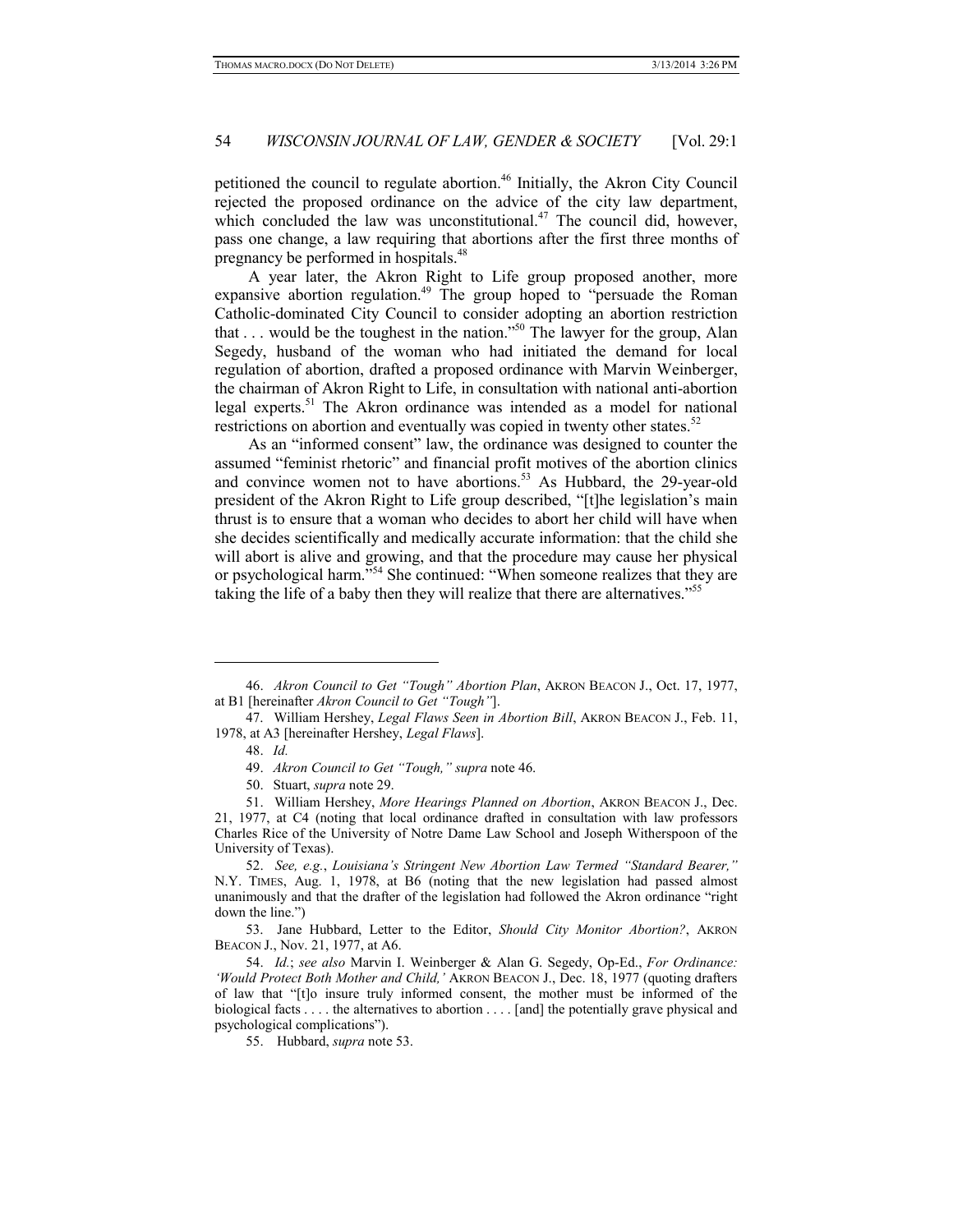### 2014] *BACK TO THE FUTURE* 55

The Akron regulation had sixteen provisions designed to "protect a woman's health" during abortion.<sup>56</sup> Its controversial provisions included parental consent for minors under fifteen, parental notification for minors between fifteen and eighteen,<sup>57</sup> informed consent for all women, a twenty-fourhour waiting period, and counseling with highly-detailed medical disclosures about the procedure and biological disclosures about the "unborn child."58 Similar to sonogram bills of today, the mandated physician disclosures of the Akron law required a statement that "the unborn child is a human life from the moment of conception" and "a detailed description of the anatomical and physiological characteristics of the particular unborn child" at that point of development including "appearance, mobility, tactile sensitivity including pain, perception or response, brain and heart function, the presence of internal organs and the presence of external members."<sup>59</sup> Like counseling laws enacted in 2011, the Akron ordinance provided that "in order to insure that the consent for the abortion is truly informed," the physician must inform the woman that the "unborn child might be viable and capable of surviving outside the woman if more than 22 weeks," that abortion is a major surgical procedure that can result in serious complications, including "hemorrhage, perforated uterus, infection, menstrual disturbances, sterility and miscarriage in subsequent

<sup>56.</sup> AKRON, OHIO, ORD. NO. 160–1978, Chp. 1870 (1975), *reprinted in* Akron Ctr. for Reprod. Health v. City of Akron, 479 F. Supp. 1172, app. at 1208–13 (N.D. Ohio 1979).

<sup>57.</sup> *Id.* at 1185–86. The ordinance provided an exception to the parental consent if the minor first obtained an order "from a court having jurisdiction over her that the abortion be performed or induced." *Id.* at 1201 (quoting AKRON, OHIO, ORD. NO. 160-1978 § 1870.05(B)(2) (1975)). However, because the municipality had no authority to dictate the jurisdiction of the state courts, the trial court held that this provision was void. *Id.* at 1207– 08.

<sup>58.</sup> *Id.* at 1186. The Akron ordinance also required abortions to be performed by a licensed physician; prohibited abortions after 24 weeks unless necessary for the life or health of the woman, and in such case required the attendance of a second physician dedicated to providing "immediate medical care for a child born as a result of the abortion"; required maintenance of records of abortion and individual, detailed abortion reports by the physician for each procedure; mandated open access for inspection by the Department of Public Health at any time; prohibited abortions in municipal hospitals; included a freedom of conscience exception allowing any hospital or employee to refuse to perform abortions; prohibited experimentation or selling of a live or unborn child; and required post-abortion medical instructions. *See id.* at 1184-87 (citing AKRON, OHIO, ORD. NO. 160-1978 § 1870.01– 1870.18) . Violation of the ordinance was either a first or third degree misdemeanor, depending upon the specific provision violated. *Id.* at 1187. An earlier version of the ordinance prohibited abortions after twenty-two weeks, required the pregnant woman to be shown pictures of an unborn child, and required notification of the father of the unborn child. William Hershey, *Akron Council Gets Milder Abortion Bill*, AKRON BEACON J., Jan. 10, 1978, at A1; Charles Buffum, *Abortion Bill Nearing Vote*, AKRON BEACON J., Feb. 23, 1978, at B1.

<sup>59.</sup> *Akron*, 479 F. Supp. at 1202–03 (quoting AKRON, OHIO, ORD. NO. 160-1978 § 1870.06(B)); Charles Buffum, *Abortion: Thorny Issue*, AKRON BEACON J., Dec. 18, 1977, at G1 (stating that "unborn child" provision "would seem to outlaw 'morning after' birth control pills, IUD and some oral contraceptive practices which prevent development after conception")*.*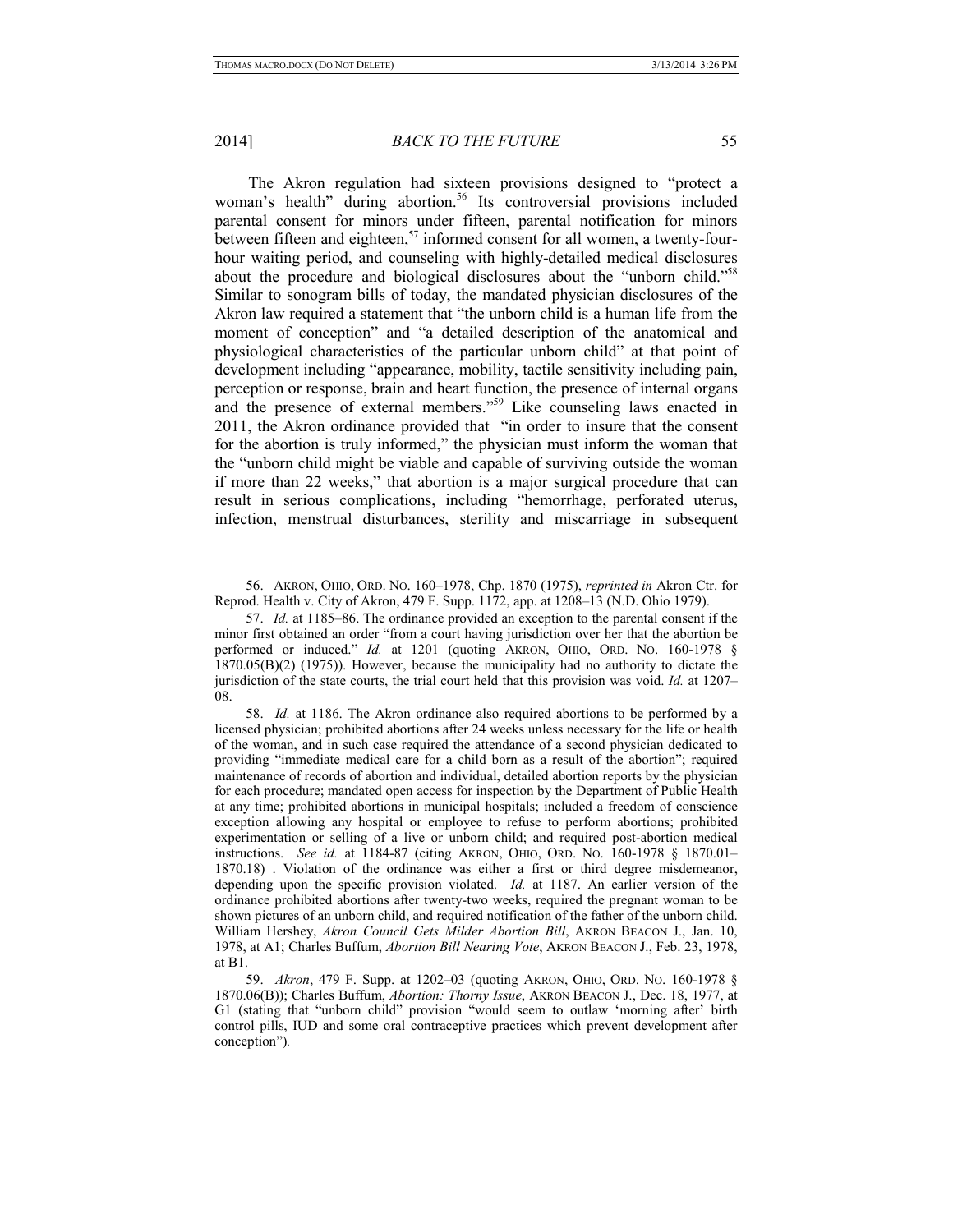pregnancies," and that abortion "may worsen existing psychological problems and result in severe emotional disturbances."<sup>60</sup>

The city's chief trial attorney, Willard F. Spicer, advised the council that the ordinance was unconstitutional, stating "[t]here's no question in my mind if the ordinance was passed it would be knocked out (by a judge) very quickly.<sup>"61</sup> Similar municipal regulations were passed prior to the Akron law in Chicago and St. Louis, but had been struck down as unconstitutional.<sup>62</sup> And the parental consent provisions seemed directly contrary to the U.S. Supreme Court's decision in *Planned Parenthood of Central Missouri v. Danforth*, which had struck down a similar statute just two years before.<sup>63</sup> In light of these recent precedents, Spicer advised the council against regulation and identified its exposure to significant attorney fees and damages if it lost the case.<sup>64</sup> Despite this legal advice, the council proceeded with the proposed legislation.<sup>65</sup>

The proposed Akron abortion law triggered a series of heated, public meetings before the City Council Health and Social Service Committee. The meetings attracted several hundred people, despite the blizzard conditions in February 1978, when Akron was covered by the "storm of the century."<sup>66</sup> At the hearings on the abortion law, local representatives from the National Organization of Women (NOW) and the specially created Akron Pro-Choice Coalition led the organized opposition.<sup>67</sup> Local and national members of Right to Life groups led the organized support for the law.<sup>68</sup> The committee permitted the public to speak only at the first hearing.<sup>69</sup> At the second hearing, the committee heard from legal experts from Washington, D.C., Indiana, and Georgia, who disagreed on the legality and constitutionality of the bill, and its informed consent provisions.70 The third and fourth hearings considered

1

<sup>60.</sup> *Akron Ctr.*, 479 F. Supp. at 1202–04 (citing AKRON, OHIO, ORD. NO. 160-1978 § 1870.06(B)(5), Informed Consent).

<sup>61.</sup> Memorandum from W.F. Spicer, Chief Trial Counsel, Akron Dep't of Law, to John V. Frank, 8th Ward Councilman, Akron, Ohio (Feb. 27, 1978) (copy on file with author); Hershey, *Legal Flaws, supra* note 47, at A3; *see also* William Hershey, *Goehler Wants Abortion Vote this Month*, AKRON BEACON J., Feb. 17, 1978, at B1.

<sup>62.</sup> *See* Friendship Med. Ctr., Ltd. v. Chicago Bd. of Health, 505 F.2d 1141, 1154 (7th Cir. 1974); Word v. Poelker, 495 F.2d 1349, 1352 (8th Cir. 1974).

<sup>63.</sup> Planned Parenthood of Cent. Mo. v. Danforth, 428 U.S. 52 (1976) (concluding that the State does not have the constitutional authority to give a third party an absolute and possibly arbitrary veto over the decision of the physician and his patient).

<sup>64.</sup> Memorandum for W.F. Spicer, *supra* note 61.

<sup>65.</sup> Hershey, *Legal Flaws*, *supra* note 47.

<sup>66.</sup> Jean Peters, *Policing of Abortion Clinics Debated*, AKRON BEACON J., Feb. 5, 1978, at A1; William Hershey, *Abortion Debate Centers on Consent Provisions*, AKRON BEACON J., Jan. 26, 1978, at A1; Hershey, *More Hearings*, *supra* note 51, at C4.

<sup>67</sup>*.* Peters, *supra* note 66, at A1.

<sup>68.</sup> *Id.* 

<sup>69.</sup> Peggy Rader, *Lawyers Differ on Abortion Proposal Legality*, AKRON BEACON J., Jan. 15, 1978, at C1.

<sup>70.</sup> *Id.*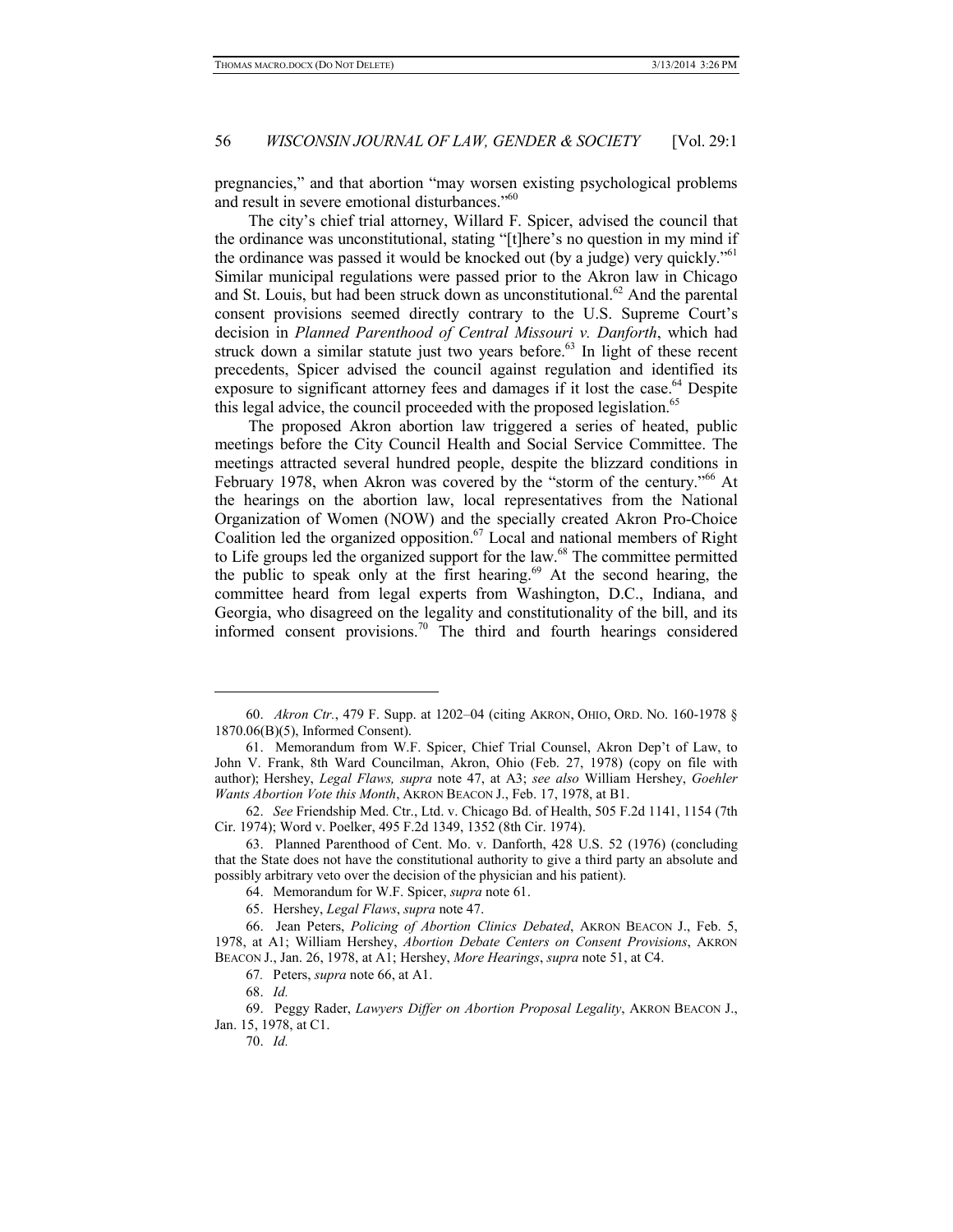## 2014] *BACK TO THE FUTURE* 57

testimony from medical and psychological experts.<sup>71</sup> One particularly controversial speaker was a national Right to Life leader from Cincinnati, Dr. John C. Willke, who self-published the Handbook *of Abortion,* considered the bible of the Right to Life movement.<sup>72</sup> Willke presented provocative slides of fetal life at the hearing, triggering shouting matches in the hall and a walkout led by gynecologists scheduled to speak.<sup>73</sup> The county health director, Dr. C. William Keck, testified against the bill.<sup>74</sup> He argued that no further regulation was needed to insure quality health care for women, as professional medical ethics and existing public health regulation were more than sufficient.<sup>75</sup>

At the end of the day, the standing-room-only crowds seemed evenly divided on the issue of abortion.<sup>76</sup> But the contentious debate "served to divide further a community already at odds over school desegregation and plagued by a declining job base as the tire industry" withdrew from the city.<sup>77</sup> Religious leaders stirred up their constituents, the Catholic bishop actively lobbied his parish, and a Catholic principal and nun lobbied the parents at her school.<sup>78</sup> There was a minor fire at the Akron Women's Clinic nine days after a fire at a Cleveland abortion facility put the clinic out of business, mimicking other fires and vandalism against clinics nationwide.79 Community groups on both sides of the issue marched and demonstrated at city hall and elsewhere in town.<sup>80</sup>

Marvin Weinberger, an orthodox Jew and twenty-three-year-old law student, was chairman of the Akron group Citizens for Informed Consent (CIC), and orchestrated the local demonstrations and public relations efforts of the anti-abortion group. The press described Weinberger as an "overzealous"

<sup>71.</sup> Hershey, *Abortion Debate*, *supra* note 66, at A1; *Last Session on Abortion is Saturday*, AKRON BEACON J., Feb. 3, 1978, at B1.

<sup>72.</sup> Richard McBane, *Fetus Survival is Described in Testimony*, AKRON BEACON J., Sept. 16, 1978, at A10. Dr. Willke also testified in the subsequent trial. *Id. See* J.C. WILLKE & BARBARA WILLKE, HANDBOOK ON ABORTION (1st ed. 1971), *as reprinted in* BEFORE ROE V. WADE, *supra* note 39, at 99–112.

<sup>73</sup>*. See* Peters, *supra* note 66.

<sup>74.</sup> *Plaintiffs' Exhibit 48: Hearing on Proposed Abortion Ordinances Before the Akron City Council Health & Social Serv. Comm.*, 304a-309a, 1978 (statement by C. William Keck, M.D., M.P.H., Dir. of Health, Akron Health Dep't) [hereinafter Keck Statement]; *see* Peters, *supra* note 66.

<sup>75.</sup> Keck Statement, *supra* note 74; Peters, *supra* note 66, at A6.

<sup>76.</sup> William Hershey, *Akron Abortion Proposal Sparks Heated Exchange*, AKRON BEACON J., Jan. 11, 1978, at A1.

<sup>77.</sup> Stuart*, supra* note 29.

<sup>78.</sup> William Hershey, *Bishop Urges Council to OK Abortion Bill*, AKRON BEACON J., Jan. 8, 1978, at A1.

<sup>79.</sup> *Abortion Clinic Fire Blamed on Arsonist*, AKRON BEACON J., Mar. 3, 1978, at A1; *see also Arsonists, Vandals Stalk Abortion Clinics*, AKRON BEACON J., Mar. 2, 1978, at A1.

<sup>80.</sup> *See, e.g.*, William Canterbury, *Mayor Meets with Bill's Opponents*, AKRON BEACON J., Feb. 12, 1978, at B1 (describing demonstration of three hundred people led by Maryann Baker, president of the Ohio chapter of the National Organization of Women (NOW)).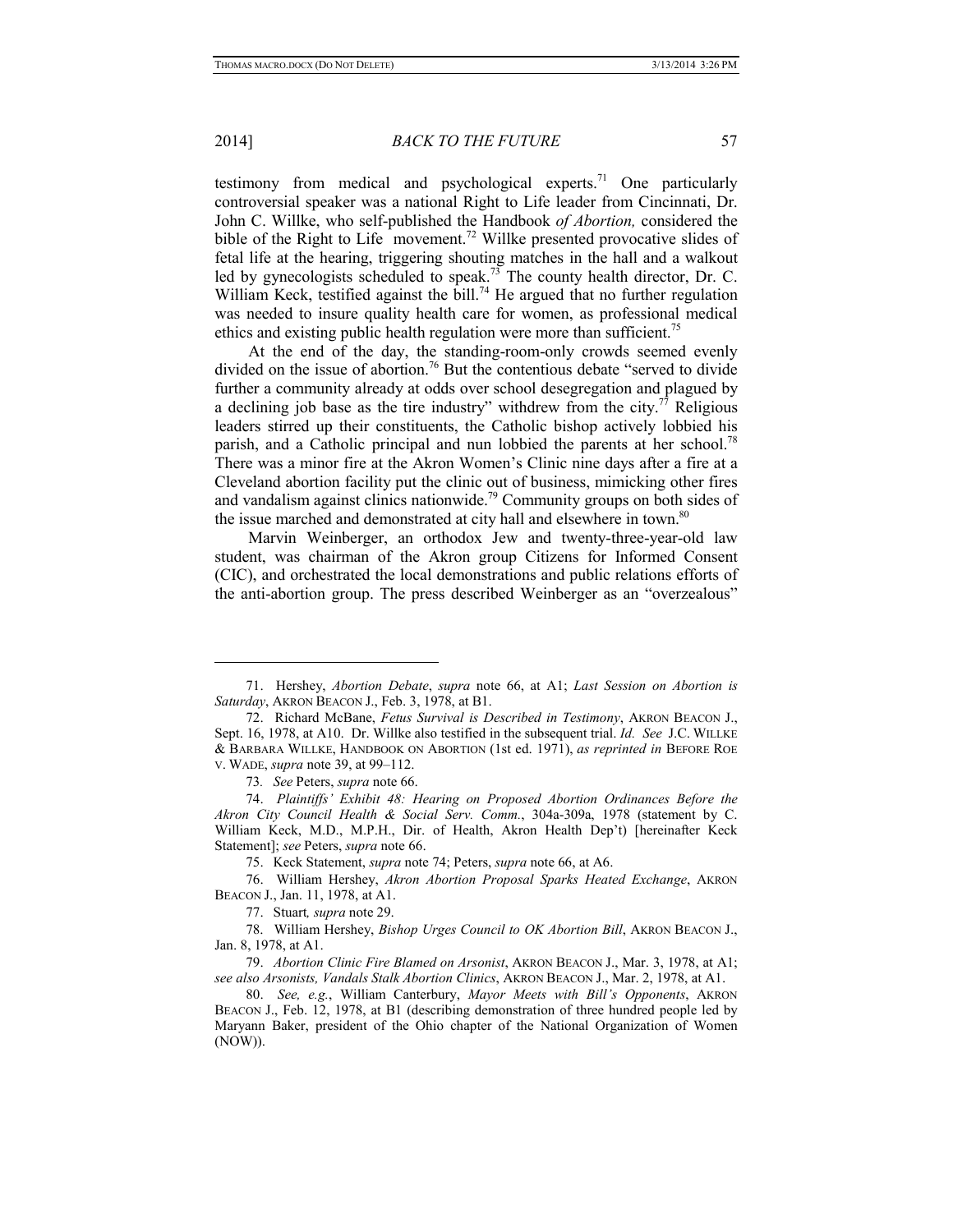## 58 *WISCONSIN JOURNAL OF LAW, GENDER & SOCIETY* [Vol. 29:1]

and "aggressive man,"81 who used "little stunts" to manipulate the media and attract publicity.82 He appeared on national television, on NBC's *Today Show,* debating Akron obstetrician, Dr. Linda Parenti.<sup>83</sup> Locally, he orchestrated an all-night prayer vigil in frigid weather on the eve of the council vote. Six hundred anti-abortion protestors attended the vigil at the Lutheran church across the street from council chambers. $84$  On the day of the vote, 150 people overflowed council chambers and hallway to hear the final forty-five-minute debate.<sup>85</sup> Approximately thirty protestors paraded outside of chambers, wrapped in blankets against the cold.<sup>86</sup> The national nightly news on all three television channels then in existence featured these protests, making Akron the center of the national debate over abortion.<sup>87</sup>

The Akron city council passed the abortion resolution by a vote of seven to six.88 The lone Republican on the council, John Frank, voted against the regulation.89 Frank later said he voted the way he did because of his own personal experience.<sup>90</sup> Years before the vote, his girlfriend had an unplanned pregnancy, and he believed the decision to continue the pregnancy was hers alone.<sup>91</sup> He supported her unilateral decision, even though he had not wanted a child, and was obligated to pay child support for the child she chose to have.<sup>92</sup> Frank believed that abortion was simply none of council's business, and that it was a woman's decision whether or not to have a baby—period.<sup>93</sup>

83. William Hershey, *Abortion Focus to Remain on Akron*, AKRON BEACON J., Mar. 1, 1978, at A1; *NBC News, Clev. Ohio: Marvin Weinberger and Linda Parenti Debate Akron Abortion Issue* (NBC television broadcast Mar. 1, 1978).

84. William Canterbury, *600 Abortion Foes Shun the Cold During Night-long Candle Rally*, AKRON BEACON J*.*, Feb. 28, 1978, at A1.

85. William Hershey, *Council Passes Abortion Control Bill; Opponents Vow Challenge in Court*, AKRON BEACON J., Feb. 28, 1978, at A1 [hereinafter Hershey, *Council Passes*].

86. *News with David Brinkley* (NBC television broadcast Feb. 28, 1978); *see* Peters, *supra* note 66 (noting that the Akron abortion debate had been spotlighted in the *New York Times,* NBC's Today Show, and CBS's network evening news).

87. *News with Barbara Walters* (ABC television broadcast Feb. 28, 1978); *News with Walter Kronkite* (CBS television broadcast Feb. 28, 1978); *News with David Brinkley*, *supra* note 86.

88. Hershey, *Council Passes*, *supra* note 85.

89. Hershey, *Council Passes, supra* note 85; Letter from Dr. Linda A. Parenti, MD, Akron OB/GYN, to John Frank, City of Akron, City Council (Mar. 2, 1978) ("You are in a lonely place, Mr. Frank, and I do not envy you–but I respect you far more than those people of my political party and my 'faith' who have disregarded the law and the greatest law, the Golden Rule, in imposing their morals on everybody else.") (on file with author).

- 90. Frank Interview, *supra* note 38.
- 91. Frank Interview, *supra* note 38.
- 92. Frank Interview, *supra* note 38.
- 93. Frank Interview, *supra* note 38.

<sup>81.</sup> Stuart, *supra* note 29; Abe Zaidan & William Hershey, *Weinberger Stunt 'Appalls' Kapper*, AKRON BEACON J., Mar. 7, 1978, at B1.

<sup>82.</sup> Abe Zaidan, *Press "Manipulator" Weinberger Backs Off*, AKRON BEACON J., Mar. 6, 1978, at A1; David B. Cooper, Op-Ed., *Manipulating the Press?: 'Little Stunts' for Big Issues*, AKRON BEACON J., Mar. 9, 1978, at A6.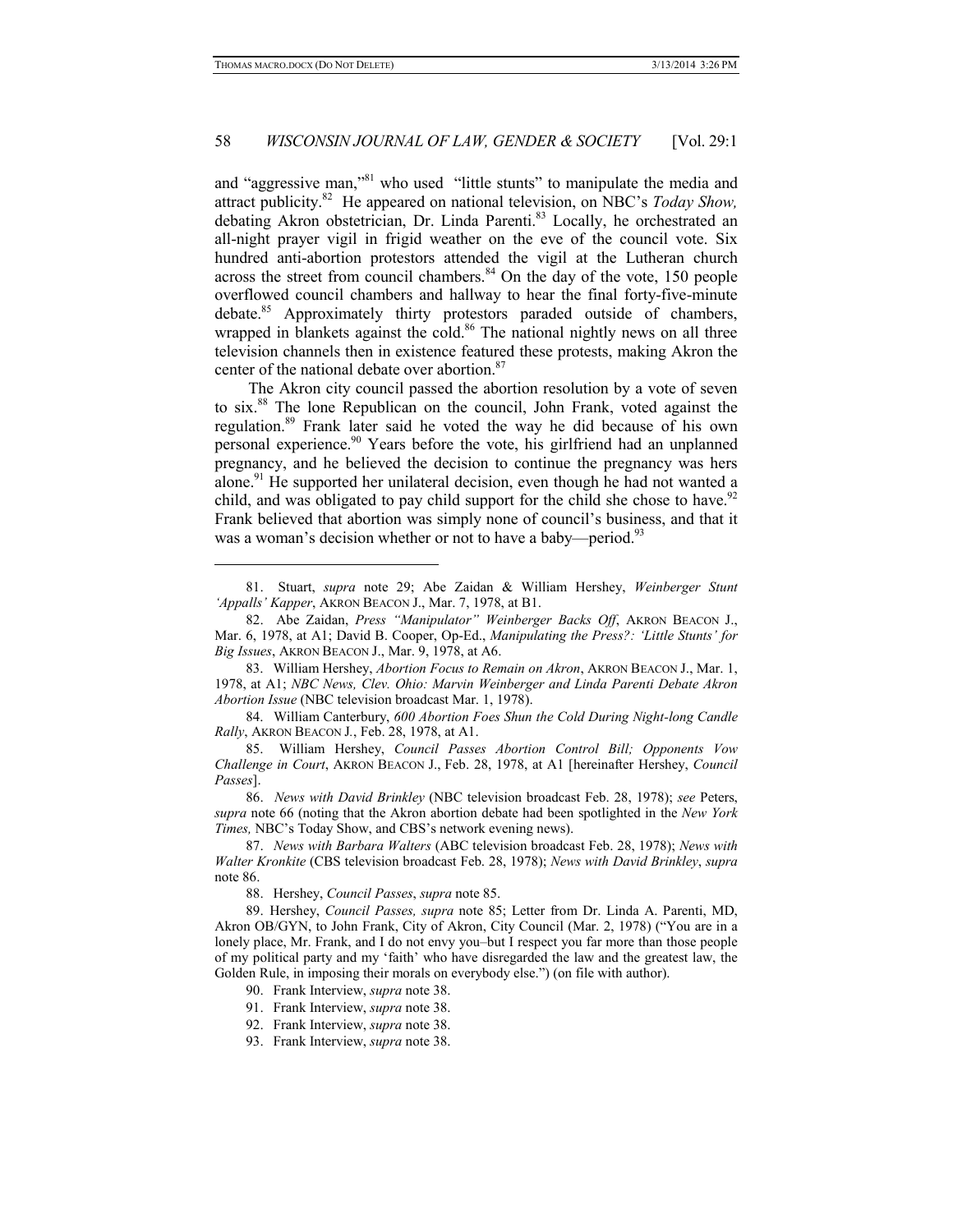#### 2014] *BACK TO THE FUTURE* 59

Councilman Ray Kapper led the charge for passage of the law because he was concerned the abortion clinics were preying on young girls, and that a lot of people weren't aware of "what kind of money those rip-off artists were making off teen-agers."94 Kathleen Greissing, a nurse and one of two women on the council, voted for the ordinance as an assurance of "good quality healthcare" for women.<sup>95</sup> The other councilwoman, Elsie Reaven, voted against the law, and expressed her outrage that the "dominant male faction in council had the arrogance to persist against all reason in burdening and possibly encumbering women."<sup>96</sup> Mayor John Ballard refused to either endorse the bill with his signature or register his opposition through veto, and the bill became law.<sup>97</sup> City attorney, Willard Spicer, predicted, "the ordinance just doesn't stand a chance."98

#### II. MEDICINE AND MORALITY IN THE COURT

Three abortion clinics immediately challenged the Akron ordinance, represented by attorneys from the Ohio chapter of ACLU.<sup>99</sup> Clinic directors were concerned that the ordinance's provisions intimidated and harassed women, increased costs of the procedure, and resulted in a loss of privacy for the patients.<sup>100</sup> The president of the national Planned Parenthood organization, Faye Wattleton, called the law "a savage threat to the emotional and physical well-being of women who seek abortions."<sup>101</sup> The ACLU was "dismayed that the advocates of compulsory continued pregnancy managed to persuade the Akron city council to enact such a flagrantly unconstitutional and obnoxious ordinance."<sup>102</sup>

<sup>94.</sup> Rick Reiff, *No Apology for 1978 Actions, Kapper Says*, AKRON BEACON J., June 16, 1983, at A15.

<sup>95.</sup> *News with David Brinkley*, *supra* note 86.

<sup>96.</sup> Hershey, *Council Passes*, *supra* note 85; *News with David Brinkley*, *supra* note 86; *see generally News with Walter Kronkite*, *supra* note 87.

<sup>97.</sup> *Abortion a 'Private Matter' Ballard Says*, AKRON BEACON J., Dec. 28, 1977, at B1 (quoting the mayor as saying his own personal view is that abortion is a private matter, but could be "'a legitimate legislative area [for] setting standards'"); *Mayor's Decision Lauded, Criticized*, AKRON BEACON J., Mar. 8, 1978, at A11 (quoting City Council President Ray Kapper as saying this was "typical John Ballard posture, trying to be all things to all people" and taking "the easy way out"); Editorial, *Fast Ruling on Ordinance Would Serve Community*, AKRON BEACON J., Mar. 9, 1978, at A6; Editorial, *The Abortion Issue . . . in Akron*, WASH. POST, Sept. 11, 1982, at A22.

<sup>98.</sup> Memorandum for W.F. Spicer, *supra* note 61*.* 

<sup>99.</sup> *Groups Pledge to Fight Akron's Abortion Law*, TOLEDO BLADE, Mar. 1, 1978, at 1 [hereinafter *Groups Pledge*]; William Hershey, *Suit Challenges City Abortion Law*, AKRON BEACON J., Apr. 20, 1978, at A1 [hereinafter Hershey *Suit Challenges*].

<sup>100.</sup> Hershey, *Suit Challenges*, *supra* note 99; *see also* Gail Sweeney, Op-Ed., *Against Ordinance: 'An Infringement of Rights, Privacy*,*'* AKRON BEACON J., Dec. 18, 1977, at G1.

<sup>101.</sup> *See Groups Pledge*, *supra* note 99.

<sup>102.</sup> *Groups Pledge*, *supra* note 99.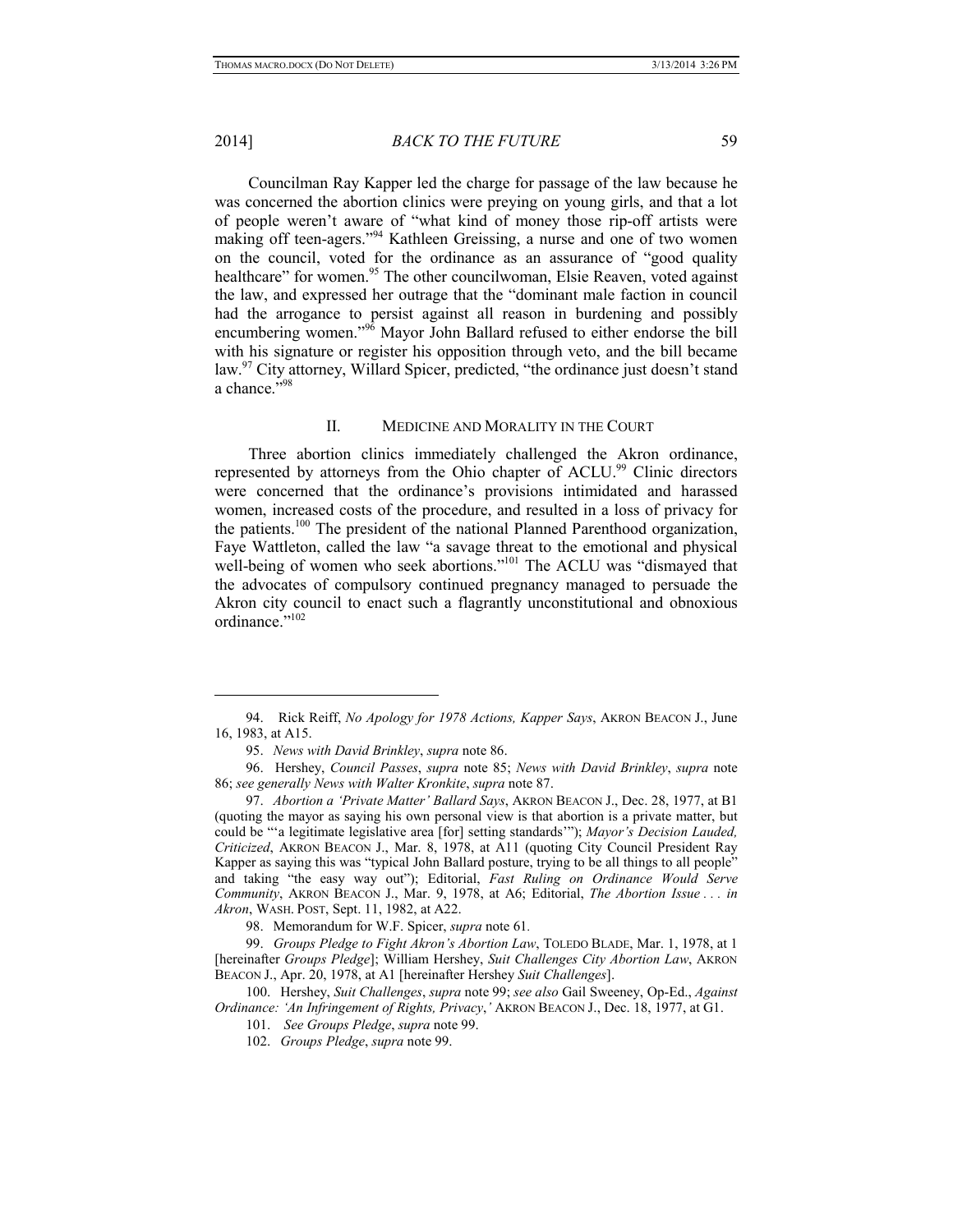The ACLU had become the "preeminent litigator on abortion rights" by the time of the Akron challenge.<sup>103</sup> In 1967, the National ACLU organization first adopted a policy endorsing the unrestricted right of a woman to choose an abortion before viability.<sup>104</sup> Instigated by lawyer and board member Dorothy Kenyon, the ACLU National Board joined the chorus of other groups that had begun to question the illegality of abortion in the early  $1960s$ .<sup>105</sup> "The ACLU's policy aligned it closely with the emerging women's rights movement, but attorneys who worked on ACLU abortion cases were not necessarily governed by feminist instincts."106 Board members, including the few women, did not identify as feminists (meaning man-hating), but instead were motivated by broader concerns of privacy.<sup>107</sup> In 1972, the board voted to make the women's rights agenda a national priority, establishing Ruth Bader Ginsburg's Women's Rights Project, funded with seed money from the Ford Foundation and Playboy.<sup>108</sup>

Abortion had not always been illegal. At common law, abortion was permissible until the time of quickening late in the fourth month.109 States first criminalized it in the mid-nineteenth century, concerned about the increase in abortions, injury to women from surgical malpractice, lobbying by the medical profession, and anti-feminist beliefs against women's autonomy as childbearers and midwives.<sup>110</sup> In the 1960s, doctors and public health officials became troubled by the tragic injuries and deaths of women from illegal, backalley abortions.111 As a result, in 1962, the American Law Institute proposed therapeutic abortion laws that permitted doctors to perform abortions they believed were justified for a woman's physical or mental health.<sup>112</sup> The

-

107. WHEELER, *supra* note 25, at 131. The ACLU wrote a brief in *United States v. Vuitch*, 402 U.S. 62 (1971), the first abortion case considered by the Supreme Court, arguing that the right of privacy associated with intimate relations and procreative choice in contraception established in the landmark case *Griswold v. Connecticut*, 381 U.S. 479 (1965), should extend to abortion. WHEELER, *supra* note 25, at 134. Only Justice Douglas was persuaded, and the Court affirmed the constitutionality of the criminal laws against abortion. *Vuitch,* 402 U.S. 62. However, the day after the *Vuitch* decision was announced, the Court voted to hear *Roe v. Wade.* LINDA GREENHOUSE, BECOMING JUSTICE BLACKMUN 78 (2005).

108. WHEELER, *supra* note 25, at 134.

109. Roe v. Wade, 410 U.S. 113, 132–38 (1973); JAMES C. MOHR, ABORTION IN AMERICA: THE ORIGINS AND EVOLUTION OF NATIONAL POLICY, 1800-1900, at 3 (1978).

110. MOHR, *supra* note 109; Reva B. Siegel*, Reasoning From the Body: A Historical Perspective on Abortion Regulation and Questions of Equal Protection*, 44 STAN. L. REV. 261, 314-15 (1992).

111. BEFORE ROE V. WADE, *supra* note 39, at xii.

112. AMERICAN LAW INST. ABORTION POLICY § 230.3 (1962), *reprinted in* BEFORE ROE V. WADE, *supra* note 39, at 25 (justifying abortion if the doctor believes there is a risk to physical or mental health of the mother, if the child would be born with grave physical or

<sup>103</sup>*. Groups Pledge*, *supra* note 99, at 139.

<sup>104.</sup> WHEELER, *supra* note 25, at 129-30.

<sup>105.</sup> WHEELER, *supra* note 25, at 127-28.

<sup>106.</sup> WHEELER, *supra* note 25, at 131.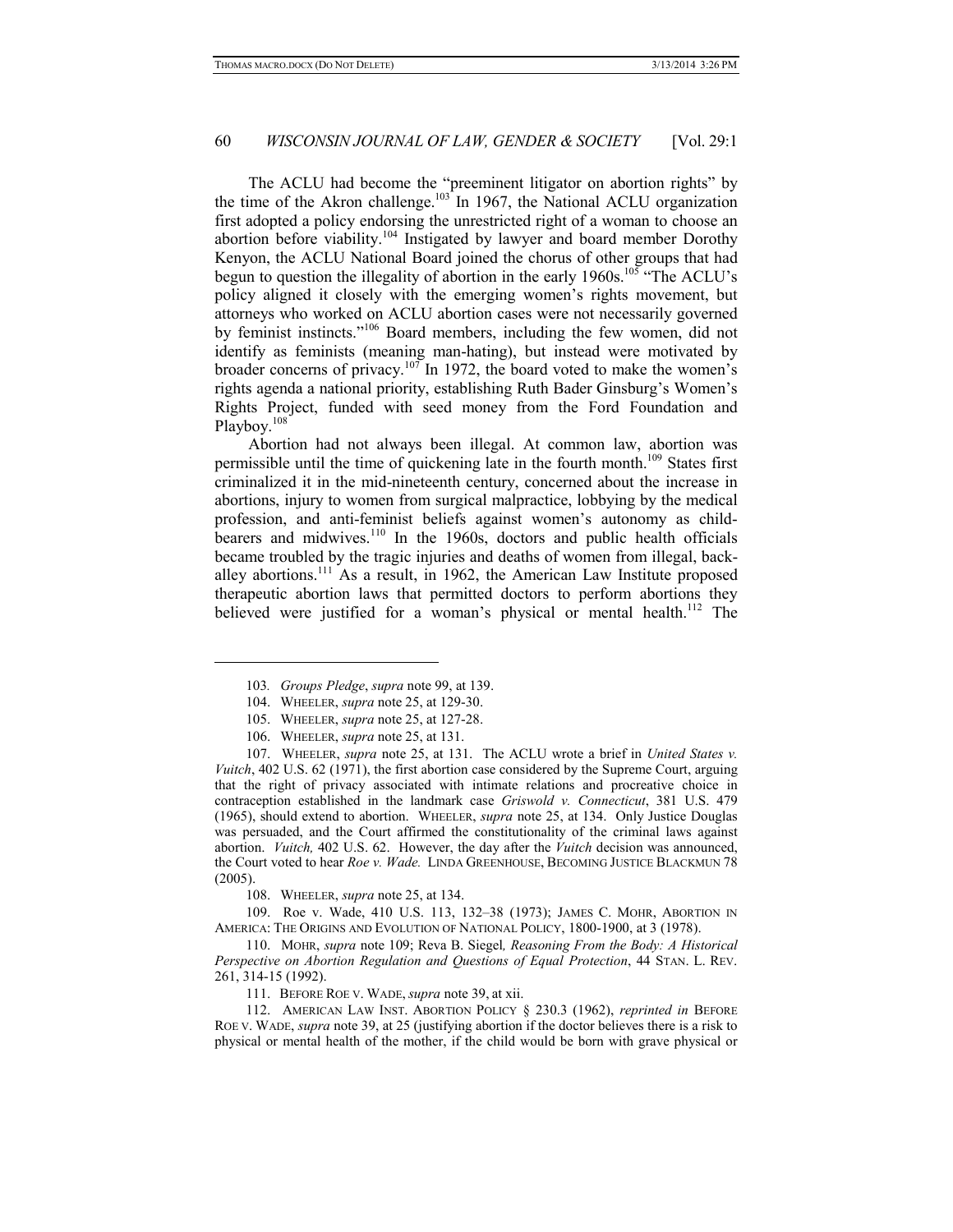#### 2014] *BACK TO THE FUTURE* 61

growing feminist movement adopted abortion as a centerpiece of its wider agenda for women's rights.<sup>113</sup> Feminists connected their demand for women's full economic and public participation with the ability of women to remove the burdens of childbearing by controlling their reproductive lives.<sup>114</sup> By 1970, four states had legalized abortion, and courts in seven other states struck down their criminal statutes.115 In 1972, the American Bar Association (ABA) approved a Uniform Abortion Act that would have placed no limitations on abortion during the first twenty weeks of pregnancy, similar to the policy of the ACLU.<sup>116</sup>

In 1973, *Roe v. Wade* recognized a woman's fundamental privacy right to choose an abortion.<sup>117</sup> The Supreme Court held that privacy rights inherent in the Constitution protect a woman's right to choose abortion as advised by her  $\mu$  doctor.<sup>118</sup> The Court rejected the therapeutic approach in a companion case,<sup>119</sup> but still viewed the abortion issue through a medical lens. The majority opinion written by Justice Blackmun, a former counsel to the Mayo Clinic, drew on medical science to accommodate both the woman's privacy rights and the state's interest in protecting the fetus as it developed. The Court crafted a trimester approach that divided pregnancy into three terms.120 The *Roe* Court held that no governmental restrictions were permissible during the first term when the woman's fundamental right to choose an abortion was paramount.<sup>121</sup> Thus much like the original common law, *Roe* created a framework that permitted abortions until approximately the time of quickening, but regulated abortions during the later terms of pregnancy. 122 Despite *Roe's* attempt at

mental defect, or if the pregnancy resulted from rape, incest, or other felonious intercourse). Twelve states adopted part of the A.L.I.'s recommendation. *Id.* 

<sup>113.</sup> BEFORE ROE V. WADE, *supra* note 39, at xii, 35.

<sup>114.</sup> BEFORE ROE V. WADE, *supra* note 39, at 35. In 1969, feminist leader Betty Friedan gave an influential speech declaring that abortion was the right of women to control their own bodies, their own lives, and their own place in society. Betty Friedan, *Abortion: A Woman's Civil Right* (Feb. 1969), *in* BEFORE ROE V. WADE, *supra* note 39, at 38–40.

<sup>115.</sup> Nancy Ford, *The Evolution of a Constitutional Right to an Abortion: Fashioned in the 1970s and Secured in the 1980s*, 4 J. LEGAL MED. 271, 273 n.9 (1983) (noting that Alaska, Hawaii, New York, and Washington legalized abortion).

<sup>116.</sup> Roe v. Wade, 410 U.S. 113, 146–47 nn.40 & 41 (1973) (citing 58 A.B.A. J. 380 (1972)). In 1973, a post-*Roe* ABA revision of the Uniform Abortion Act would have permitted abortion during the first thirteen weeks of pregnancy by the woman herself, with the advice of a physician, contemplating the advent of the morning-after-pill even though such a drug was not yet available. *See* ABA Committee Proceedings, Revised Uniform Abortion Act, Aug. 7, 1973, at 4, available at http://heinonline.org. The revision would also have allowed unrestricted abortion from thirteen weeks to the time of viability by a physician in a medical facility. *Id.* 

<sup>117.</sup> *Roe*, 410 U.S. at 153–54.

<sup>118.</sup> *Id.* at 153.

<sup>119.</sup> Doe v. Bolton, 410 U.S. 179 (1973).

<sup>120</sup>*. Roe*, 410 U.S. at 164–66.

<sup>121.</sup> *Id.* at 164.

<sup>122.</sup> *Id.* at 164–66.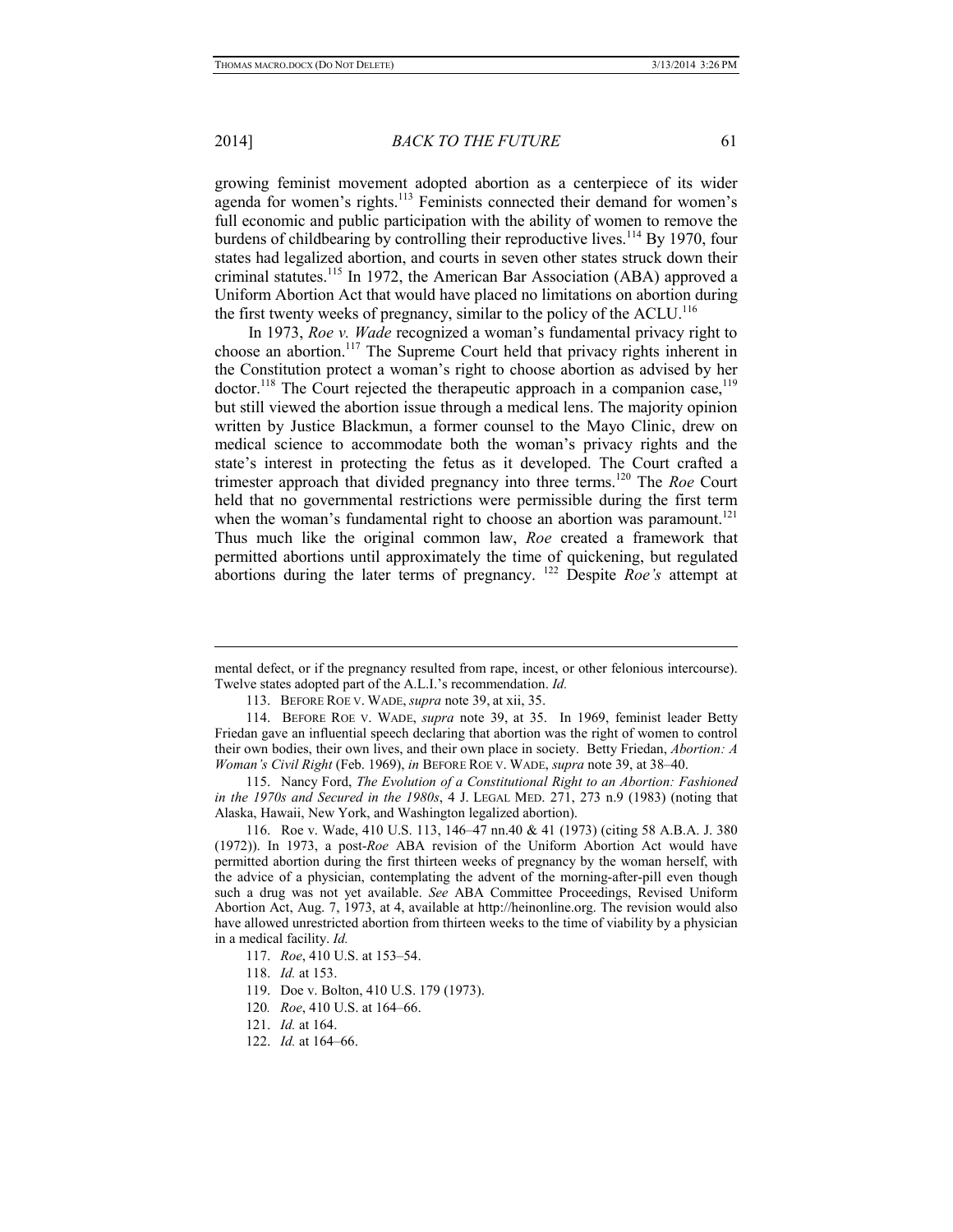reconciling competing constitutional interests, state legislatures immediately began to test the limits of the permissibility of abortion in the first trimester.<sup>123</sup>

Building on this precedent, the ACLU litigated the *Akron* case as a question of medical science and the rights of physicians. However, it did not follow its own national policy of supporting abortion based on women's autonomy, and the medical approach instead had the effect of rendering women invisible.124 "Casting abortion as a medical decision shifts the focus away from women . . . . [P]rotecting physicians' rights provided little or no foundation for according women rights. Indeed, it undermined women and their rights by denying them the respect necessary to support their right of choice."<sup>125</sup> As Bonnie Bolitho, counselor at one of the abortion clinics and a witness in the case later said, "It was pretty clear to me that the vast majority of men involved in this were not interested in the lives of individual women."126 The *Akron* trial was litigated by male lawyers, pursued by a male plaintiff physician, grounded in the expert evidence of male physicians, lobbied in the press by male leaders of the ACLU and Citizens for Informed Consent, reported by male journalists, legislated by male council members, and decided by a male judge. $127$  Women were relegated to the sidelines, even though the core issue in the case was their fundamental right to self-autonomy.

The *Akron* case began quietly. "Although passage of the ordinance . . . resulted in demonstrations on both sides of the issue, the opening day of testimony brought only a handful of spectators to the federal building in Akron."<sup>128</sup> The federal district court granted the plaintiffs' temporary restraining order staying enforcement of the law.129 Trial was delayed several months at the city's request.<sup>130</sup>

-

<sup>123.</sup> *See generally* Ford, *supra* note 115.

<sup>124.</sup> *See* Elizabeth Reilly, *The "Jurisprudence Of Doubt": How the Premises of the Supreme Court's Abortion Jurisprudence Undermine Procreative Liberty*, 14 J.L. & POL. 757, 779 (1998).

<sup>125.</sup> *Id.* 

<sup>126.</sup> Bolitho Interview, *supra* note 38.

<sup>127.</sup> For example, a lead story in the *Akron Beacon Journal* reporting the trial court's decision in the case featured the photographs of five leading men in the case, but no women. Dennis McEaneney, *Who Won?. . .Both Sides Claim Victory After Contie Decision*, AKRON BEACON J., Aug. 22, 1979, at A8 (including Marvin Weinberger, Chairman of the local antiabortion Citizens for Informed Consent committee, ACLU Ohio Executive Director Benson Wolman, Councilman Ray Kapper, Councilman Reggie Brooks, and former Assistant City Law Director James Bickett).

<sup>128.</sup> Richard McBane, *Many Not Informed, Says Abortion Witness*, AKRON BEACON J., Sept. 6, 1978.

<sup>129.</sup> Akron Center for Reproductive Health v. Akron*,* 479 F. Supp. 1172, 1181(N.D. Ohio 1979). The defendants then consented to a preliminary injunction. *Id.*; *Abortion Control Law is Postponed in Akron*, N.Y. TIMES, Apr. 27, 1978, at A16.

<sup>130.</sup> William Hershey, *Abortion Trial Delayed Until this Fall*, AKRON BEACON J., May 24, 1978, at D1.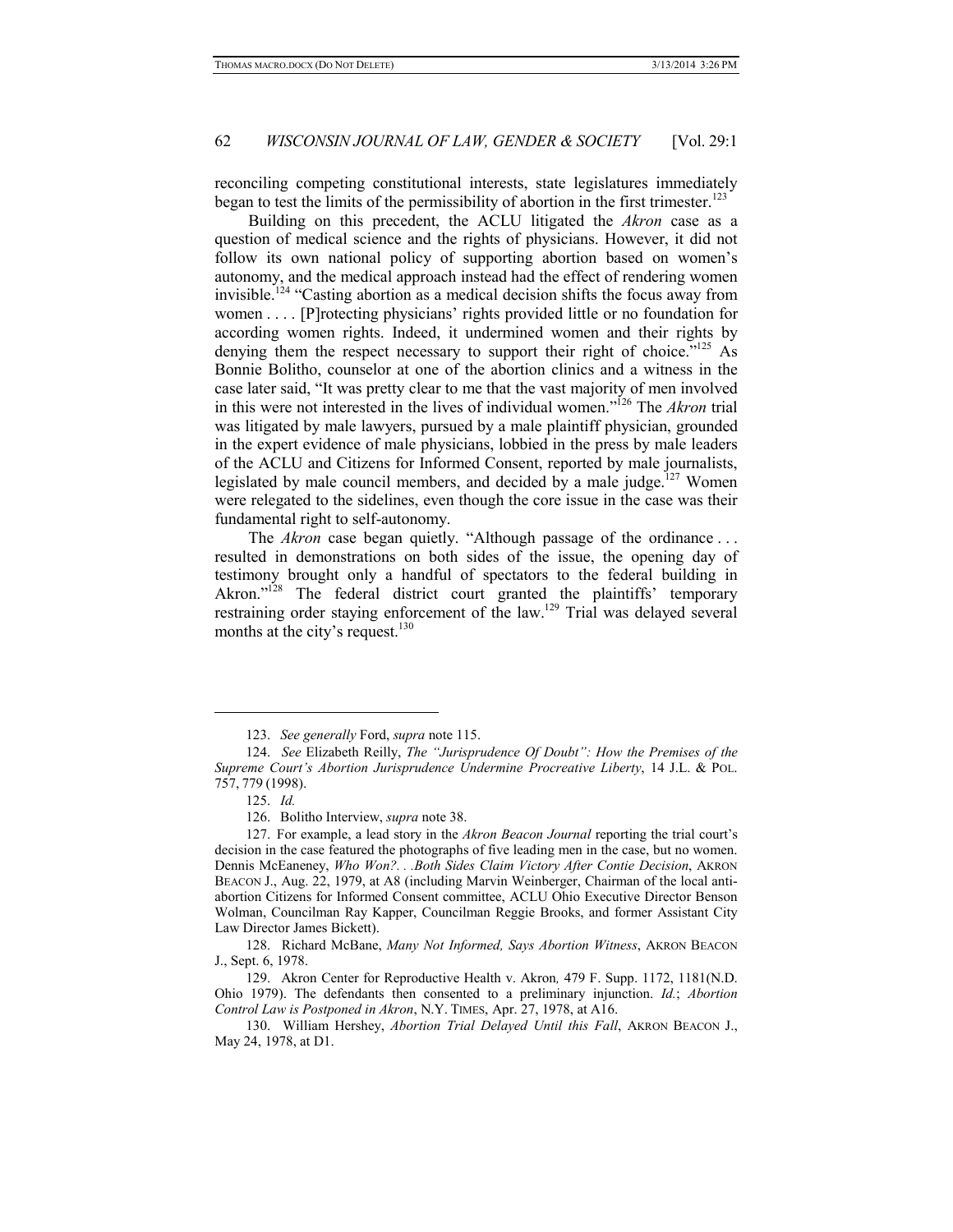2014] *BACK TO THE FUTURE* 63

The first litigation hurdle was finding a proper plaintiff. Pregnant women were reluctant, and even afraid, to become plaintiffs in the case.<sup>131</sup> One putative plaintiff, "Linda Loe," filed a motion detailing her fear from the publicity surrounding the case, and the potential embarrassment and harassment because of the "personal nature" of the proceedings.132 The trial judge refused to allow any pregnant woman or physician to proceed anonymously under pseudonyms, as was commonly done in abortion cases.<sup>133</sup>

By then, anti-abortion fervor was strong in the community, as the brief in support of the motion to proceed with pseudonyms explained, "[M]any citizens of Akron, Ohio, have had a strong emotional reaction to the debate over the propriety of abortion."<sup>134</sup> The brief detailed the "[m]anifestations of strife" that occurred, including regular public demonstrations, threatening and harassing telephone calls and letters, and one act of arson.<sup>135</sup> Even plaintiffs' lead counsel, Stephan Landsman, a professor at Cleveland-Marshall College of Law, initially turned down the case because he did not want abortion demonstrations in front of his house.<sup>136</sup> His wife, however, said "are you kidding me?," and convinced him to take the case.<sup>137</sup> The case proceeded with the clinics and one named physician as plaintiffs.<sup>138</sup>

134. Brief in Support of Motion to Reconsider, in Joint App. at 61a, City of Akron v. Akron Center for Reproductive Health, 462 U.S. 416 (1983) (No. 81–746).

135. *Id.*

-

137. Landsman Interview, *supra* note 38*.* 

<sup>131</sup>*. See* Motion of the Plaintiff to Present an Affidavit of Plaintiff Loe in a Sealed Envelope, in Joint App. at 42a, City of Akron v. Akron Center for Reproductive Health, 462 U.S. 416 (1983) (No. 81–746); Affidavit of Linda Loe, May 3, 1978, in Joint App. at 51a, City of Akron v. Akron Center for Reproductive Health, 462 U.S. 416 (1983) (No. 81–746).

<sup>132</sup>*.* Affidavit of Linda Moe, *supra* note 131.

<sup>133.</sup> Order Denying Motion, in Joint App. at 57a, City of Akron v. Akron Center for Reproductive Health, 462 U.S. 416 (1983) (No. 81–746); *ACLU Will Refile: Judge Rejects Suit's Plaintiff*, AKRON BEACON J., May 4, 1978, at B1; *Attorneys Seek to Keep Pair in Abortion Lawsuit*, AKRON BEACON J., May 15, 1978, at A9; *Contie Blocks Abortion Appeal*, AKRON BEACON J., May 16, 1978, at C6 (refusing plaintiffs' motion to appeal denial of motion to proceed anonymously).

<sup>136.</sup> Landsman Interview, *supra* note 38; Virginia Wiegand, *Two Dedicated Lawyers Take Fight to High Court*, AKRON BEACON J., Nov. 28, 1982, at A4 (profiling lawyers Alan Segedy and Stephan Landsman).

<sup>138.</sup> The plaintiffs were the Akron Center for Reproductive Health, Womencare, Inc., Akron Women's Clinic, and Dr. Robert Bliss of Cincinnati. William Hershey, *Abortion Clinics Must Provide Data*, July 13, 1978; Richard McBane, *Foes of Abortion Law Score Breakthrough*, AKRON BEACON J., July 29, 1978, at A9. The defendants tried to make a point of this lack of a real party in interest later in the Supreme Court, arguing that there was no real patient challenging the statute. The minor point had no effect, because *Roe v. Wade* and subsequent abortion cases had clearly granted physicians standing to sue, as one of the Justices reminded defense counsel at oral argument. *See* Transcript of Oral Argument at \*3– \*4, City of Akron v. Akron Ctr. for Reprod. Health, 462 U.S. 416 (1983) (No. 81–746), 1982 U.S. Trans. LEXIS 51.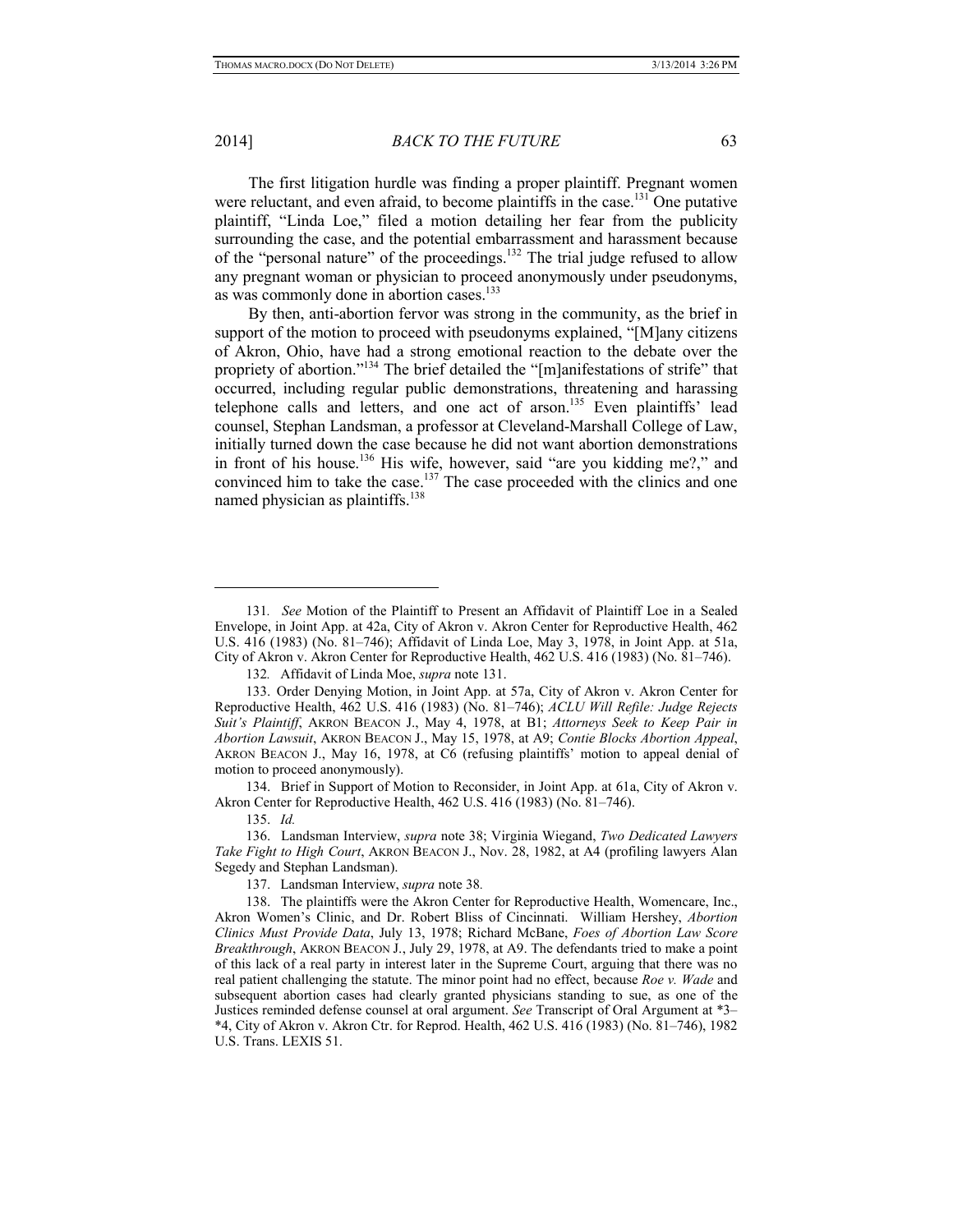The plaintiffs initially honed in on the religious motivations for the law.<sup>139</sup> They attempted to frame the case as a foundational question of whether local legislatures were permitted to legislate on the basis of religion.<sup>140</sup> They argued the true motivation for the passage of the ordinance was religious, and therefore in violation of the First Amendment's establishment of religion clause.<sup>141</sup> The primary evidence of an impermissible religious motive was the preamble to the ordinance. WHEREAS, it is the finding of Council that there is no point in time between the union of sperm and egg, or at least the blastocyst stage and the birth of the infant at which point we can say the unborn child is not a human life, and that the changes occurring between implantation, a six-weeks embryo, a six-month fetus, and a one-week-old child, or a mature adult are merely stages of development and maturation.<sup>142</sup>

The district court rejected the assumption that this clause was "clearly and singularly a 'religious belief.'"<sup>143</sup> Judge Leroy Contie stated that an "individual's belief of when life begins can be based upon scientific or philosophical belief rather than religious."144 The judge refused to inquire into the actual motives of the legislators.<sup> $145$ </sup> He acknowledged that

plaintiffs' position may be that in the minds of the seven members of Akron City Council who voted in favor of [the] Ordinance . . . the belief that human life exists . . . is clearly and singularly a religious belief. If this is plaintiffs' position, they certainly failed to prove their case in this regard.<sup>146</sup>

He also held that it would be improper to inquire into the actual "in fact" motives of the legislators under existing law.<sup>147</sup> Judge Contie found that there were numerous possible secular purposes to the law, including "the state's valid interests in maternal health and the potentiality of human life" and thus did not present an Establishment Clause problem.<sup>148</sup> The fact that the purpose coincided with a religious purpose was irrelevant.<sup>149</sup>

-

<sup>139.</sup> Akron Ctr. for Reprod. Health v. City of Akron, 479 F. Supp. 1172, 1189 (N.D. Ohio 1979).

<sup>140.</sup> *Id.* 

<sup>141.</sup> *Id.* 

<sup>142.</sup> *Id.* at 1189 (quoting AKRON OH., ORDINANCE No. 160-1978, ch. 1870 (1978)).

<sup>143.</sup> *Id.* at 1189.

<sup>144.</sup> *Id.*

<sup>145.</sup> *Id.*

<sup>146.</sup> *Id.* at 1189 n.8.

<sup>147.</sup> *Id.*

<sup>148.</sup> Akron Center for Reproductive Health v. Akron*,* 479 F. Supp. 1172, 1181, 1194 (N.D. Ohio 1979)..

<sup>149.</sup> *Id.* at 1189–90, *aff'd* 651 F.2d 1198, 1201 (6th Cir. 1981) (finding "[t]he district court gave full and thoughtful consideration to claims of the plaintiffs that the ordinance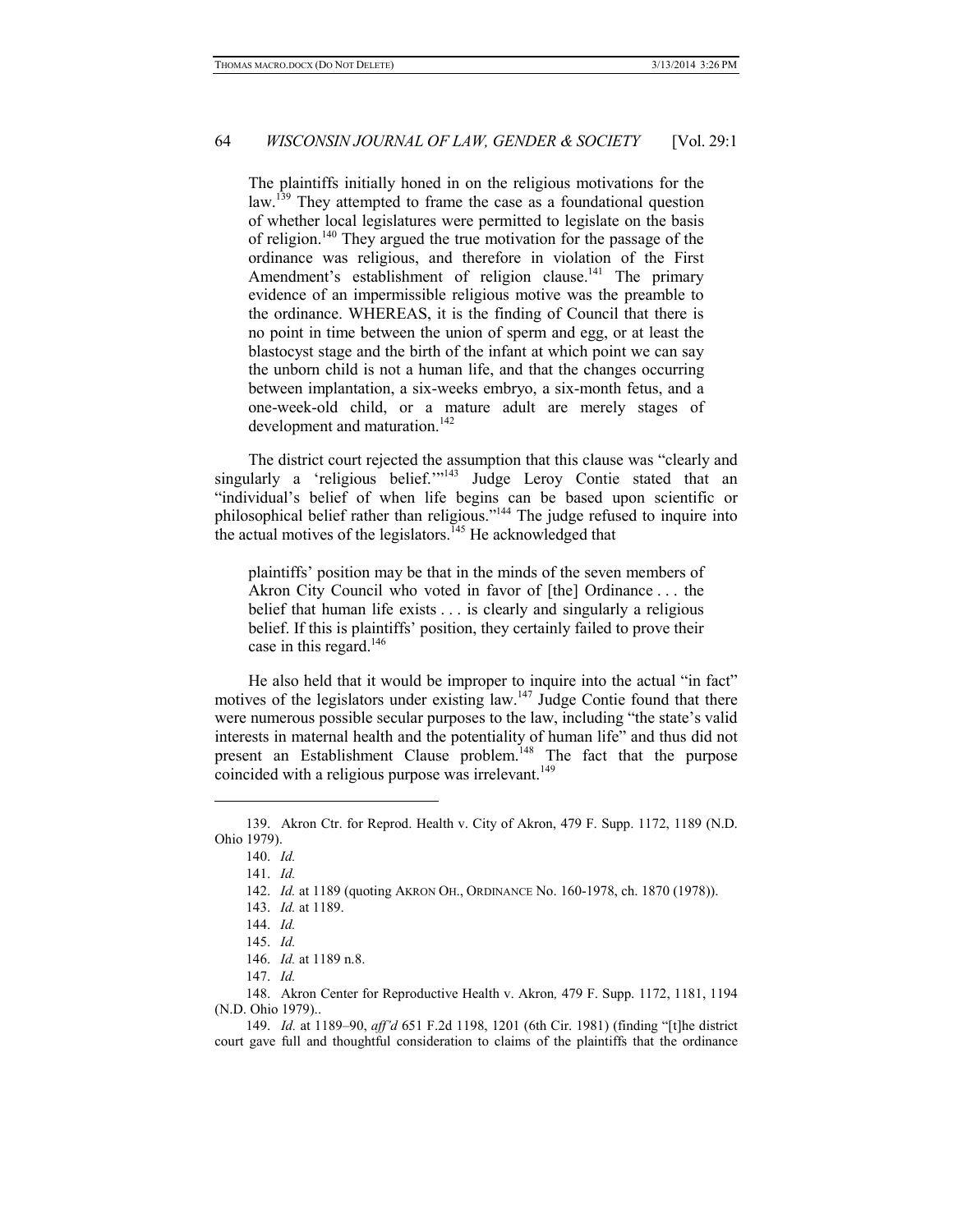1

2014] *BACK TO THE FUTURE* 65

Judge Contie also expressly distanced himself and the opinion from the national political controversy over abortion:

Analytically, however, this case is no different than the numerous others that come before the Court. It is the duty of this Court to determine the controversy before it based upon the requirements of the Constitution as expounded by the Supreme Court and the Court of Appeals for the Sixth Circuit. In considering the present case, this Court has attempted to do just that, nothing more and nothing less.<sup>150</sup>

He added a footnote, quoting Justice Felix Frankfurter on the role of personal opinion in judicial decision-making:

As a member of this Court I am not justified in writing my private notions of policy into the Constitution, no matter how deeply I may cherish them or how mischievous I may deem their disregard. . . . It can never be emphasized too much that one's own opinion about the wisdom or evil of a law should be excluded altogether when one is doing one's duty on the bench.<sup>151</sup>

People assumed that Judge Contie personally opposed abortion because he was Catholic.<sup>152</sup> A Nixon appointee, the conservative, Italian-American Contie was the first Northern District judge to sit in Akron beginning in 1971, and was appointed in 1982 by President Ronald Reagan to the United States Court of Appeals for the Sixth Circuit where he would serve for thirty years.<sup>153</sup> Contie was respected for his hard work, and generally considered by attorneys to be a "great judge."<sup>154</sup> "[H]e established a reputation as an industrious, conscientious, and thoroughly professional judge."<sup>155</sup> Contie was also known as a "pretty

153. Proceedings, Presentation of Portrait of The Honorable Leroy J. Contie, Jr., 856 F.2d XCIII, XCVII (1988); Editorial, *Leroy J. Contie, Jr. A Legal Career Defined by Intelligence and Service*, AKRON BEACON J., May 15, 2001, at A8; Carl Chancellor, *Leroy Contie, Jr., Former Appellate Judge, Dies at 81; Stark Resident Served 30 Years at Federal Post Before Retiring Last Year*, AKRON BEACON J., May 14, 2001, at D7.

154. Contie Proceedings, *supra* note 153, at XCVIII ("[H]e blended large measures of hard work and common sense with his exceptional legal ability"); Chancellor, *supra* note 153; Landsman Interview, *supra* note 38.

155. Contie Proceedings, *supra* note 153, at XCIII ("To say that he is conscientious misses the mark or is inadequate; for there never has been a harder working judge");

violates the First Amendment requirement of separation of church and state and . . . rejected these claims.").

<sup>150.</sup> *Id.* at 1180–81 (internal citations omitted).

<sup>151.</sup> *Id.* at 1180-81 n.2 (quoting W. Va. Bd. of Educ. v. Barnette, 319 U.S. 624, 647 (1943) ((Franfurter. J., dissenting) rejecting the Court's opinion invalidating state requirement that students salute the American flag).

<sup>152.</sup> *See* Sheldon Goldman, *The Politics of Appointing Catholics to the Federal Courts,* 4 U. ST. THOMAS L.J. 193, 212 (2006) (noting that memorandum to President Reagan nominating Contie emphasized that "'Judge Contie was enthusiastically endorsed by many Italian organizations and is a member of the Sons of Italy.'") (citations omitted)).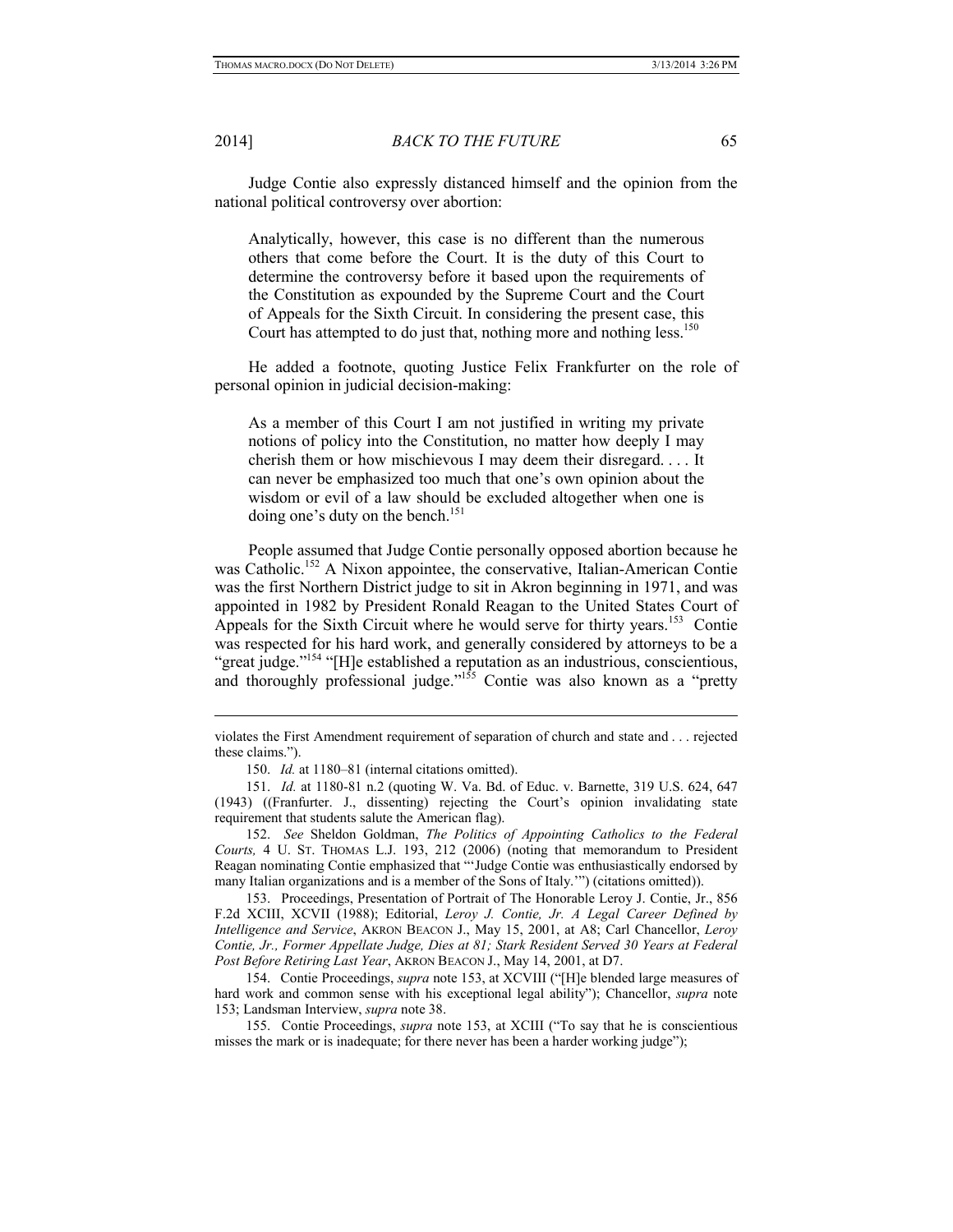tough character."156 He had served as law director for the City of Canton and was well-known for his aggressive attack on local mafia crime and police corruption, which led to the bombing of his home.<sup>157</sup> Judge Contie "ruled in cases of great importance to the community, from the desegregation lawsuit involving the Akron Public Schools to a sex discrimination case against the former Akron National Bank."158

With Contie eliminating the First Amendment claim, the case proceeded as one about physicians and medical expertise. Justice Blackmun's opinion in *Roe*, based on his experience as general counsel for the Mayo Clinic, seemed to call for this type of healthcare approach, as it conceptualized abortion as an issue of doctors' care of their female patients.159 The plaintiffs in *Akron Center*  for Reproductive Health, Inc. v. City of Akron focused on the restrictions on the doctor's medical decision-making.160 The defendant city responded with medical appeals, arguing that concerns over maternal health necessitated regulation.<sup>161</sup> The case became a battle of the male experts.<sup>162</sup> The plaintiffs, supported by the national ACLU, presented top prestigious medical experts;

-

158. Editorial, *supra* note 153; *see, e.g., School Closing Upset, but Akron is Cleared on Most Bias Charges*, N.Y. TIMES, April 7, 1980, at A12 (noting compromise decision in which Judge Contie cleared city of charges of racial bias but found school-closing plans discriminatory).

159. *See* Roe v. Wade, 410 U.S. 113, 165 (1973) ("The decision vindicates the right of the physician to administer medical treatment according to his professional judgment."); Linda Greenhouse, *The Evolution of a Justice*, N.Y. TIMES MAGAZINE, Apr. 10, 2005 ("For Blackmun, who had spent nine years as general counsel to the Mayo Clinic and who held the medical profession in high regard, state laws that criminalized abortion were indeed troublesome—not, particularly, because they interfered with the rights of women but because they put doctors at risk for using their best judgment in treating their pregnant patients.").

160. Akron Ctr. for Reprod. Health v. City of Akron, 479 F. Supp. 1195, 1198 (N.D. Ohio 1979). Plaintiffs made an equal protection claim that the law unconstitutionally singled out abortion and did not similarly regulate other comparable medical procedures. *Id.* at 1195. They made several due process claims based on the right of the physician to practice medicine according to his or her best judgment, the right of the physician to give medical treatment and advice following accepted medical standards, and the rights of the clinics to provide counseling, education and services relevant to the abortion decision. *Id.* at 1198. The district court rejected all of these and based its decision on the alternative claim of the right of the patients of physicians and clinics "to make and effectuate the decision to terminate their pregnancy." *Id.*

161. *Id.* at 1205, 1207.

162. Richard McBane, *Doctors Give Their Views on Abortion*, AKRON BEACON J., Sept. 14, 1978, at D1; Richard McBane, *Psychiatrist Supports Abortion Provisions*, AKRON BEACON J., Sept. 15, 1978, at B1; Richard McBane, *Doctors and ACLU Disagree*, AKRON BEACON J., Sept. 19, 1978, at B1.

<sup>156.</sup> Landsman Interview, *supra* note 38.

<sup>157.</sup> Contie Proceedings, *supra* note 153, at XCVII (describing how "one evening as he was sitting in his living room, dynamite was placed near the outside wall of his home where he was sitting. His wife, Janice, was injured in the explosion and she sustained a miscarriage. Even though extensive damage was done to the house and to the neighbor's residence, fortunately, Judge Contie was not injured.").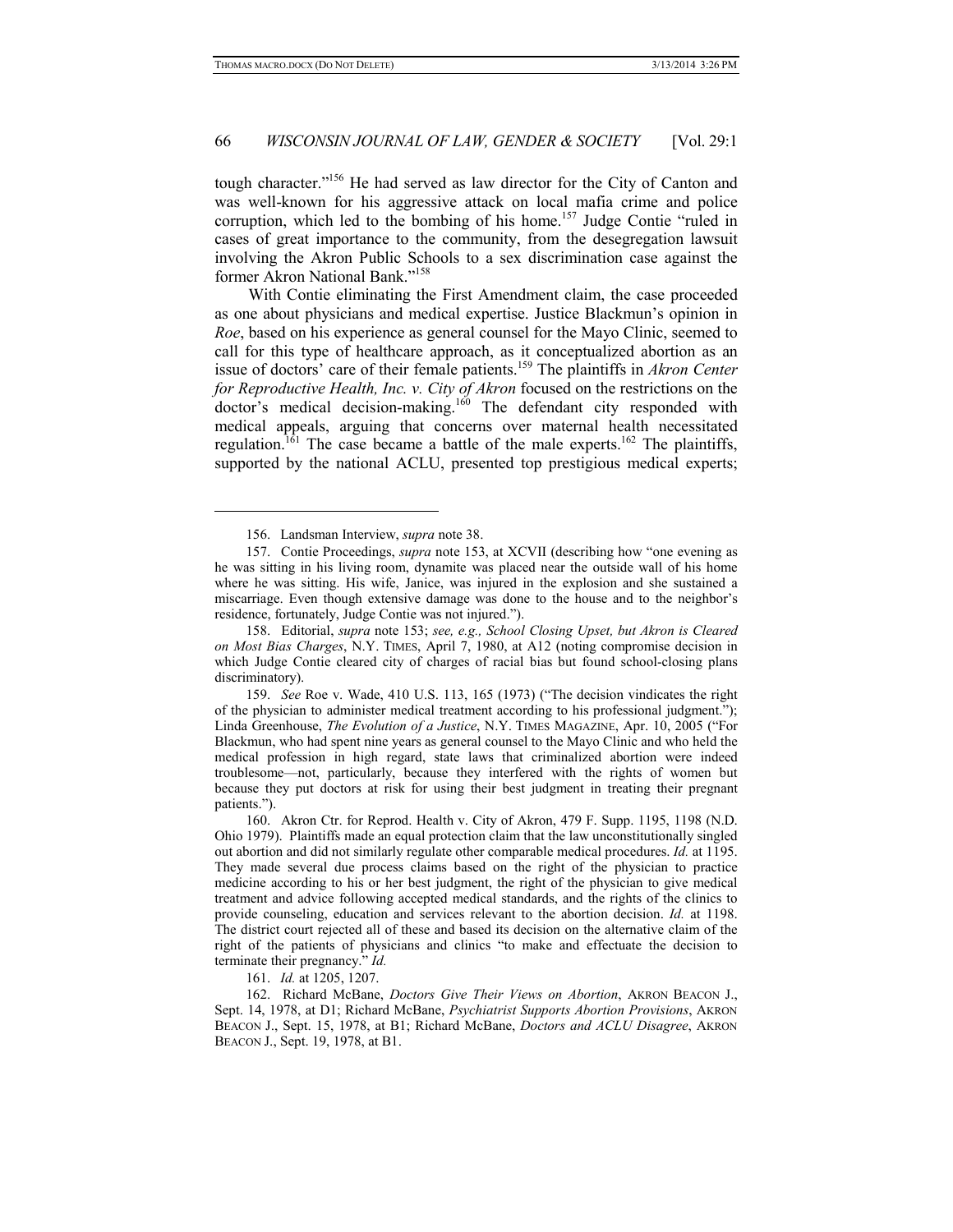2014] *BACK TO THE FUTURE* 67

indeed, one had received a Nobel Prize in the Physiology of Medicine.<sup>163</sup> The defense experts, proffered by the Right-to-Life interveners who effectively led the defense case, proffered less impressive witnesses who were more easily discredited on cross-examination.<sup>164</sup>

One year later, Judge Contie issued a compromise decision in the Akron abortion case; both sides claimed victory.165 The local newspaper noted that "[b]y striking down some sections and upholding others, he appears to have accomplished the impossible: convinced both sides in the suit that they had won."<sup>166</sup> Anti-abortion leaders called the ruling "terrific" and "a major victory for pro-life people."167 Benson Wolman, executive director of the Ohio ACLU retorted, "[a]nother such victory and they (the anti-abortionists) will be permanently undone."168 The decision invalidated parental consent, parental notification, detailed informed consent, disposal requirements, and clinic inspection.<sup>169</sup> On the other hand, it upheld the 24-hour waiting period, the doctor's explanation of risks and procedures, the hospital requirement for second trimester abortions, and reporting requirements.<sup>170</sup> Contie's approach was careful and measured. The court seemed to be searching for a practical way to split the proverbial baby, constrained to follow the commands of *Roe*, but resistant to the evolving concepts of feminist equality.<sup>171</sup> An editorial in the local paper thought "Judge Contie's ruling should put an end to the bitterness that has enveloped this controversy, and should, once more, demonstrate the importance of the individual in determining a right that is so personal and private."<sup>172</sup>

165. Editorial, *Ruling on Abortion Law Seems Logical and Wise*, AKRON BEACON J., Aug. 23, 1979, at A6 [hereinafter *Logical and Wise*].

166. *Id.* 

-

167. *Id.* 

168*. Id.*; McEaneney, *supra* note 127.

169. Akron Ctr. for Reprod. Health v. City of Akron, 479 F. Supp. 1172, 1201–07, 1215 (N.D. Ohio 1979).

170. *Id.* The court refused to consider a challenge to the entirety of the law, and denied plaintiffs standing to challenge the constitutionality of the ordinance's requirements that abortions be provided by licensed physicians, in licensed hospitals or facilities, banned in municipal hospitals, have an emergency exception, be banned after twenty-four weeks presumptive viability, require the Akron Department of Health to report and collect information, provide a hospital and provider exemption for those who refuse to perform abortions, and bans on the experimentation or sale of the unborn or live child. *Id.* at 1182– 88, 1215.

171. *See id.* at 1215.

172*. Logical and Wise*, *supra* note 165.

<sup>163.</sup> Transcript Excerpt of Trial Testimony of Dr. Frederick Robbins, Dean of Case Western Reserve School of Medicine and recipient of 1954 Nobel Prize, in Joint Appendix at 207a, *Akron*, 462 U.S. 416 (1983).

<sup>164.</sup> Landsman Interview, *supra* note 38. The judge allowed an Akron pediatrician, Francois Seguin and a mother of a 13-year-old girl, Patricia Black, to intervene to protect the rights of unborn children and the parents of teenage daughters. *Akron Ctr. for Reprod. Health*, 479 F. Supp. at 1181. They were represented by Alan Segedy, author of the Akron ordinance. William Hershey, *Court Order Delays Akron Abortion Law*, AKRON BEACON J., Apr. 28, 1978, at A1.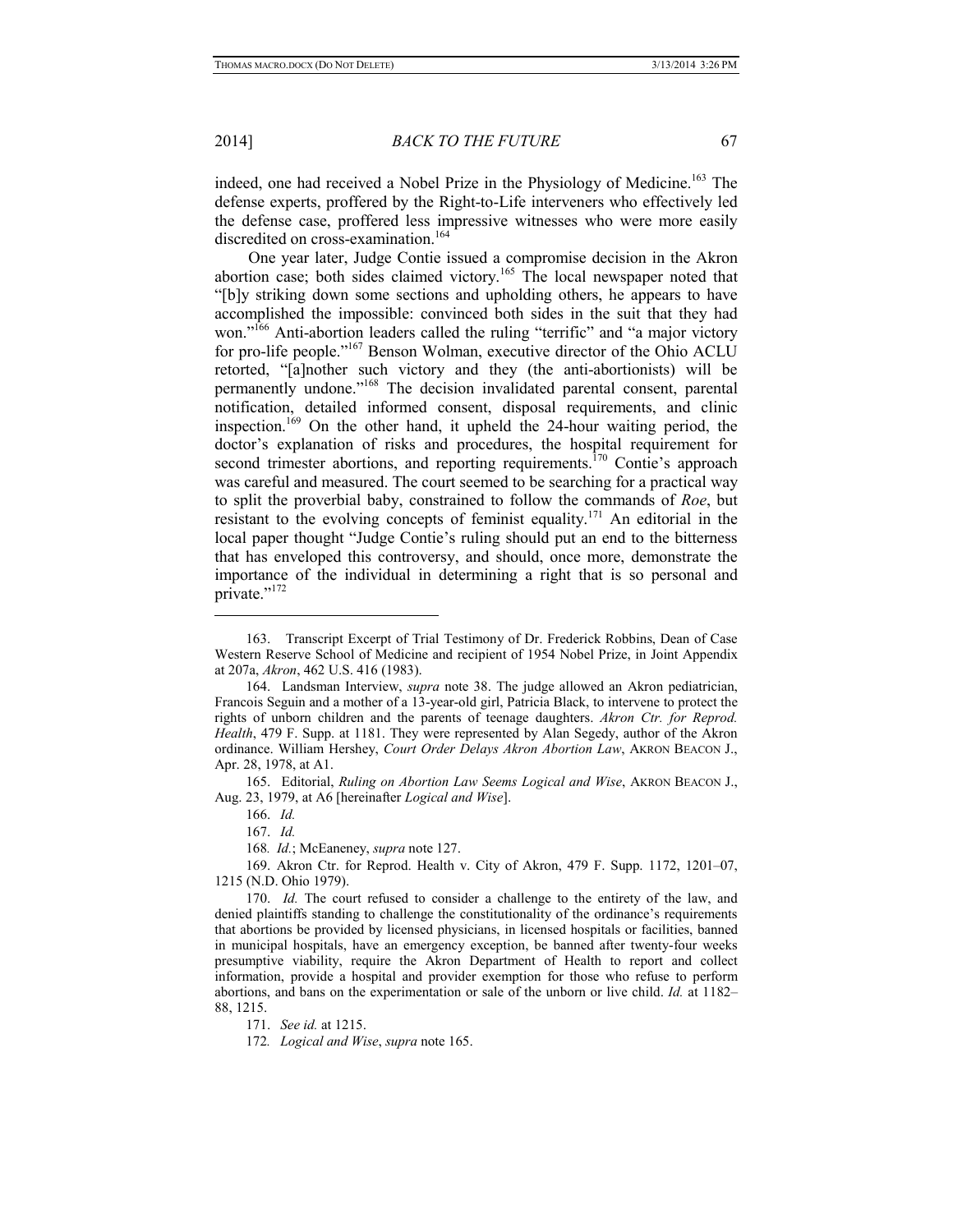Early reactions to the decision by the City suggested that it would not appeal.<sup>173</sup> "City Council President Ray Kapper (D-at large), a prime mover behind the legislation said, 'I don't expect an appeal by the city. It's over. We lost, we lost."<sup>174</sup> He added, "[m]y intent was to regulate clinics and it became an emotional thing which I would not like to see again."175 "The court has spoken and I'll abide by what the court has said."<sup>176</sup> Kapper was defeated in the subsequent mayoral campaign and the new Mayor Roy Ray decided to appeal the decision.<sup>177</sup> Councilwoman Elsie Reaven was not surprised, as she had thought Council would appeal the decision.<sup>178</sup> "They don't care how it tears up the community or how much it costs. They are very narrowly singleminded."<sup>179</sup>

On appeal, the United States Court of Appeals for the Sixth Circuit overruled Contie's compromise.180 In a split decision, the appellate court invalidated most of the Akron provisions, upholding only the parental notification and hospital requirements.181 The majority opinion criticized Contie for employing a less demanding judicial review than that required by *Roe* for first trimester restrictions.<sup>182</sup> Contie had failed to analyze whether there were compelling interests for first-term regulations as required by the Supreme Court in *Roe*, and instead analyzed the law under a less exacting test of whether the regulations were unduly burdensome or rationally related to a legitimate government purpose.<sup>183</sup>

The dissenting judge, Cornelia Kennedy, appreciated that the majority's opinion seemed to conform to *Roe*, but queried whether that opinion was still the controlling law.184 She stated that "[l]anguage from the earliest abortion decisions supports the majority's conclusion that only a compelling state interest will justify significant first trimester abortion regulation."185 But she noted that "there appears to have been some shift on the issue in the Supreme

-

180. Jim Carney, *U.S. Appeals Court Voids Part of Akron Abortion Law*, AKRON BEACON J., June 13, 1981, at A1.

181. Akron Ctr. for Reprod. Health v. Akron, 651 F.2d 1198, 1206, 1208, 1210 (6th Cir. 1981). The appellate court applied Supreme Court precedent decided after the trial court's decision in *Akron* to uphold these two provisions. *See* Gary-Northwest Ind. Women's Servs., Inc. v. Orr, 101 S. Ct. 2012 (1981) (upholding second trimester hospital requirement); H. L. v. Matheson, 450 U.S. 398 (1981) (upholding parental notification requirement).

182. *Akron Ctr. for Reprod. Health*, 651 F.2d at 1203–04.

<sup>173.</sup> *Id.*

<sup>174.</sup> William Hershey, *Parts of Akron Abortion Law Struck Down*, AKRON BEACON J., Aug. 22, 1979, at A1.

<sup>175.</sup> *Id.*

<sup>176.</sup> McEaneney, *supra* note 127.

<sup>177.</sup> Peterson, *supra* note 42.

<sup>178.</sup> McEaneney, *supra* note 127.

<sup>179.</sup> *Id.*

<sup>183.</sup> *Id.*; *see also id.* at 1215 (Kennedy, J., dissenting).

<sup>184.</sup> *Id.* at 1212–14 (Kennedy, J., dissenting).

<sup>185.</sup> *Id.* at 1212.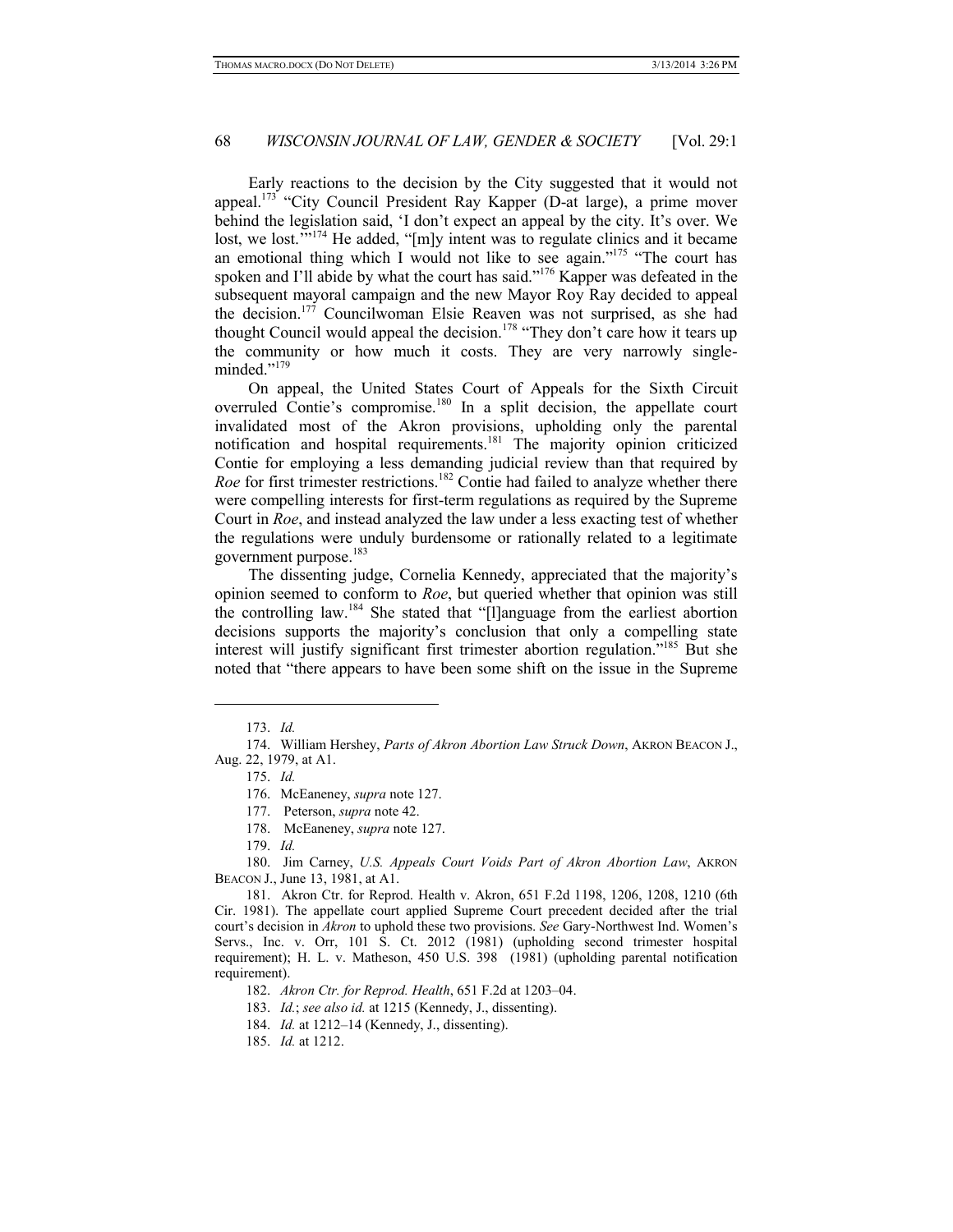2014] *BACK TO THE FUTURE* 69

Court's decisions . . . ."186 Indeed, this shift in the abortion jurisprudence would become apparent when the Supreme Court granted certiorari in the *Akron* case.

#### III. AN ISSUE OF SUPREME IMPORTANCE

Akron remained in the national spotlight as the case proceeded to the United States Supreme Court.<sup>187</sup> But the tenor of the case was different at this level of the litigation. As Akron law director Robert Pritt noted, "[i]t's a different world down here."<sup>188</sup> He explained, "[o]nce you get away from the local political scene, you can concentrate on just the issues, just the law."<sup>189</sup>

Plaintiffs maintained their strategic focus on the legal rights of the physicians, characterizing the Akron abortion ordinance as a "straightjacket on the physician."190 Amicus briefs filed by the American Medical Association and other professional medical associations bolstered this argument.<sup>191</sup> Dr. James Breen, the president of the American College of Obstetricians and Gynecologists, stated his concern that, if not overturned, the law might serve to "[dictate] to the nation's physicians how they are to carry out the individual practice of medicine."<sup>192</sup> The plaintiffs supplemented their challenge with arguments about the rights of women.<sup>193</sup> They argued that the requirements of the Akron law "rob[] the woman of independence in the abortion decisionmaking process" and "treat women as irrational decision-makers who must be forced to reconsider their choice of an abortion."194

The Supreme Court definitively struck down the Akron ordinance, reaffirming its abortion rights jurisprudence ten years after *Roe v. Wade*. 195 "[T]he Court reached beyond the Akron case, using the decision as a vehicle to

1

189. *Id.* 

<sup>186.</sup> *Id.* 

<sup>187.</sup> Virginia Wiegand, *Abortion Puts Akron in Spotlight*, AKRON BEACON J., Nov. 28, 1982, at A1 ("Akron is in the national news again, but over an issue its residents (and politicians) probably wish would go away.").

<sup>188.</sup> Virginia Wiegand, *Akron Abortion Issue Now Up to Justices*, AKRON BEACON J., Dec. 1, 1982, at E1.

<sup>190.</sup> Transcript of Oral Argument, *supra* note 138, at 17.

<sup>191.</sup> *See* Rick Reiff, *Four Medical Groups File Briefs Against Akron's Abortion Law*, AKRON BEACON J., Aug. 28, 1982, at A1 (reporting that professional medical associations filed amicus briefs opposing the ordinance regulating abortions because "provisions in the ordinance would interfere with a woman's right to seek and obtain medical care and present obstacles to sound medical practice").

<sup>192.</sup> *Id.*

<sup>193.</sup> *See* Brief of Committee on Abortion Rights and Assistance for Sterilization Abuse et al., as Amici Curiae in City of Akron v. Akron Ctr. for Reprod. Health, 462 U.S. 416 (1982), 1982 U.S. S. Ct. Briefs LEXIS 1557 (arguing that law was unconstitutional on equal protection grounds because it perpetuated sex-based stereotypes).

<sup>194.</sup> Transcript of Oral Argument, *supra* note 138, at 17-18; Virginia Wiegand, *ACLU, City Argue in High Court*, AKRON BEACON J., Nov. 30, 1982, at A1.

<sup>195.</sup> *Akron*, 462 U.S. 416, 420 (1983); *see also* Linda Greenhouse, *Court Reaffirms Right to Abortion and Bars Variety of Local Curbs*, N.Y. TIMES, June 16, 1983, at A1.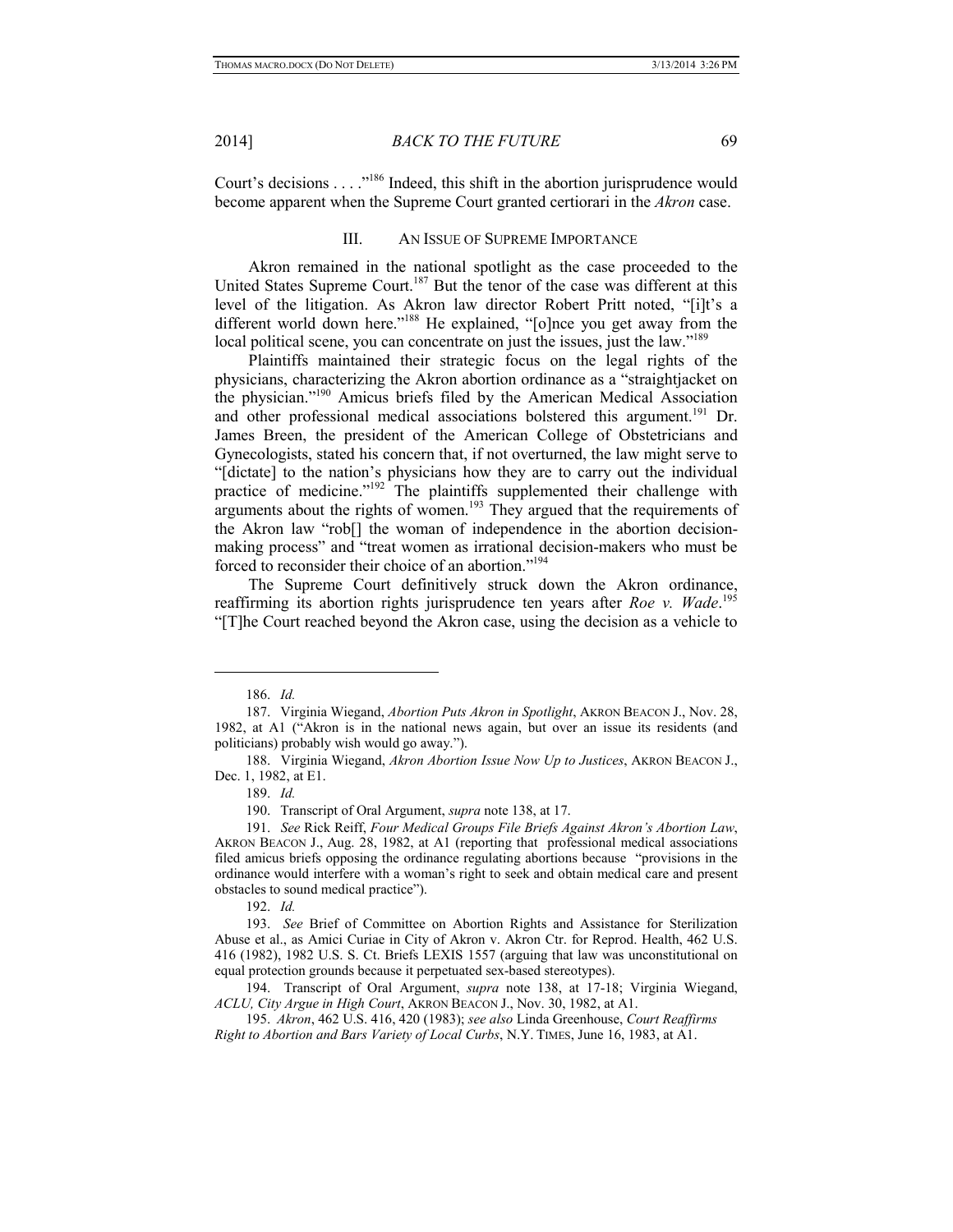make a very deliberate, very forceful point."<sup>196</sup> Justice Lewis Powell, writing for the majority in a six to three decision, adhered to *stare decisis* and followed both the spirit and rule of *Roe*. 197 "[T]he Court repeatedly and consistently has accepted and applied the basic principle that a woman has a fundamental right to make the highly personal choice whether or not to terminate her pregnancy."198 The Court applied heightened scrutiny to invalidate all of the ordinance requirements that were appealed: hospitalization, parental consent, informed consent, disclosures, the 24-hour-waiting period, and the disposal process.199 The majority found that these regulations placed significant obstacles in the pregnant woman's path and that the legislative motivations went "beyond permissible limits."<sup>200</sup> The Court understood the impact of the Akron law, stating: "[I]t is fair to say that much of the information required is designed not to inform the woman's consent but rather to persuade her to withhold it altogether."<sup>201</sup>

Sandra Day O'Connor, the Court's newest justice, dissented.<sup>202</sup> She questioned the premise of the Court's abortion jurisprudence built on three distinct trimesters.203 In a now-famous quote, she wrote, "[t]he *Roe*  framework . . . is clearly on a collision course with itself."204 O'Connor argued for abandonment of the three-stage approach of *Roe* in which regulations in the first trimester were evaluated under strict scrutiny and those for later trimesters were evaluated under a rational basis standard.205 She found that the *Akron* case illustrated why "the trimester approach is a completely unworkable method of accommodating the conflicting personal rights and compelling state interests

199. *Akron*, 462 U.S. at 452. The Court did not consider the constitutionality of the parental notification provision because it was not challenged by the plaintiffs on appeal. *Id.*  at 439 n.29. The Sixth Circuit had upheld the parental notification requirement in light of the intervening Supreme Court precedent. *See* H. L. v. Matheson, 450 U.S. 398 (1981) (upholding parental notification statute for immature, dependent minors).

201. *Id.*

1

<sup>196.</sup> Linda Greenhouse, *High Court Clears Up Any Doubts on Abortion*, N.Y. TIMES, June 19, 1983, at E7 [hereinafter Greenhouse, *High Court*].

<sup>197.</sup> *Akron*, 462 U.S. at 419–20.

<sup>198.</sup> *Id*. at 420 n.1; *see generally* Peter Prieto, City of Akron v. Akron Center for Reprod. Health, Inc.: *Stare Decisis Prevails, but for How Long?*, 38 U. MIAMI L. REV. 921, 931 (1984). When the conservative Justice Powell was later asked why he supported abortion, he answered based on personal experience rather than constitutional theory. Linda Greenhouse, *Lewis Powell, Crucial Centrist Justice, Dies at 90*, N.Y. TIMES, Aug. 26, 1998, at A1; David Westin, *Eulogy: Lewis Powell*, TIME, Sept. 7, 1998, at 29. He told the story of a young, black messenger at his old law firm in Richmond, Virginia who was terrified that he would be arrested for the death of his girlfriend, for whom he had helped get an illegal abortion from a "back-alley butcher." Greenhouse, *supra*. Powell helped negotiate with the city prosecutor and no charges were ever brought. *Id.* Powell gained an appreciation for the practical implications of the legal issue of abortion and its impact of people of different races and economic class. *Id.*

<sup>200</sup>*. Akron*, 462 U.S. at 444.

<sup>202.</sup> *Id.* at 452 (O'Connor, J., dissenting).

<sup>203.</sup> *Id.* (O'Connor, J., dissenting).

<sup>204.</sup> *Id.* at 458 (O'Connor, J., dissenting).

<sup>205.</sup> *Id.* at 453–54 (O'Connor, J., dissenting).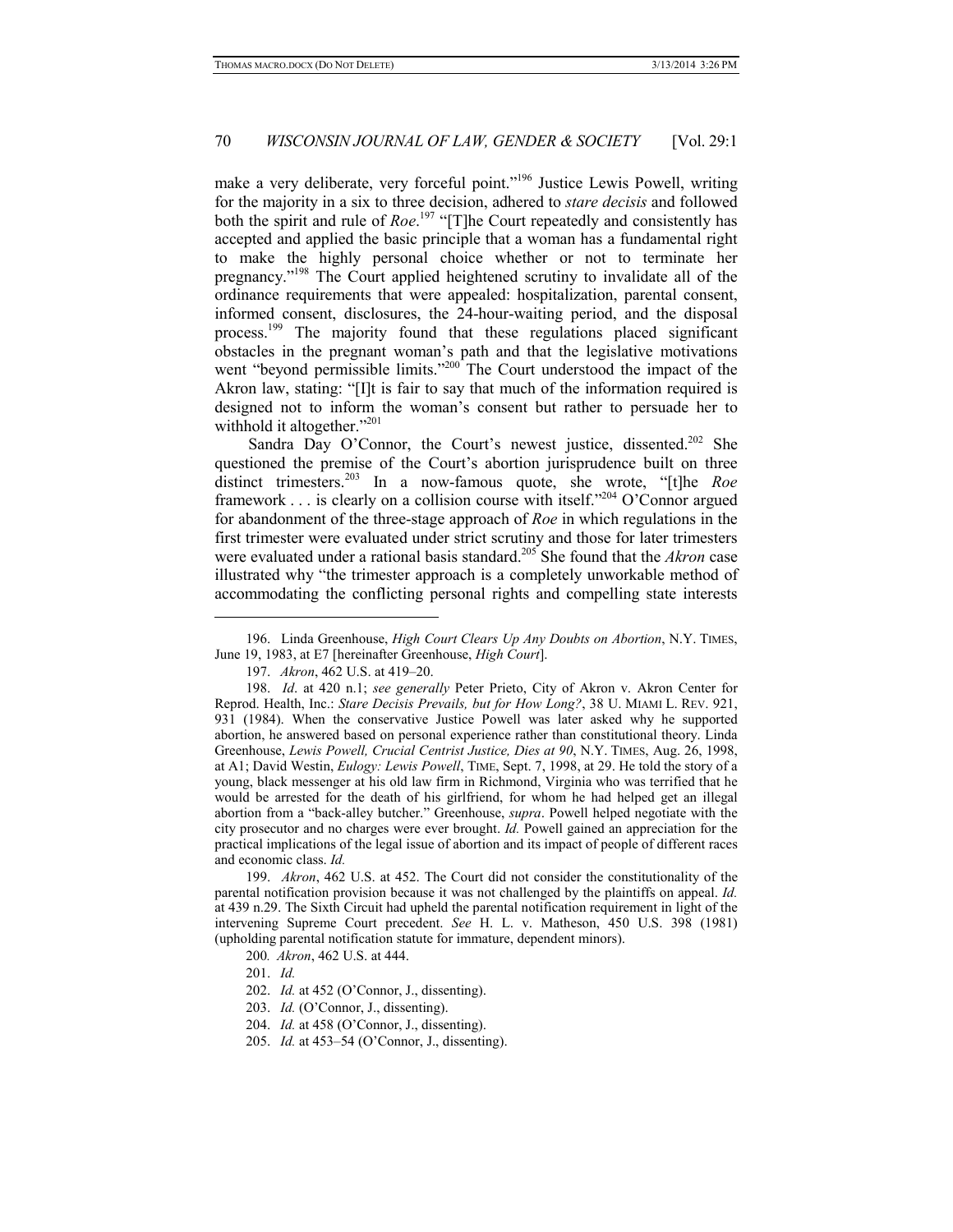### 2014] *BACK TO THE FUTURE* 71

that are involved in the abortion context."206 Instead, she would have applied an "unduly burdensome" standard throughout pregnancy that would ask whether the "regulation rationally relates to a legitimate state purpose."<sup>207</sup>

The majority expressly rejected the undue burdensome standard as meaningless, finding that it "would uphold virtually any abortion regulation under a rational-basis test," and indeed, O'Connor would have upheld all of the Akron regulations.<sup>208</sup> Nevertheless, she found the undue burden standard to be the appropriate test because the recognized fundamental right of abortion was limited, and not absolute.<sup>209</sup> She preferred resolving the complex and extremely sensitive issue of abortion through the legislative process, but explained that deference to the legislature was not the reason for her articulation of an alternative standard. $210$ 

However, the government lawyers defending the abortion regulations had focused on legislative deference in arguing for a more lenient constitutional standard of oversight for abortion regulations. The Solicitor General for the Reagan Administration, Rex Lee, suggested a more lenient "undue burden" standard.211 When Justice Blackmun, author of the *Roe* opinion, called him out, asking, "Mr. Solicitor General, are you asking that *Roe v. Wade* be overruled?," Lee quickly backtracked, saying that "was an issue for another day," and that he was instead asking for deference to the legislature as the policymaking body.212 The lead attorney for the City of Akron, Robert Pritt, also defended the case on the basis of legislative power, as embodied in the notion of local home rule.213 By the end of the long case, however, he became concerned about the law on moral grounds and the "tremendous amount of money" allegedly being

208. *Akron*, 462 U.S. at 420 n.1 & 466–74 (O'Connor, J., dissenting). She suggested that precedent demonstrated an undue burden sufficient to show the unconstitutionality of an abortion regulation where regulations involved absolute obstacles or severe limitations on the abortion decision. *Id*. at 463-64.

213. Pritt Interview, *supra* note 38; Rick Reiff, *Abortion Law Appeal is Sought*, AKRON BEACON J., Oct. 20, 1981, at C1.

<sup>206.</sup> *Akron*, 462 U.S. at 454 (O'Connor, J., dissenting).

<sup>207.</sup> *Id.* at 453 (O'Connor, J., dissenting). "Viewed two decades later, Justice O'Connor's dissent in *City of Akron* appeared to be an example of *reculer pour mieux sauter*—a seeming retreat that firmed up a right under strong attack." John A. Robertson, *Introductory Essay, Decision Rules and Abortion Rights: Justice O'Connor, Trimesters, and City of Akron*, *in* A DOCUMENTARY HISTORY OF THE LEGAL ASPECTS OF ABORTION IN THE UNITED STATES: CITY OF AKRON V. AKRON CENTER FOR REPRODUCTIVE HEALTH, v.I, at xiv (Roy M. Mersky & Kumar Percy Jayasuriya, eds., 2007).

<sup>209.</sup> *Id.* at 453 (O'Connor, J., dissenting).

<sup>210.</sup> *Id.* at 465 (O'Connor, J., dissenting).

<sup>211.</sup> Transcript of Oral Argument, *supra* note 138, at 14. Justice Samuel Alito, then a Justice Department lawyer working for the Reagan Administration, wrote a memorandum to the Solicitor General suggesting a strategy in the *Akron* case that would help overturn abortion rights. *Preface*, in DOCUMENTARY HISTORY, *supra* note 207. *See Justice Department Joins Akron Abortion Plea*, AKRON BEACON J., July 29, 1982 ("[T]he filing of the brief marks the first time the Justice Department has acted in an abortion case in which the federal government is not a party and no federal law is involved.").

<sup>212.</sup> Transcript of Oral Argument, *supra* note 138, at 12-13; *see* LINCOLN CAPLAN, THE TENTH JUSTICE: THE SOLICITOR GENERAL AND THE RULE OF LAW 105–06 (1987).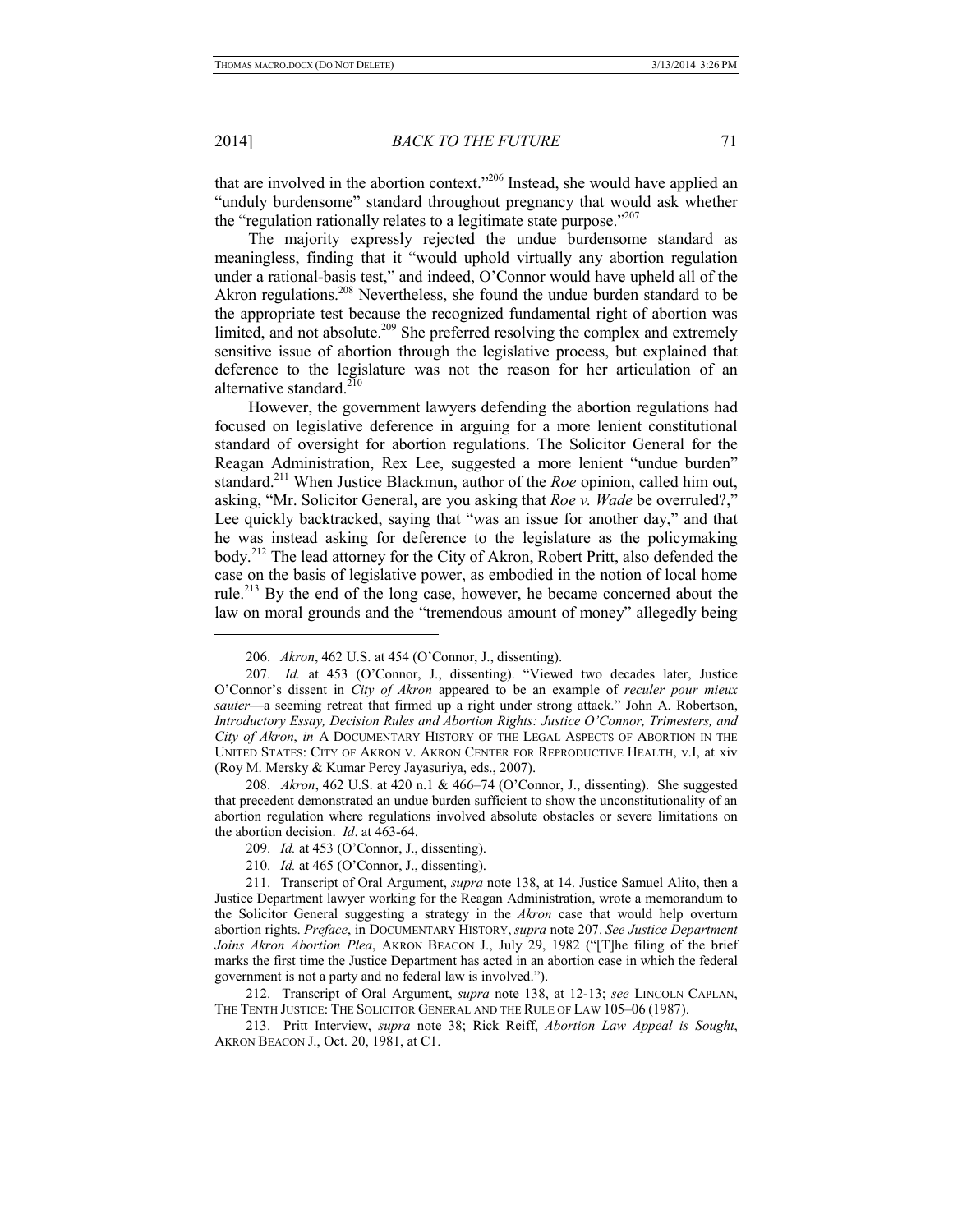made by the clinics, though many years later he reflected on the fact that "maybe as a male I don't get it and just can't get it."<sup>214</sup>

The Supreme Court's decision in *Akron* was an enormous victory for women's rights, even as it was a "legal embarrassment for the Reagan Administration."215 Linda Greenhouse of the *New York Times* described how "the decision changed the framework of the abortion debate."<sup>216</sup>

It subtly shifted the burden of battle. Until last week, the burden was on pro-choice advocates who were fighting to preserve the status quo. There was always the argument that the Supreme Court in 1973 had not fully understood the implications of what it was doing, that *Roe v. Wade* would wash away like a sand castle under the relentless waves of hostile opinion.

Last week, when six men, whose average age is 73 and who have a decade of reflection behind them, reaffirmed their initial stand, the constitutional right to abortion became the status quo as it had not been before. . . . With the decision, the right to abortion—exercised last year by 1.2 million American women—entered the mainstream, and the burden shifted to the other side to show why it should not remain there. $217$ 

On remand in the *Akron* case, Judge David Dowd, Contie's successor on the bench, awarded the plaintiffs attorney's fees of  $$368,710<sup>218</sup>$  Councilman John Frank demanded that Dr. Willke and the National Right to Life pay the city's expenses; they refused, politely thanking the city for its valiant antiabortion efforts.<sup>219</sup> The share of fees paid to attorney Landsman at the Cleveland-Marshall College of Law was used for the Harry Blackmun scholarship fund, named for the author of the *Roe* decision.<sup>220</sup> Justice Blackmun himself attended the dedication, lured to Cleveland by the promise of a much-

1

<sup>214.</sup> Pritt Interview, *supra* note 38.

<sup>215.</sup> Greenhouse, *High Court*, *supra* note 196; Don Bandy et al., *Action Called a 'Victory for Women,'* AKRON BEACON J., June 15, 1983, at A1.

<sup>216.</sup> Greenhouse, *High Court*, *supra* note 196.

<sup>217.</sup> *Id.* 

<sup>218.</sup> Akron Ctr. for Reproductive Health v. Akron, 604 F. Supp. 1275, 1295 (N.D. Ohio 1985); Virginia Wiegand, *ACLU Awarded \$368,710 in Fees for Abortion Battle*, AKRON BEACON J., Feb. 7, 1985; Virginia Wiegand, *Abortion Fight Will Cost Akron, 2 Taxpayers*, AKRON BEACON J., July 7, 1984.

<sup>219.</sup> Rick Reiff, *Life Group Asked to Pay ACLU*, AKRON BEACON J., June 18, 1983; David B. Cooper, *Who'll Pay for Abortion Appeal?; Councilman Frank Has Unusual Idea*, AKRON BEACON J., June 23, 1983; Letter from John Frank, City of Akron, City Council, to Dr. Jack Wilke, President, Nat'l Right to Life Comm. (June 20, 1983) (on file with author).Letter from John C. Willke , President, National Right to Life Committee to John V. Frank, City Council, Akron, Ohio (June 27, 1983) (copy on file with author).

<sup>220.</sup> Landsman Interview, *supra* note 38.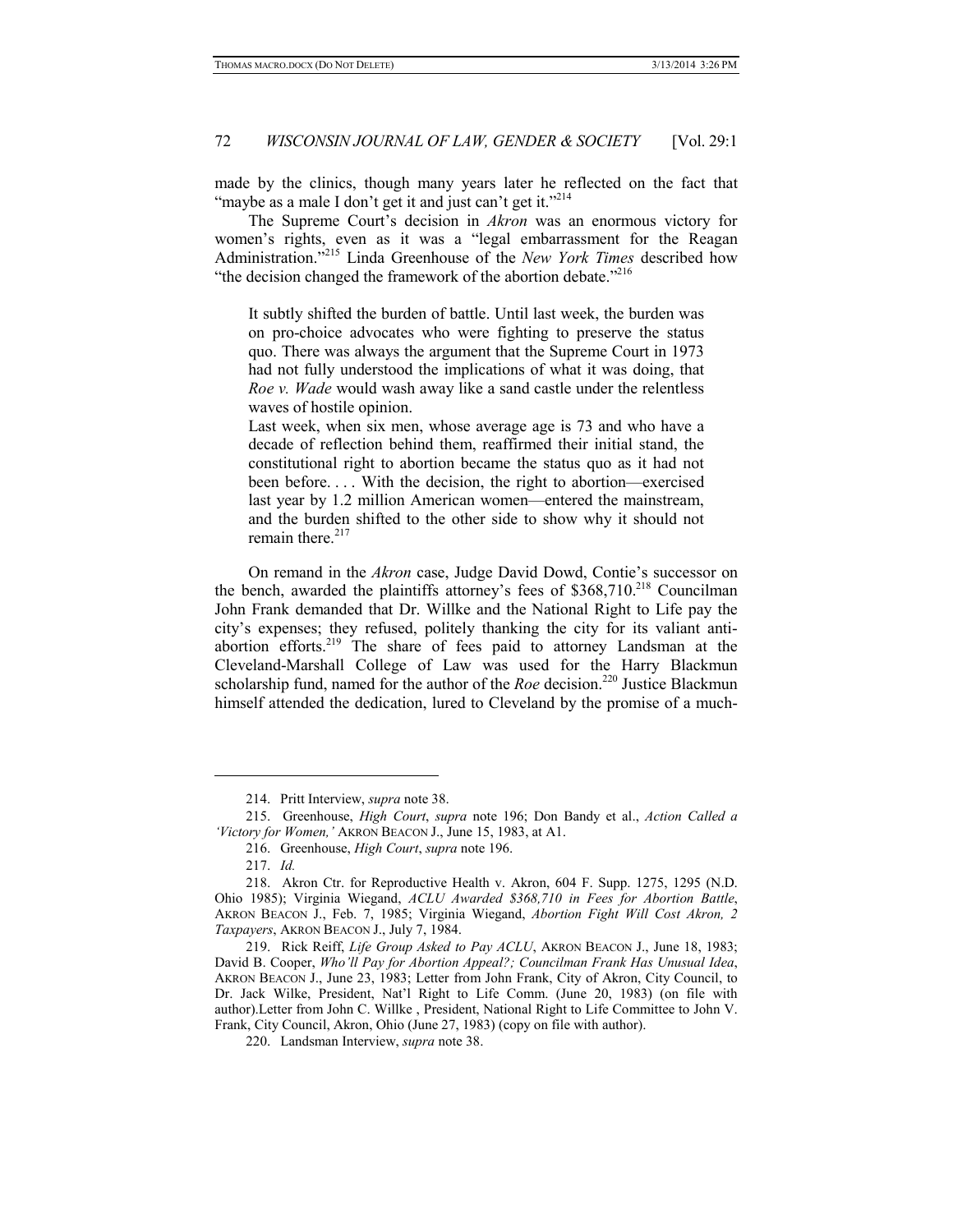2014] *BACK TO THE FUTURE* 73

beloved baseball game with Cleveland Indians Hall of Fame pitcher, Bob Feller. $^{221}$ 

## IV. CHANGING COURSE

The invalidation of governmental restrictions on access to abortion in the first term, however, remained good law for only a short time.<sup>222</sup> Just three years after the Supreme Court's decision in *Akron*, the Northern District of Ohio was again presented with the issue of the constitutionality of an abortion law restricting access to minors.<sup>223</sup> A 1985 state law required a physician to notify one parent of a minor seeking an abortion.224 This time, the case of a first-term abortion restriction took a different turn on its way through the Ohio courts to the Supreme Court. After an initial invalidation of the law by the lower courts, the highest court upheld it and began to shift the applicable constitutional standards.<sup>225</sup>

## *A. Procedural Defects and Predictable Effects*

In *Akron Center for Reproductive Health v. Rosen*, the district court considered another attempt at restricting access to first-term abortions.<sup>226</sup> The state law made it a crime for a physician, or other person, to perform an abortion for a minor woman under eighteen years of age without parental notice or consent.227 It included a process for waiver of notification if the minor

<sup>221.</sup> *Id.* For details of the legendary career of "Rapid Robert" Feller, the winningest pitcher in Indians history, and his off-field outspokenness, see Marla Ridenour, *Feller Dies, Legend Lives*, AKRON BEACON J., Dec. 16, 2010, at A1; Sheldon Ocker, *Lasting Impression: Bob Feller: 1918-2010*, AKRON BEACON J., Dec. 17, 2010, at C1; Editorial, *Bob Feller; Remember His Curve Ball and His Keen Sense of Place*, AKRON BEACON J., Dec. 17, 2010, at A8.

<sup>222.</sup> *See* Thornburgh v. Am. Coll. of Obstetricians & Gynecologists, 476 U.S. 747, 760–63 (1986) (following precedent of *Akron*); *but see* Planned Parenthood Assoc. of Kansas City v. Ashcroft, 462 U.S. 476, 480–81 (1983) (upholding parental consent statute with adequate bypass procedure in split decision); Planned Parenthood v. Casey, 505 U.S. 833 (1992) (upholding abortion regulations requiring informed consent, twenty-four-hour waiting periods, and parental consent).

<sup>223.</sup> Akron Ctr. for Reprod. Health v. Rosen, 633 F. Supp. 1123 (N.D. Ohio 1986).

<sup>224.</sup> OHIO REV. CODE ANN. § 2919.12 (LexisNexis 2010) (effective 1985). It became law without the governor's signature. *See Akron Ctr. for Reprod. Health*, 633 F. Supp. at 1126.

<sup>225.</sup> *See* Akron Ctr. for Reprod. Health v. Rosen, 633 F. Supp. 1123 (N.D. Ohio 1986), *aff'd*, Akron Ctr. for Reprod. Health v. Slaby, 854 F.2d 852 (6th Cir. 1988), *rev'd sub nom.*, Ohio v. Akron Ctr. for Reprod. Health, 497 U.S. 502 (1990).

<sup>226.</sup> *Akron Ctr. for Reprod. Health,* 633 F. Supp. 1123.

<sup>227.</sup> OHIO REV. CODE ANN. § 2919.12(B)(1)(a) (LexisNexis 2010). If a minor woman feared abuse from her parents, notification can be given to another relative. *Id.* If a parent could not be reached after reasonable effort, the statute provided for constructive notice by ordinary and certified mail forty-eight hours before the procedure. *Id.* A physician who violated the law was guilty of a criminal offense, liable for civil compensatory and punitive damages to the minor and her parents, and subject to suspension of his or her license to practice medicine. *Id.* at §§ 2919.12 & 4731.22. A physician could assert the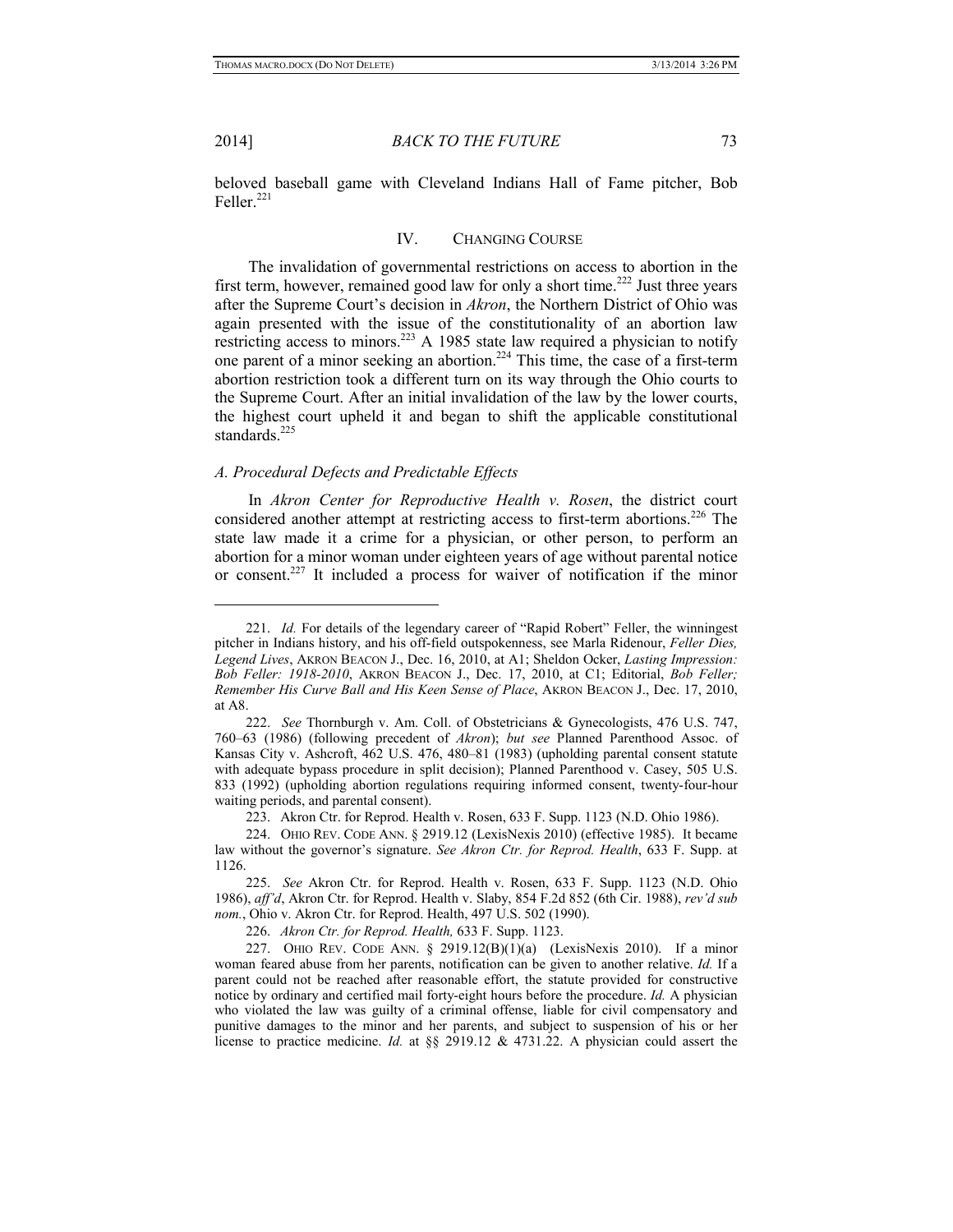convinced a juvenile court that she was mature enough to make the abortion decision without her parents, that one of her parents had engaged in physical, sexual, or emotional abuse against her, or that notification was otherwise not in her best interests.<sup>228</sup> The Akron Center for Reproductive Health, one of the parties from the first *Akron* case, challenged the state abortion law by seeking to enjoin local prosecutors from enforcing the law.<sup>229</sup>

Judge Ann Aldrich was assigned the case. Aldrich, relatively new to the bench, granted the preliminary injunction, and later a permanent injunction, preventing enforcement of the law.230 In reaching her decision, she first recognized that the Supreme Court had held that requiring parental notification for immature, dependent minors seeking abortions did not violate the Constitution.231 However, Aldrich concluded that the precedent constitutionally mandated a valid judicial bypass procedure for parental notification laws.<sup>232</sup> Aldrich found numerous defects with the Ohio bypass provision including its constructive authorization, physician requirement clear and convincing evidence confusing pleading requirements, and the lack of expedition and anonymity.233 Aldrich found the law had potential for "violations of the constitutional rights of mature minors and minors for whom notification would not be in their best interests."234

Aldrich was concerned about the practical effect of the statute.<sup>235</sup> She found that the evidentiary standard in the bypass procedure created "an unacceptably high risk of erroneous determinations," since "the judge's decision will necessarily be based largely upon subjective standards without the benefit of any evidence other than a woman's testimony."<sup>236</sup> As Aldrich had

228. *Id.* at § 2151.85.

-

229. Issues of defendants' standing ran throughout the case and questions of whether the city prosecutor, the county prosecutor, the state Attorney General, or the Governor was the responsible party to defend the suit. *Akron Ctr. for Reprod. Health*, 633 F. Supp. at 1128–30. Regardless of the various name changes in the case caption, it was the Ohio Attorney General's office that actively litigated, briefed, and argued the case. *Id.* 

230. The court had also granted the request temporary restraining order and extended it for ten additional days to allow time for extensive briefing and preparation by the parties for the consolidated hearing on the preliminary injunction and the merits. *Id.* at 1126.

231. *Akron Ctr. for Reprod. Health,* 633 F. Supp. at 1131 (relying on H. L. v. Matheson, 450 U.S. 398 (1981) (upholding parental notification statute)).

232. *Akron Ctr. for Reprod. Health*, 633 F. Supp. at 1131.

- 233. *Id.* at 1144.
- 234. *Id.*
- 235. *See id.* at 1137.

236*. Id.* Twenty-five years later, defendant prosecutor Lynn Slaby (subsequently a judge and state legislator) would propose a law seeking to establish judicial standards to guide this discretionary decision. Reginald Fields, *Ohio Republican Lawmakers Introduce Slew of Bills Aimed at Restricting Access to Abortions*, PLAIN DEALER (Cleveland) (Feb. 9, 2011),

http://www.cleveland.com/open/index.ssf/2011/02/ohio\_republican\_lawmakers\_intr.html.

affirmative defenses that he or she was misled regarding the age, marital status, or emancipation of the woman, or that notification was impossible because of an immediate threat of serious risk to the minor's life or physical health required an emergency procedure. *Id.* at § 2919.12(C).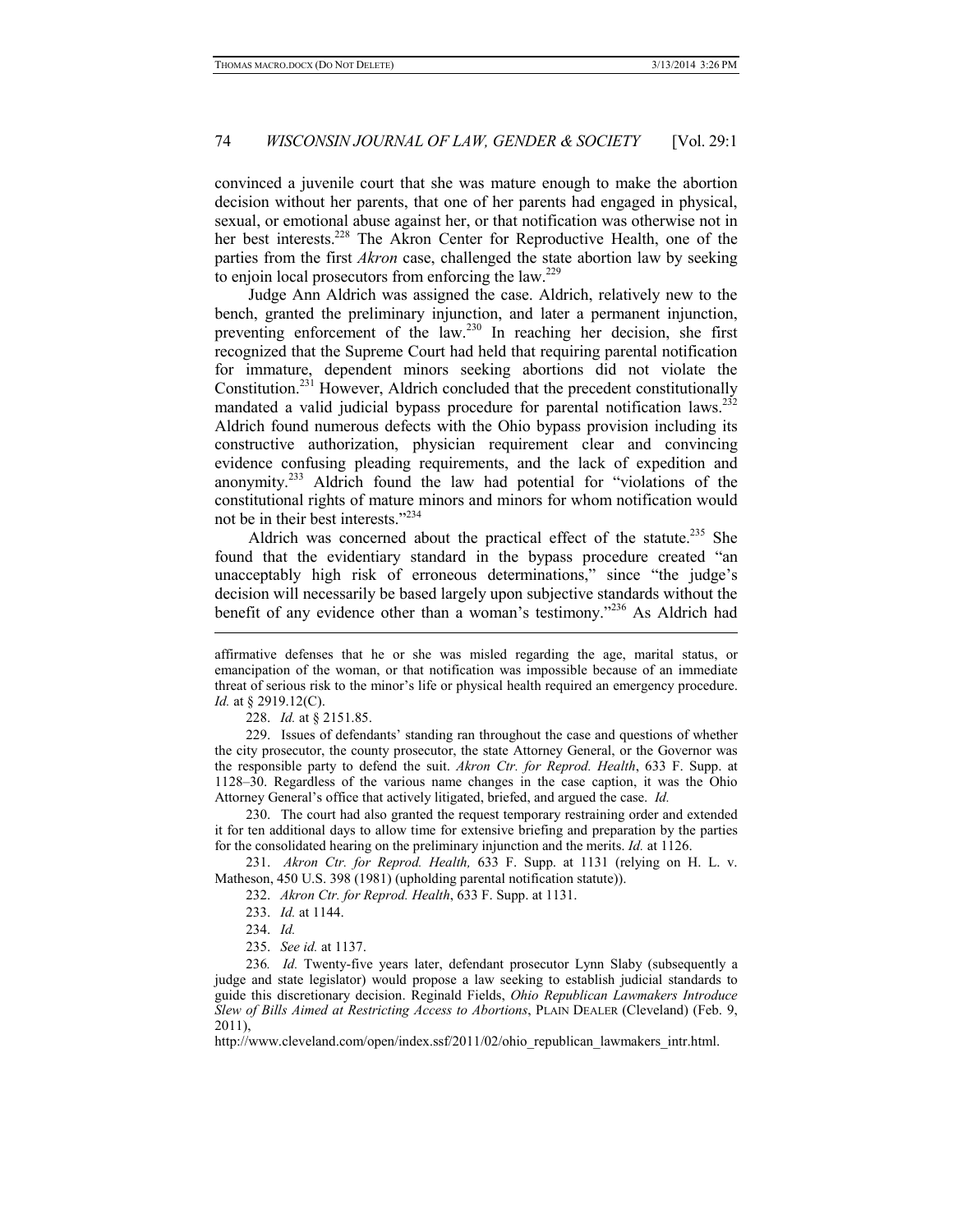1

### 2014] *BACK TO THE FUTURE* 75

suspected, when the law later went into effect, many of the judicial bypass decisions did in fact appear "to be at the whim of the judge."<sup>237</sup> One judge denied a judicial exemption to a seventeen-year-old, despite evidence of physical abuse by her father; another judge denied a bypass because a seventeen-year-old girl had not had enough "hard knocks"; and a third judge denied the exception because the teenager refused to file a paternity suit against her partner.<sup>238</sup> Thus, Aldrich's understanding of the practical implications of the law informed her otherwise legalistic interpretation of the statutory language.

Aldrich's ruling was praised as a "constitutional victory of some great importance for young women, for the privacy of their bodies, and for adult women and their bodies."<sup>239</sup> But proponents of the law attacked the decision and Judge Aldrich herself. The sponsor of the bill, Representative Jerome Luebbers of Cincinnati, said, "I don't know that she ruled in the right fashion, and it was not in tune with the feelings of the people of Ohio and of the Legislature."<sup>240</sup> He continued, saying, "I fully expected that the judge would do this. She's predictable."241 Judge Aldrich was perhaps "predictable" because she quickly distinguished herself as one of the most liberal members of the court with a strong commitment to social justice.<sup>242</sup> A framed needlepoint slogan hanging on the wall of her chambers read: "Women who seek to be equal to men lack ambition."243

.

The proposed HB 63 is intended to make it more difficult for minors to get a juvenile court judge's permission to get an abortion without parental consent by requiring a judge to ask whether the minor understands the potential physical and emotional complications of abortion and whether the minor has been coached into successfully avoiding parental consent. *Id.* 

<sup>237.</sup> Rich Harris, *Abortion Law Faces New Challenge*, PLAIN DEALER (Cleveland), Mar. 13, 1992, at 2C.

<sup>238</sup>*. Id.*; *In re* Jane Doe 1, 566 N.E.2d 1181 (Ohio 1991); *see also* M.R. Kropko, *Judge Strikes Down Abortion Notification Law*, AP (Apr. 23, 1986), http://www.apnewsarchive.com/1986/Judge-Strikes-Down-Abortion-Notification-Law/id-

<sup>9</sup>a63644c78e5fbeced3414ba09f92708 (detailing plaintiffs' counsel's argument at hearing that the law endangered plaintiff "Rachel Roe," a seventeen-year-old mother of a two-yearold, because her parents threatened "to kick her out of the house if she became pregnant again").

<sup>239.</sup> *Ohio Curb on Abortion Is Struck Down*, N.Y. TIMES, Aug. 13, 1988, at 6, *available at* http://www.nytimes.com/1988/08/13/us/ohio-curb-on-abortions-is-struckdown.html.

<sup>240.</sup> *See* Kropko, *supra* note 238.

<sup>241.</sup> *Id.* 

<sup>242. .</sup> Grant Segall, Obituary, *Ann Aldrich Sets Firsts as Lawyer, Professor and District Judge*, PLAIN DEALER (Cleveland), May 3, 2010, *available at*  http://www.cleveland.com/obituaries/index.ssf/2010/05/ann\_aldrich\_set\_firsts\_as\_lawy.html

<sup>243.</sup> Mary Thornton, *Powerful, Controversial U.S. Judge in Cleveland Target of Probe*, WASH. POST, July 11, 1983, at A4.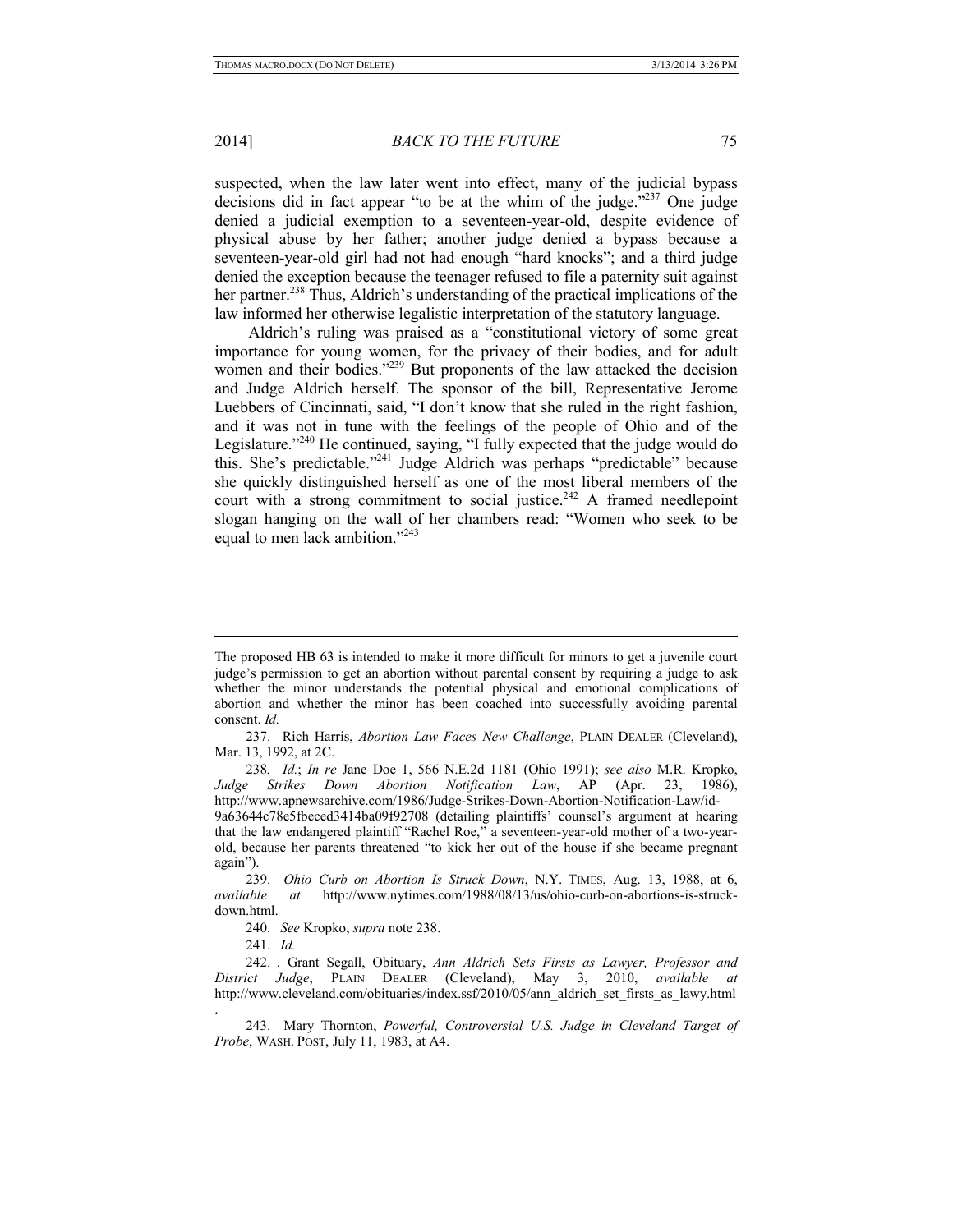#### *B. The Difference Gender Makes*

-

The presence of women on the court can make a significance difference to the outcome for women.<sup>244</sup> Empirical work has shown that there are measurable differences in voting patterns among judges in sex discrimination cases.<sup>245</sup> Female judges are more likely than male judges to decide in favor of the female plaintiff.246 The presence of a woman judge also seems to influence her male colleagues and make them more inclined to vote in favor of the female plaintiff.<sup>247</sup> With Judge Ann Aldrich on the court, the potential existed for litigants in gender cases, like abortion, to find a more receptive judicial audience.

Ann Aldrich was the first woman appointed to the Northern District of Ohio by President Jimmy Carter in March 1980.<sup>248</sup> Aldrich was only the second woman from Ohio appointed to the federal bench, though it had been almost fifty years since Florence Allen had been appointed to the United States Court of Appeals for the Sixth Circuit in 1934.<sup>249</sup> Carter deliberately sought to increase the number of women and black federal judges during his tenure, and

246. Boyd, et al., *supra* note 245, at 390.

<sup>244.</sup> There is of course reasoned debate about the nature and extent of this difference. *See* Mary L. Clark, *One Man's Token is Another Woman's Breakthrough? The Appointment of the First Women Federal Judges*, 49 VILL. L. REV. 487, 540–48 (2004) (summarizing the leading theories as to the significance of women's judicial appointments including antidiscrimination, representation, outsider perspective, inspirational, and difference hypotheses).

<sup>245.</sup> Christina Boyd, Lee Epstein & Andrew Martin, *Untangling the Causal Effects of Sex on Judging*, 54 AM. J. POL. SCI. 389 (2010); *see* Christina Boyd & Lee Epstein, *When Women Rule, It Makes a Difference*, WASH. POST, May 3, 2009, *available at* http://www.washingtonpost.com/wp-

dyn/content/article/2009/05/01/AR2009050103406.html; *see also* Sue Davis et al., *Voting Behavior and Gender on the U.S. Court of Appeals*, 77 JUDICATURE 129, 130–32 (1993) (finding women judges were more sympathetic to plaintiffs' claims in employment discrimination cases based on race or sex).

<sup>247.</sup> The study also found that the presence of a female judge causes male judges to vote differently on an appellate panel. *Id.* at 390 When male and female judges serve together to decide a sex discrimination case, the male judges are nearly fifteen percent more likely to rule in favor of the party alleging discrimination than when they sit with male judges only. *Id.* 

<sup>248.</sup> *History of the Federal Judiciary Biographical Directory of Federal Judges: Ann Aldrich*, **FED.** FED. JUDICIAL CTR., http://www.fjc.gov/servlet/nGetInfo?jid=22&cid=999&ctype=na&instate=na (last visited Oct. 27, 2013).

<sup>249.</sup> *Florence E. Allen Named Federal Judge: First Woman to Get Place on Circuit Bench*, N.Y. TIMES, Mar. 7, 1934, at 9; *see* Clark, *supra* note 244, at 493–504 (providing biographical details of Allen's career and life); Ruth Bader Ginsburg & Laura W. Brill, *Women in the Federal Judiciary: Three Way Pavers and the Exhilarating Change President Carter Wrought*, 64 FORDHAM L. REV. 281, 281–84 (1995) (tracing Allen's judicial career from her first election to the Ohio Supreme Court in 1922, subsequent appointment to the federal bench, and her constant mention as a prospect for United States Supreme Court justice); *see generally* FLORENCE E. ALLEN, TO DO JUSTLY (1965); JEANETTE E. TUVE, FIRST LADY OF THE LAW: FLORENCE ELLINWOOD ALLEN (1984).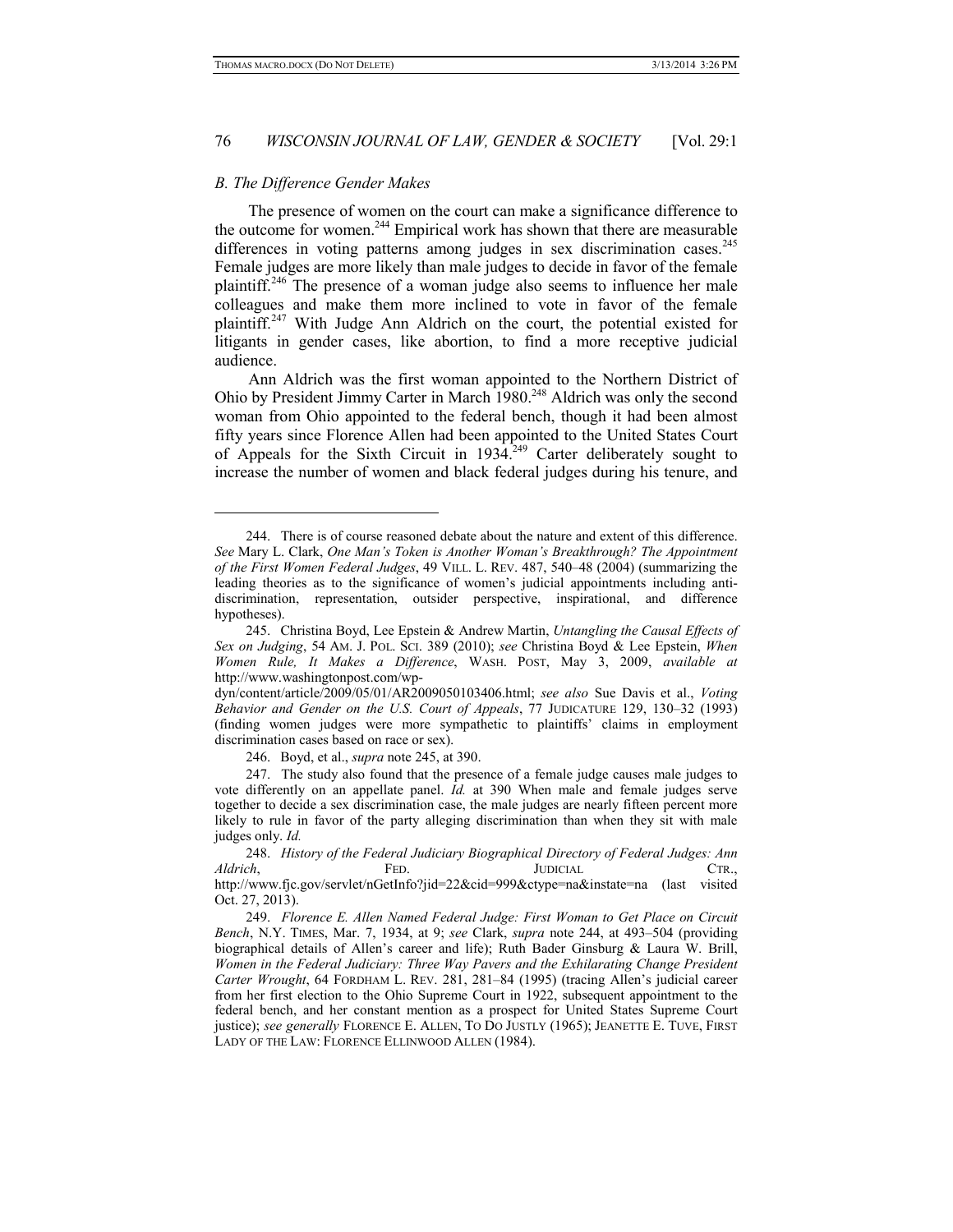## 2014] *BACK TO THE FUTURE* 77

he appointed 41 women to the bench during his four years in office.<sup>250</sup> "Carter's groundbreaking appointment of women judges was motivated by his commitment to women's equality as a human right" and to the importance of making the judiciary more representative of the American citizenry.<sup>251</sup> He replaced political patronage and senatorial prerogative with citizen nominating commissions, merit selection principles, and affirmative action principles to diversify the bench, both for sex and race.<sup>252</sup> He was aided by the passage of a new federal law that created 152 new judgeships in 1978.<sup>253</sup> Despite Carter's efforts, his success was limited to moving beyond tokenism, rather than to full proportional representation, as even today, only twenty percent of federal and state judges are women.<sup>254</sup>

The litigants in Judge Aldrich's courtroom seemed to appreciate practical difference a woman judge could make. Her law clerks often told a story from early in her tenure.<sup>255</sup> The case involved a sex discrimination suit filed against a municipality relating to alleged discrimination in the hiring and promotion of the city's fire department employees.<sup>256</sup> The case had been previously assigned to a male judge, Thomas Lambros, who was significantly shorter than the sixfoot-tall Aldrich.<sup>257</sup> At a status conference held shortly after the case was reassigned to Judge Aldrich, a member of the city council was in chambers and asked whether Judge Aldrich would consider recusing herself from the case.<sup>258</sup> The reasons for the recusal request were not explicitly stated, but the implication was clear, the council member wanted Judge Aldrich to recuse because she was a woman. Without missing a beat, however, Judge Aldrich simply replied, "Why? Because I'm too tall?"<sup>259</sup>

<sup>250.</sup> Mary L. Clark, *Carter's Groundbreaking Appointment of Women to the Federal Bench: His Other "Human Rights" Record*, 11 AM. U.J. GENDER SOC. POL'Y & L. 1131 (2003) [hereinafter Clark, *Carter's Groundbreaking Appointment*]; Ginsburg & Brill, *supra* note 249, at 287–88 ("President Carter changed the face of the federal bench. Presidents who followed after him would be measured by his standard.").

<sup>251.</sup> Clark, *Carter's Groundbreaking Appointment*, *supra* note 250, at 1132.

<sup>252.</sup> *Id.* at 1132; Ginsburg & Brill, *supra* note 249, at 288.

<sup>253.</sup> Clark, *Carter's Groundbreaking Appointment*, *supra* note 250, at 1134 (citing the Omnibus Judgeship Act of 1978, Pub. L. No. 95–486, 92 Stat. 1629 (1978)).

<sup>254.</sup> *Id.* at 1163. *See* CTR. FOR WOMEN IN GOV'T & CIVIL SOC'Y ET AL., WOMEN IN FEDERAL & STATE-LEVEL JUDGESHIPS (Spring 2010), *available at* http://www.albany.edu/womeningov/judgeships\_report\_final\_web.pdf (providing gender ratios for courts). In 2011, the Northern District of Ohio, Aldrich's court, was briefly comprised of 33% women with the appointment of Judge Benita Pearson in late December 2010, but the elevation of Judge Kathleen O'Malley to the Sixth Circuit Court of Appeals two months later reduced that gender representation to 26% of the court. *Historical List of District Judges*, U.S. DISTRICT CT. FOR N.D. OHIO, http://www.ohnd.uscourts.gov/home/information-about-the-court/historical-lists/districtjudges-2/ (last visited Oct. 27, 2013).

<sup>255.</sup> Funk Interview, *supra* note 38.

<sup>256.</sup> *Id.* 

<sup>257.</sup> *Id.* 

<sup>258.</sup> *Id.* 

<sup>259.</sup> *Id.*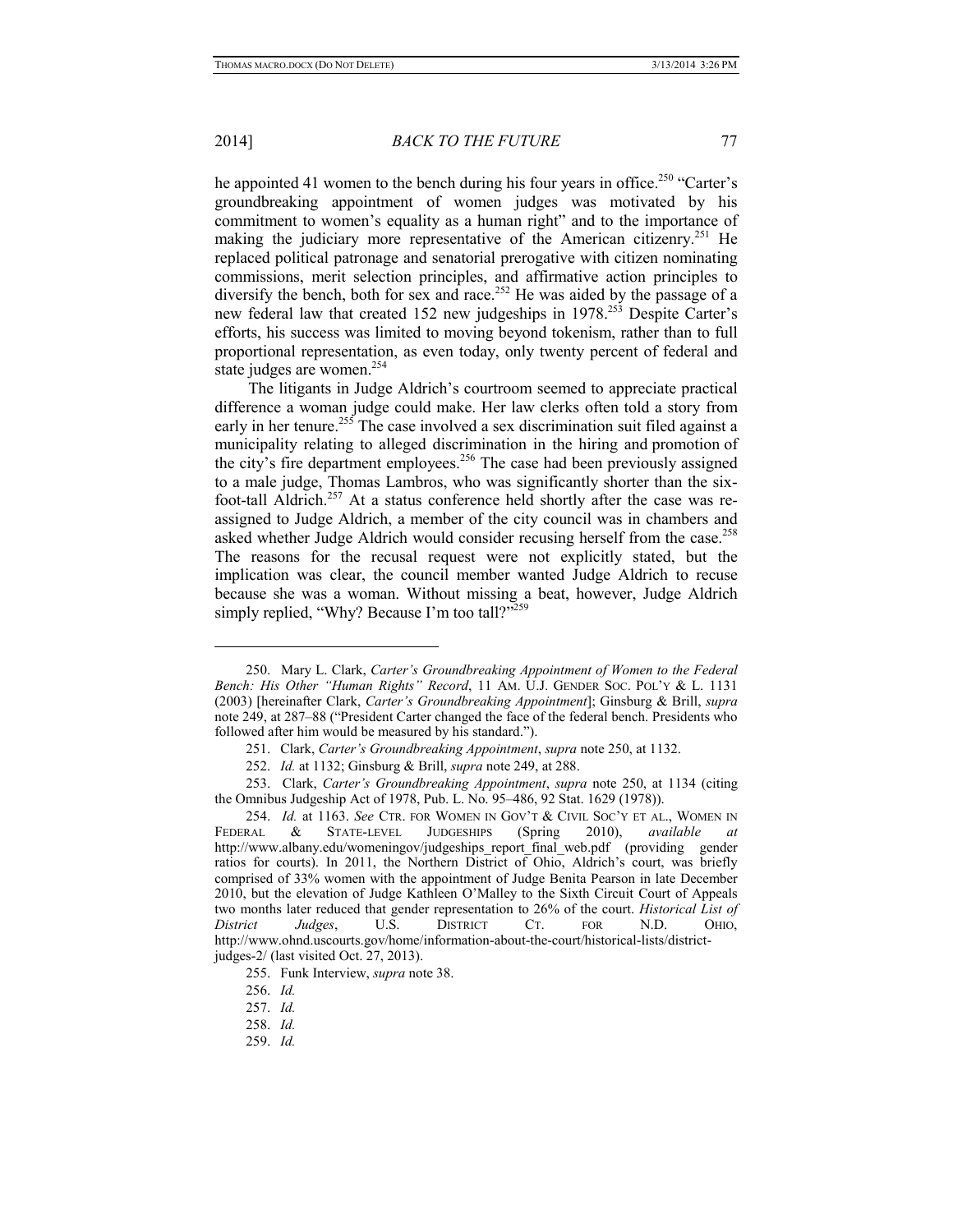Aldrich was an imposing woman. Strong and resourceful, she had been on her own since the age of eight when her mother died in a Rhode Island hurricane.<sup>260</sup> She had an interesting life, rebuilding railroad lines in Yugoslavia after World War II, racing Siberian huskies, and marrying a CIA agent, the first of three husbands.<sup>261</sup> Aldrich was the only woman in her law school class at New York University Law School, graduating second in her class at the early age of twenty-one.<sup>262</sup> She said that most of her classmates begrudged her presence, believing she was only there to get a husband and taking a space from a worthy GI returning from war.263 She continued her legal studies for advanced degrees, worked on the staff of the International Bank for Reconstruction and Development in Washington, D.C., and became a lawyer for the Federal Communications Commission (FCC) while raising four sons.<sup>264</sup>

As a private attorney, and later law professor, Aldrich focused her efforts on racial justice.<sup>265</sup> She represented the United Church of Christ and two black plaintiffs who sued the FCC in 1964 to challenge the television license of the Mississippi NBC affiliate that refused to show black people on TV or broadcast news about the black civil rights movement.<sup>266</sup> As the first tenure track law professor at Cleveland-Marshall Law School in 1968, Aldrich focused her efforts on developing the school's diversity student recruitment program.<sup>267</sup> To recruit minority students, Aldrich drove to Mississippi to the historically allblack teachers' colleges of the South, and helped them through school, even allowing some of them, like future Ohio appellate judge, Patricia Blackmon, to live at her house.<sup>268</sup>

-

262. Segall, *supra* note 242; Blackmon, *supra* note 261.

266. *See* Office of Commc'n of the United Church of Christ v. FCC, 359 F.2d 994, 1003-04 (1966) (holding in a case of first impression that representatives of the listening public have standing to intervene in a television license renewal proceeding); *see* KAY MILLS, CHANGING CHANNELS: THE CIVIL RIGHTS CASE THAT TRANSFORMED TELEVISION 117 (2004); *see also* Sidney A. Shapiro, *United Church of Christ v. FCC: Private Attorneys General and the Rule of Law*, 58 ADMIN. L. REV. 939 (2006) (discussing the legal significance of the cases that addressed the FCC's failure to police the racist behavior of a southern television station which stood at the forefront of the civil rights struggle in the south and the reformation of administrative law).

267. Segall, *supra* note 242; Blackmon, *supra* note 261. Women were still a small minority of law professors nationally at this time. There were about forty women law professors nationally at the time Aldrich became the first female law professor at Cleveland State. *See* Herma Hill Kay, *The Future of Women Law Professors*, 77 IOWA L. REV. 5, 8, 12 (1991). The first woman law professor, Barbara Armstrong, had been appointed to a tenuretrack position at Berkeley in 1919, but the intervening fifty years had seen slow expansion of opportunities for female professors. *Id.* at 5, 8.

268. Segall, *supra* note 242; Blackmon, *supra* note 261.

<sup>260.</sup> Segall, *supra* note 242. .

<sup>261.</sup> *Id.*; Judge Patricia Blackmon, A Toast to the Honorable Ann Aldrich, Feb. 12, 2010.

<sup>263.</sup> Blackmon, *supra* note 261.

<sup>264.</sup> *Id.*; *Presentation of Portrait, Honorable Ann Aldrich*, 107 F.Supp.2d XXXIX, XLVII (2000).

<sup>265.</sup> *See* Presentation of Portrait Honorable Ann Aldrich, *supra* note 264, at XLV.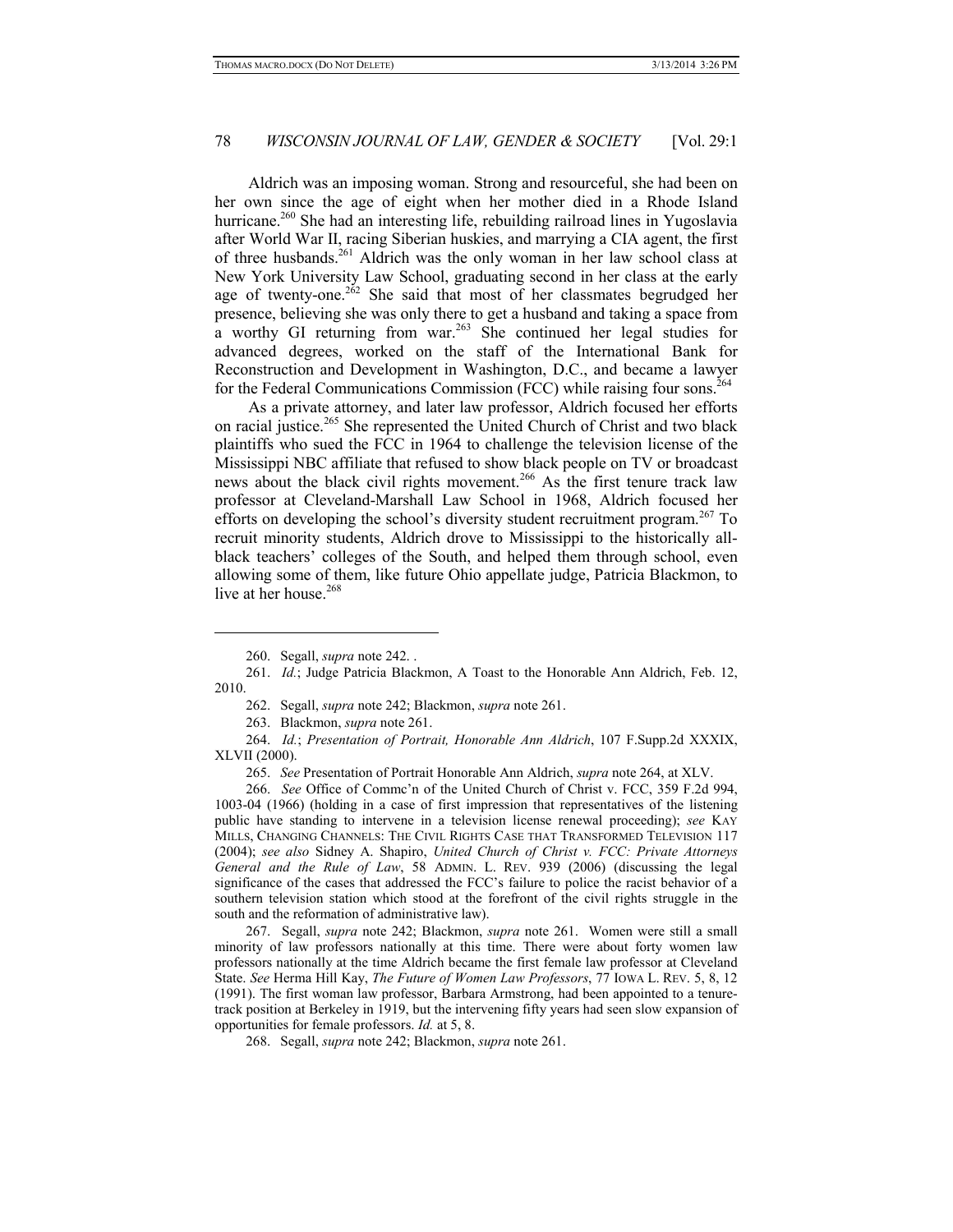#### 2014] *BACK TO THE FUTURE* 79

When a judicial position was created in the Northern District of Ohio, women's rights advocates went into high gear, tirelessly working to include women in this opportunity.<sup>269</sup> The all-male judicial selection committee had initially met and proposed a list of all men.<sup> $270$ </sup> The list was rejected because President Carter had explicitly requested that the nominations include women and black candidates, departing from the historical practice of relying on personal recommendations from the senior U.S. senator from the state.<sup>271</sup> The nominating committee met again, and this time, with the input of women's rights lobbying, there were five women on the list.<sup>272</sup> The female candidates were primarily law professors since there were relatively few senior women lawyers in corporations or law firms at that time with the length of legal experience required.<sup>273</sup> While the Ohio senators were only nominally supportive of the Committee's efforts to include women candidates, many years later, Senator Howard Metzenbaum made a point of saying to Judge Aldrich, when he sat next to her on a plane, that he was proud of her nomination and "job well done."<sup>274</sup>

Aldrich encountered collegial difficulties and turmoil soon after she joined the court. A year into her tenure, Aldrich accused the court's chief judge, Frank Battesti, of influence peddling, bribery, and kickbacks involving lucrative bankruptcy case referrals to a firm where his nephew worked.<sup>275</sup> Controversy was nothing new to Battisti. He had served as chief judge for fourteen years, and "[had] drawn praise and angry criticism for his handling of some of the most difficult cases of his time, from his dismissal of federal charges against eight Ohio National Guardsmen in the 1970 Kent State shootings to his busing

<sup>269.</sup> Moresky Interview, *supra* note 38. Similar efforts by women's advocates were in play at the national level. Mary L. Clark, *Changing the Face of the Law: How Women's Advocacy Groups Put Women on the Federal Judicial Appointments Agenda*, 14 YALE J.L. & FEMINISM 243 (2002); *see* Clark, *Carter's Groundbreaking Appointment*, *supra* note 250, at 1157–58 (detailing the lobbying and public relations efforts of the National Women's Political Caucus).

<sup>270.</sup> Moresky Interview, *supra* note 38.

<sup>271.</sup> *Id.*; *see* Clark, *Carter's Groundbreaking Appointment*, *supra* note 250, at 1133.

<sup>272.</sup> Moresky Interview, *supra* note 38.

<sup>273.</sup> *Id.*; *see* Clark, *Carter's Groundbreaking Appointment*, *supra* note 250, at 1144– 46, 1162 (detailing how the American Bar Association standards preferring fifteen years of experience in large, law firm practice disadvantaged women candidates who on average were younger, had practiced fewer years, had less trial experience, and came disproportionately from government and public interest practice).

<sup>274.</sup> Funk Interview, *supra* note 38.

<sup>275.</sup> *A Bad Courthouse Soap Opera*, TIME, June 20, 1983; Thornton, *supra* note 243; Fred McGunagle, *The Courthouse Caper*, CHRON-TELEGRAM (Elyria, Ohio), May 25, 1983. Aldrich prepared an affidavit for federal investigators, later released to the public, charging that in 1980 Judge Battisti arranged for lucrative bankruptcy cases to be channeled to the Cleveland law firm of Climaco, Seminatore, Lefkowitz & Kaplan, and in return the firm gave a \$40,000 bonus to the judge's nephew, Gino Battisti, then a twenty-five-year-old firstyear associate at the firm fresh out of law school. Aldrich said that Gino had bragged about the deal at the law firm's 1981 Christmas party, which Aldrich attended with her thenboyfriend, Shimon Kaplan. Thornton, *supra* note 243.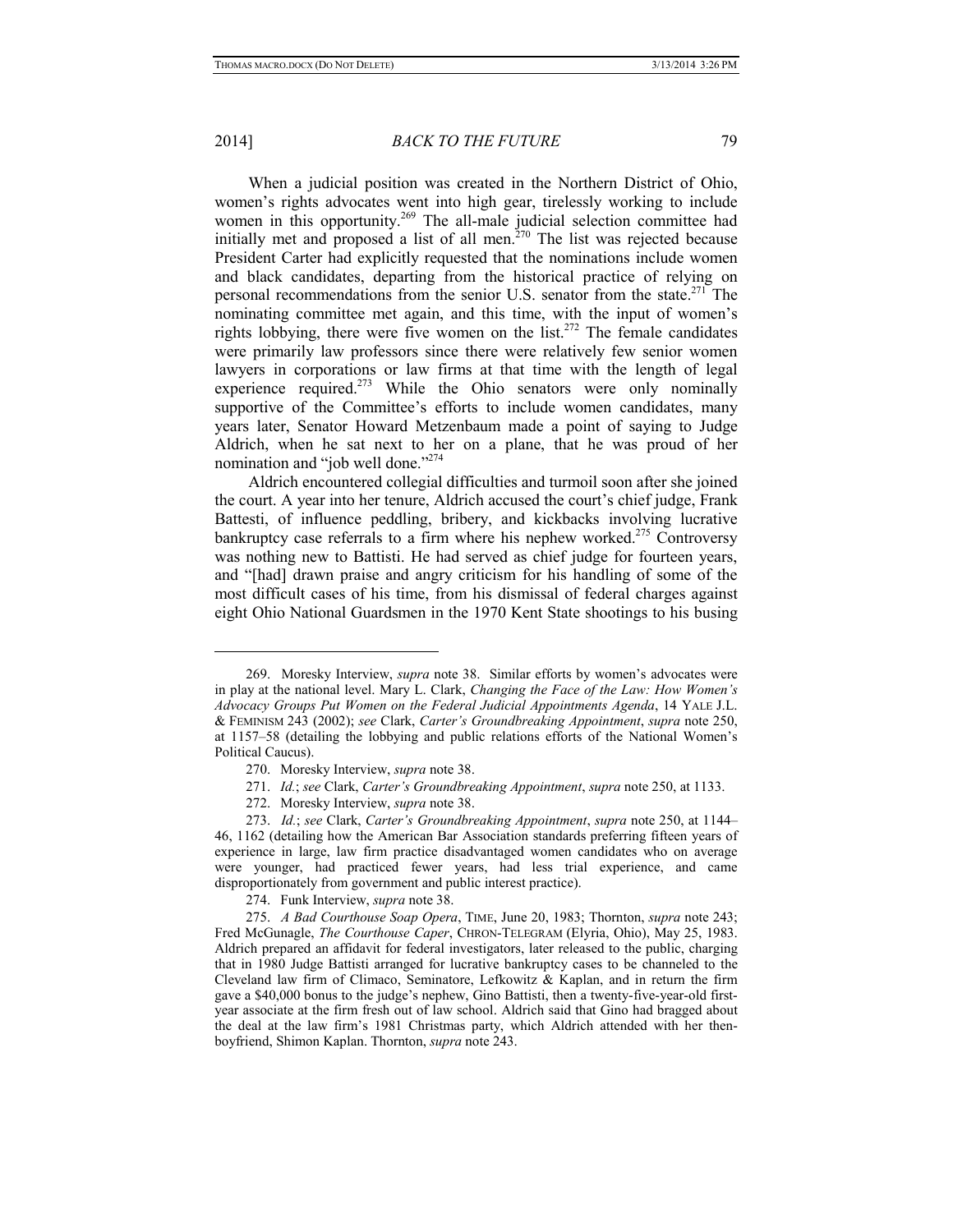order for the Cleveland school system."<sup>276</sup> In the process, he had become one of the most powerful men in Cleveland.<sup>277</sup> Accusations were hurled back at Aldrich calling her a liar, and claiming she was lying to retaliate against her (much younger) lover, a member of the accused firm, who had refused to marry her.<sup>278</sup> A federal investigator on the case, however, doubted the revenge theory, stating: "She isn't a woman scorned . . . . She is very much a federal judge who is concerned about the situation as she sees it."279

The accusations shook the court and the legal community where "[e]ach development and lurid rumor has fallen like a bombshell, creating large headlines and sending shock waves through the federal courthouse."<sup>280</sup> The scandal diminished the dignity of Cleveland's federal bench, and one judge said, "I wish this were all a bad dream and we could wake up and say it's over."281 Aldrich had attacked one of the most powerful and controversial men in Cleveland, and she became "an outcast in the court."<sup>282</sup> A federal grand jury investigation did not result in an indictment.<sup>283</sup> The accused bankruptcy judge resigned, the nephew relocated to St. Louis, and the boyfriend returned to his home in Israel.<sup>284</sup>

Years later, Judge Aldrich joked during her honorary portrait presentation, that "[i]t does appear that my portrait will be hung somewhere to the great satisfaction of my colleagues, some of whom have been trying to hang me for

-

279. Thornton, *supra* note 243. Aldrich herself said, "Personally, I like Frank . . . . And I'm sorry he blames me. But I think he has undermined the integrity of the federal judiciary. I really don't want to see the whole judiciary dragged in the mud." *Id.* 

280. *Id.*

281. *Soap Opera*, *supra* note 275.

282. Thornton, *supra* note 243.

283. *Ohio Judicial Inquiry Ends Without Indictments*, N.Y. TIMES, Aug. 31, 1984, at A9.

284. Thornton, *supra* note 243; McGunagle, *supra* note 275. The bankruptcy judge, Mark Schlachet, resigned after the Sixth Circuit's judicial council completed a secret report on him recommending his suspension and public censure. Thornton, *supra* note 243. The council found that Schlachet had channeled thirteen substantial bankruptcy cases to a former law partner, had assigned Battisti's nephew and niece work on bankruptcy cases, and hired the niece as his clerk of court. *Id.* Schlachet was considered a long-time "Battisti protégé," who served as Battisti's clerk of court in 1974 and was appointed by him to the bankruptcy judgeship in 1977. *Id.*

<sup>276.</sup> Thornton, *supra* note 243.

<sup>277.</sup> *Id.* 

<sup>278.</sup> The head of the accused firm, John Climaco, claimed that Aldrich was "dead drunk" the night of the Christmas party and that Aldrich came up with the story when Kaplan refused to marry her. Thornton, *supra* note 243; *see also* Diane Solov & Sandra Livingston, C*ounsel with Clout John Climaco Succeeds on Grit, Connections*, PLAIN DEALER (Cleveland), Aug. 22, 1993. Kaplan corroborated the story, turning on Judge Aldrich, saying: "She believes that I chose to marry John R. Climaco's law firm and that is why I refused to marry her . . . . I believe that Judge Ann Aldrich's recent actions are an attempt to get even with me and my law firm for my refusing to marry her." Thornton, *supra* note 243*.* Kaplan was thirteen years younger than the fifty-five-year-old Aldrich, and had been one of her law students at Cleveland State University. *Id.*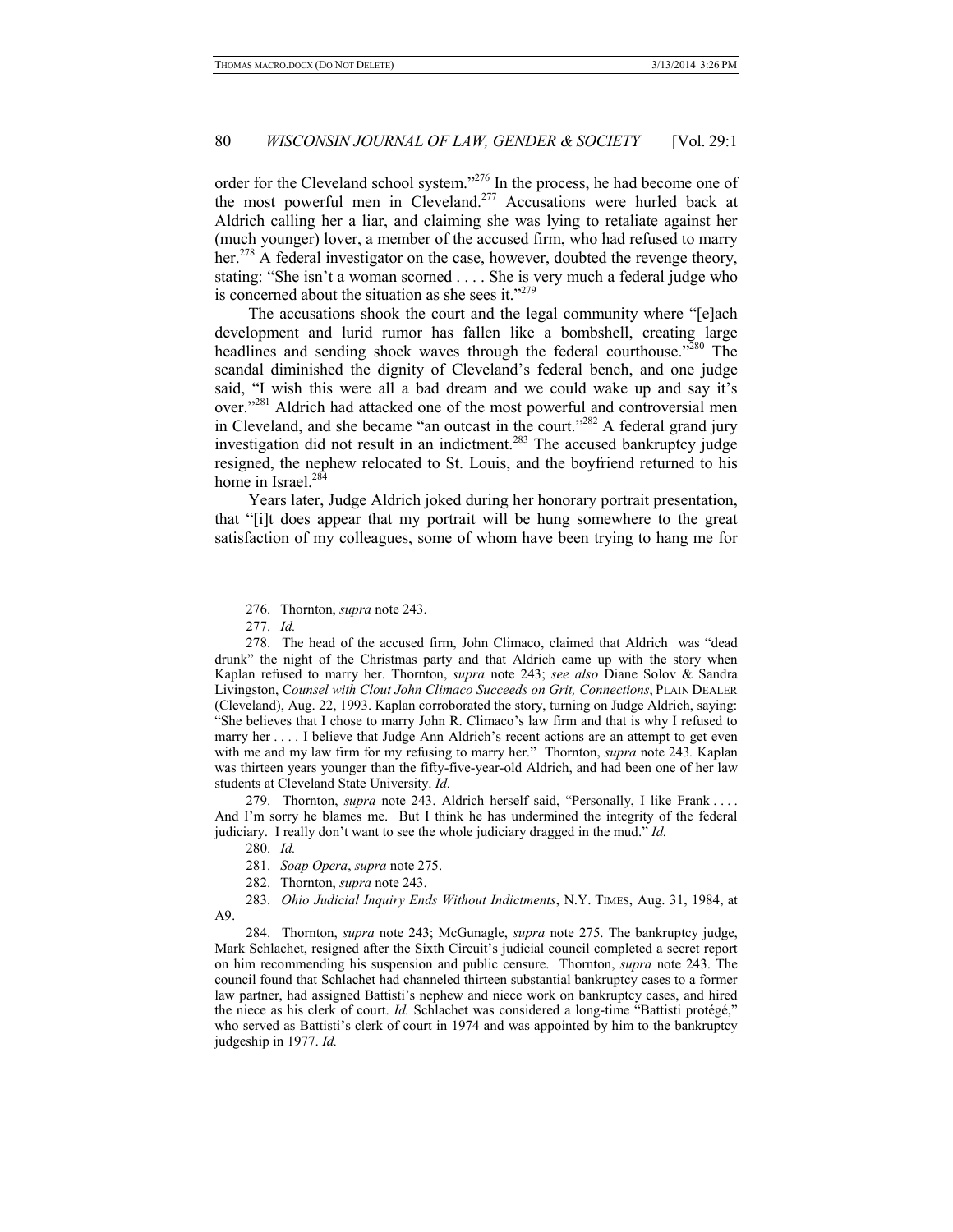2014] *BACK TO THE FUTURE* 81

the past two decades."285 However, she distinguished her "current colleagues who are a totally different group than my original colleagues."<sup>286</sup> Aldrich was very humble and tongue-in-cheek about her legacy: "If things work out as usual for me, I will probably be lost in the basement  $\dots$  . . ...  $287$  Reminiscing on her twenty years on the bench, she said, "I thought I was building a legacy of an independent creative jurist," but noted that her family and clerks "all seem to remember me as Mrs. Nice Guy."288

Aldrich's judicial independence was evident on the face of her opinion in *Akron II*. The opinion carefully considered all of the relevant Supreme Court authorities, and placed them in their practical context to appreciate the ways in which the Ohio abortion law made it more difficult for young women to exercise their rights.<sup>289</sup> But Aldrich had not foreseen the jurisprudential shift that was taking place on the Court, calling into doubt the continued viability of the past decisions on which she relied.<sup>290</sup>

#### *C. The Labyrinth of Obstacles*

The United States Supreme Court was again asked to consider the constitutionality of Ohio abortion regulations when the Sixth Circuit Court of Appeals affirmed Judge Aldrich's decision striking down the law.<sup>291</sup> The Sixth Circuit applied a strict scrutiny analysis, and found the law to be a "procedural trap" with the six constitutional defects Aldrich had identified.<sup>292</sup> However, the majority of the Supreme Court chastised the appellate court for basing its decision on a "worst-case analysis that may never occur" when considering the facial challenge to the statute.<sup>293</sup>

The Supreme Court found that the key to the constitutionality of the law was the adequacy of the judicial bypass option to parental consent.<sup>294</sup> The Court extended its prior precedent requiring bypass procedures for abortion parental consent laws to notification laws, holding that procedures were needed "to

-

<sup>285.</sup> *Presentation of Portrait Honorable Ann Aldrichi, supra* note 264, at XLVII ("I told him [the artist] that I wanted to look like a sexy intellectual. I don't think he quite managed that. I look a little lumpy, . . . .").

<sup>286.</sup> *Id.* 

<sup>287.</sup> *Id.* 

<sup>288.</sup> *Id.* 

<sup>289.</sup> Akron Ctr. for Reprod. Health v. Rosen, 633 F. Supp. 1123 (N.D. Ohio 1986).

<sup>290.</sup> *See, e.g.*, City of Akron v. Akron Ctr. for Reprod. Health, 462 U.S. 416, 452

**Case citation** is the system used in many countries to identify the decisions in past court cases, either in special series of books called Reporter s or law reports, or in a 'neutral' form which will identify a decision wherever it was reportedFalse (1983) (O'Connor, J., dissenting).

<sup>291.</sup> Akron Ctr. for Reprod. Health v. Slaby, 854 F.2d 852 (6th Cir. 1988), *rev'd sub nom.* Ohio v. Akron Ctr. for Reprod. Health, 497 U.S. 502 (1990).

<sup>292.</sup> *Akron Ctr. for Reprod. Health*, 854 F.2d at 863.

<sup>293.</sup> *Akron II*, 497 U.S. 502, 514 (1990).

<sup>294.</sup> *Id.* at 510. The Court had previously upheld the general permissibility of parental notification statutes for immature dependent minors. H. L. v. Matheson, 450 U.S. 398 (1981).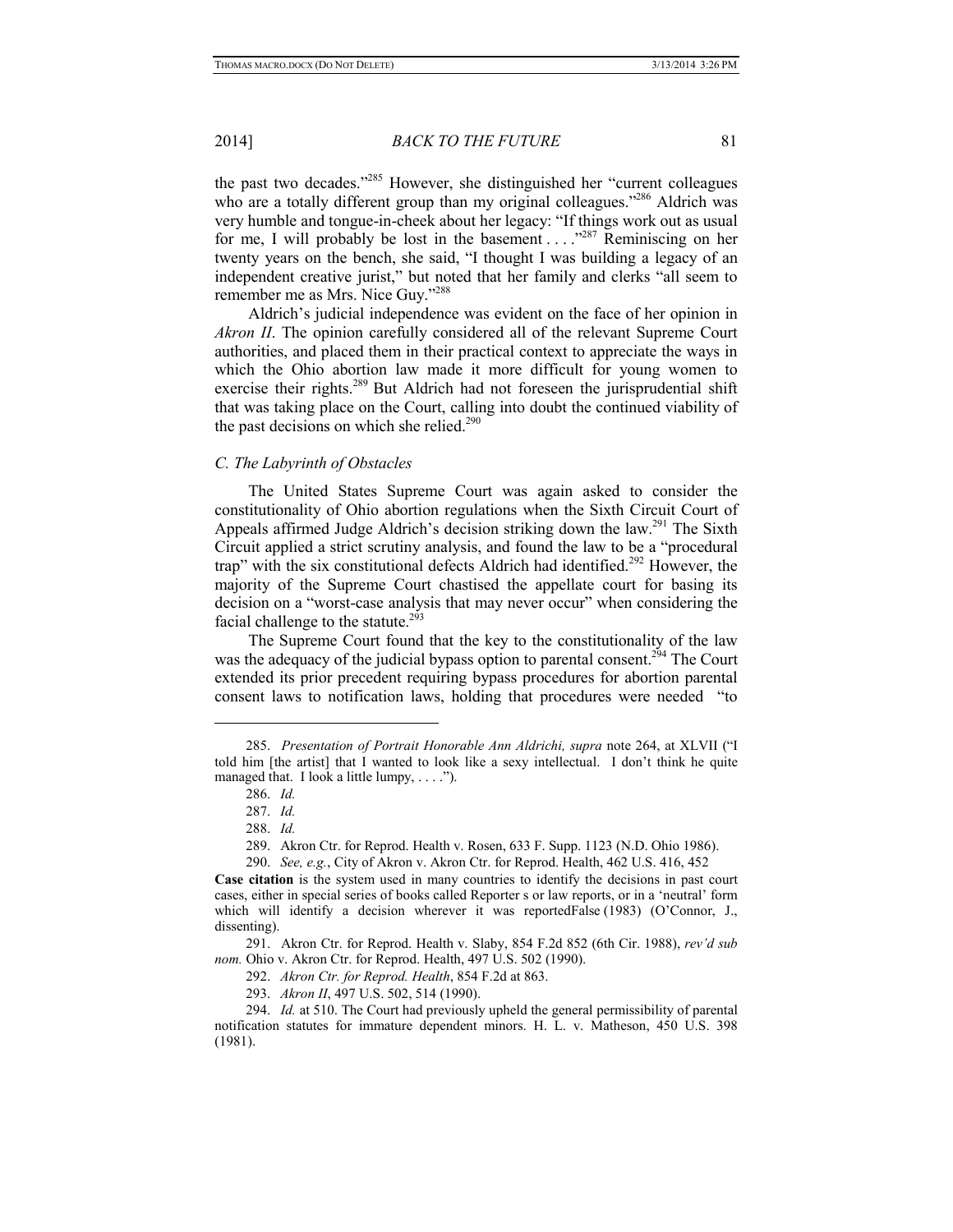prevent another person from having an absolute veto power over a minor's decisions to have an abortion ... ...<sup>5295</sup> It then concluded that the Ohio law satisfied the established criteria for a constitutionally valid statute.<sup>296</sup> The Court found the Ohio bypass procedures satisfied "the dictates of minimal due process," and saw "little risk of erroneous deprivation under these provisions and no need to require additional procedural safeguards."<sup>297</sup>

Justice Blackmun vigorously dissented.298 He found that Ohio "acted with particular insensitivity" in creating a procedurally "tortuous maze" and unfair "labyrinth."<sup>299</sup> He concluded that the statute deliberately placed a pattern of obstacles in the pregnant minor's path "in the legislative hope that she will stumble, perhaps fall, and at least ensuring that she 'conquer a multi-faceted obstacle course' before she is able to exercise her constitutional right to an abortion."<sup>300</sup> He found the challenged provisions to be merely "poorly disguised elements of discouragement for the abortion decision."<sup>301</sup>

At oral argument, counsel for the plaintiffs, Linda Sogg, tried to make these practical points about the effect of the law and how it "stacks the decks" against minor women.<sup>302</sup> But Sogg's shrill voice and presumptuous argument failed to appreciate the lack of support for her position among the justices and the tenuousness of the past abortion jurisprudence.<sup>303</sup> Counsel for the Ohio Attorney General, Rita Eppler, more persuasively presented her argument supporting the law, arguing formalistically that the law was a reasonable approach that balanced the rights of minor women against the rights and interests of their parents.304

A plurality of the Court went on to conclude that the regulation did not impose an "undue . . . burden" on a minor seeking an abortion, applying a lower level of judicial scrutiny than had been applied in *Roe v. Wade* and other

-

It is as though the legislature said: "If the courts of the United States insist on upholding a limited right to an abortion, let us make that abortion as difficult as possible to obtain" because, basically, whether on professed moral or religious grounds or whatever, "we believe that is the way it must be."

*Id.* at 541–42 (Blackmun, J., dissenting).

302. Transcript of Oral Argument at 22, *Akron II*, 497 U.S. 502 (1990) (No. 88-805).

303. *See id.*

<sup>295.</sup> *Akron II*, 497 U.S. at 510.

<sup>296.</sup> *Id.* at 511. A valid bypass procedure must allow the minor to show she possesses maturity to decide on her own, or that the abortion would be in her best interests, that the procedure insures the minor's anonymity, and that the judicial process must be expedited. *Id.*  at 511–13.

<sup>297.</sup> *Id.* at 517.

<sup>298.</sup> *Id.* at 525 (Blackmun, J., dissenting).

<sup>299.</sup> *Id.* at 525, 529 (emphasis omitted).

<sup>300.</sup> *Id.* at 527.

<sup>301.</sup> *Akron II*, 497 U.S. 502, 526 (1990) Blackmun, J., dissenting) (citing Thornburgh v. Am. Coll. of Obstetricians & Gynecologists, 476 U.S. 747, 763 (1986)) (internal citations omitted). He expressed his frustration with what he saw as a legislative attempt to end run around the right articulated by *Roe*:

<sup>304.</sup> *Id.*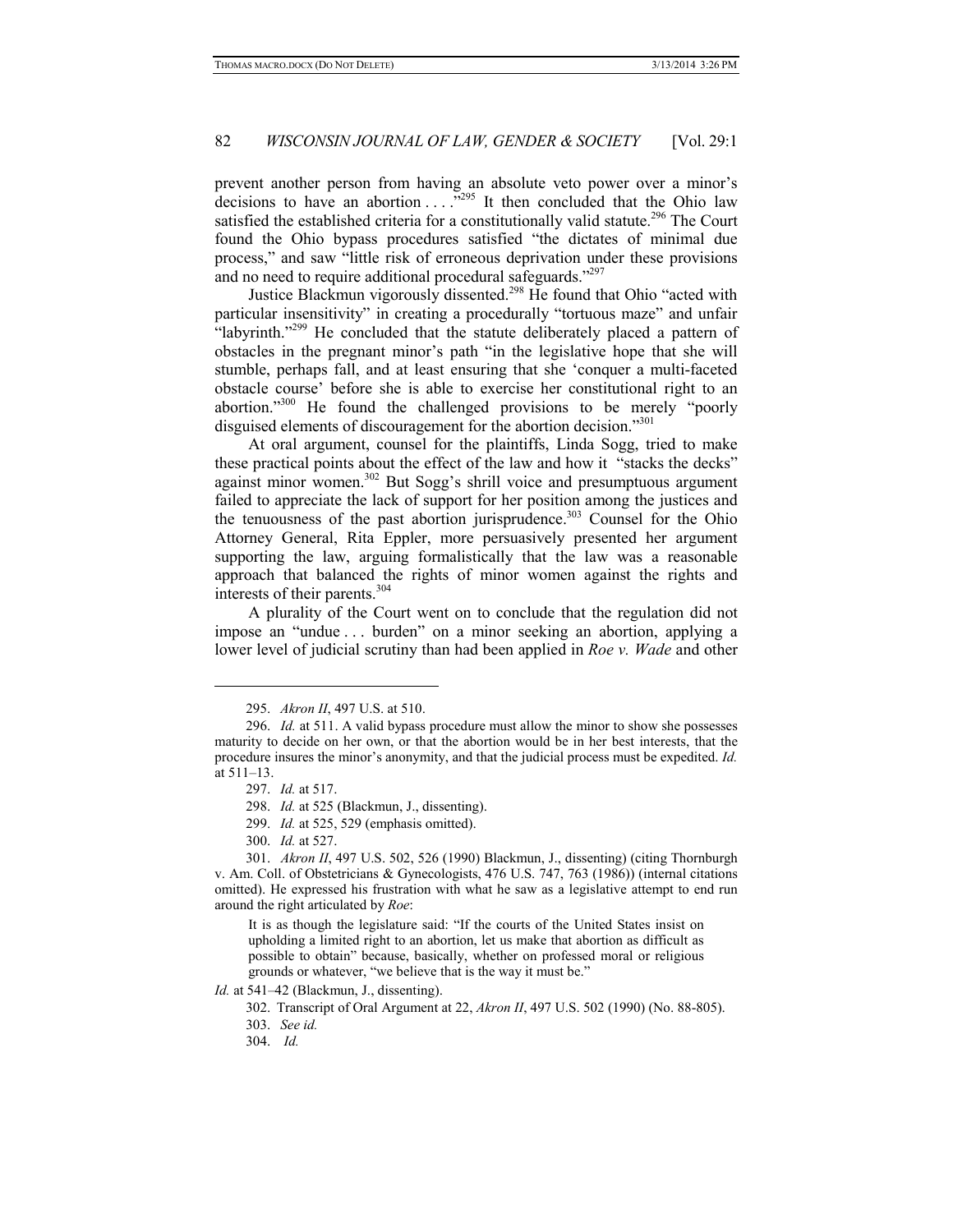2014] *BACK TO THE FUTURE* 83

precedent.305 Four Justices found that the law was a rational way for the state to regulate its health professions, to respect family dignity, and ensure that a young woman receives guidance from her parent.<sup>306</sup> Kennedy opined:

A free and enlightened society may decide that each of its members should attain a clearer, more tolerant understanding of the profound philosophical choices confronted by a woman who is considering whether to seek an abortion. Her decision will embrace her own destiny and personal dignity, and the origins of the other human life that lie within the embryo. The State is entitled to assume that, for most of its people, the beginnings of that understanding will be within the family, society's most intimate association. It is both rational and fair for the State to conclude that, in most instances, the family will strive to give a lonely or even terrified minor advice that is both compassionate and mature.<sup>307</sup>

This undue burden standard applied by Justice Kennedy in *Akron II*, and first suggested by Justice O'Connor's dissent in *Akron I*, was adopted by a controlling plurality of the Court two years later in an opinion written by O'Connor in *Planned Parenthood v. Casey*. 308 The *Casey* Court adopted a lower standard of constitutional scrutiny than had been used in prior cases, which resulted in greater accommodation of government restriction of abortion.309 Under this more lenient standard, the Court upheld an informed consent provision and a twenty-four-hour waiting period, but struck down a spousal notice requirement.<sup>310</sup> The Court identified the protection of a minor's mental health from the psychological risk that she might later regret her abortion as an important government interest justifying the regulations.<sup>311</sup>

<sup>305.</sup> *Akron II,* 497 U.S. at 519–20. Justices Rehnquist, White, and Scalia joined in this part of the opinion, while Justices O'Connor and Stevens who had joined the rest of the majority opinion, did not. Justice Stevens joined the majority on grounds of upholding a facial challenge, but wrote separately to express his view that "It would indeed be difficult to contend that each of the challenged provisions of the Ohio statute—or the entire mosaic represents wise legislation." *Id.* at 521 n.1 (Stevens, J., concurring). Justice Scalia also wrote separately to state his belief that the Constitution contains no right to an abortion. *Id.* at 520 (Scalia, J., concurring).

<sup>306.</sup> *Id.* at 520 (Scalia, J., concurring).

<sup>307.</sup> *Id.* at 505. Justice Blackmun decried these types of "paternalistic comments" and criticized the Court for writing this type of "hyperbole that can have but one result: to further incite an American press, public, and pulpit already inflamed . . . ." *Id.* at 541 (Blackmun, J., dissenting).

<sup>308.</sup> Planned Parenthood of Se. Pa. v. Casey, 505 U.S. 833, 876 (1992).

<sup>309.</sup> *Id.* at 885-900 (upholding informed consent and twenty-four-hour waiting period, but striking down spousal notice requirement).

<sup>310.</sup> *Id.*; *but see* Planned Parenthood of Se. Pa. v. Casey, 947 F.2d 682, 721 (3d Cir. 1991) (Alito, J., dissenting) (arguing to uphold spousal notice provision because it affected so few women that it did not unduly burden pregnant women generally).

<sup>311.</sup> *Casey*, 505 U.S. at 882.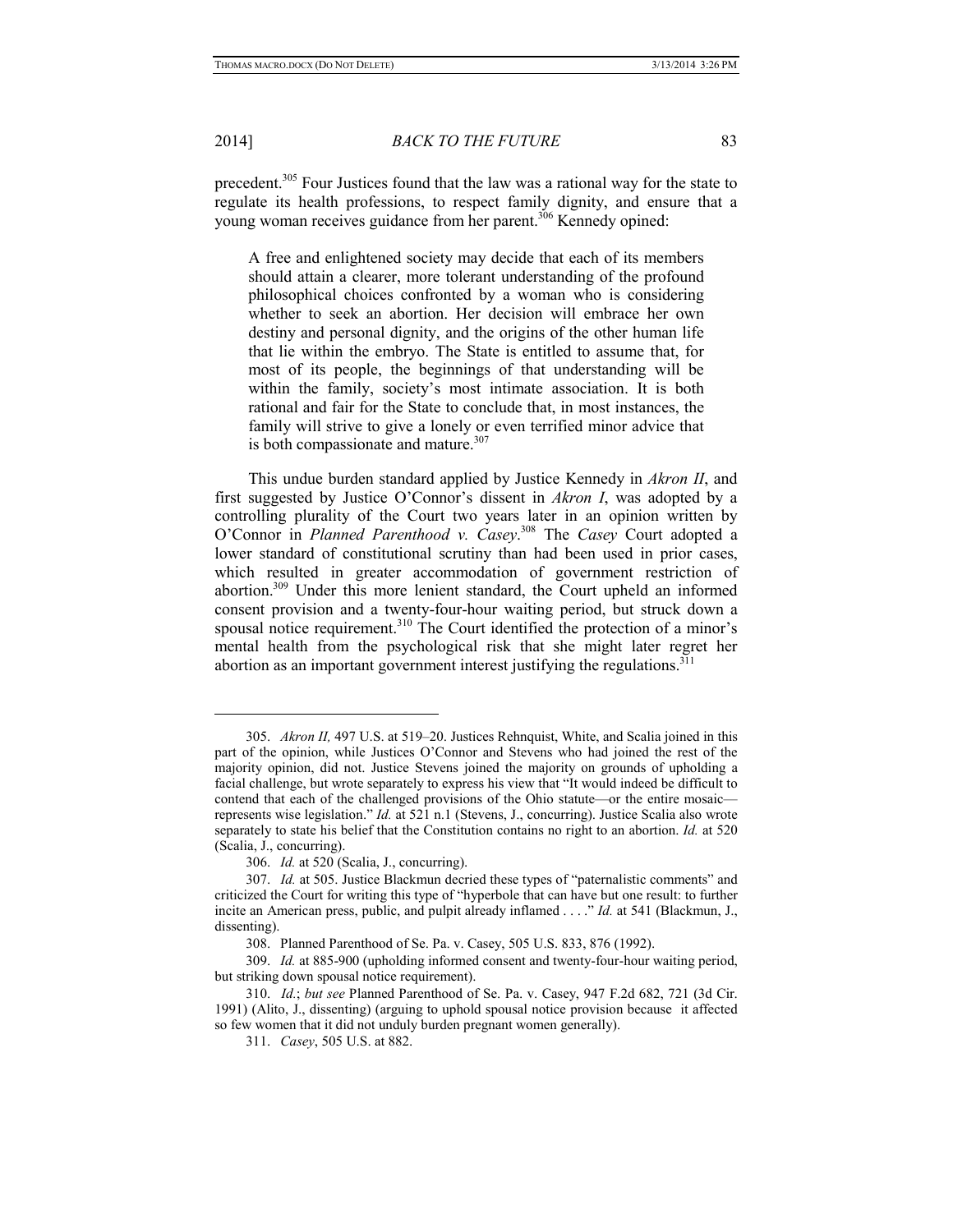Fifteen years later, the Court extended this protective rationale to *all* women in *Gonzales v. Carhart*. 312 *Carhart* upheld the federal Partial Birth Abortion Act that banned a rarely used late-term abortion procedure.<sup>313</sup> The *Carhart* Court held it was important to protect adult women from the alleged mental and emotional consequences of their decision to have an abortion.<sup>314</sup>

In response, Justice Ruth Bader Ginsburg issued perhaps her most scathing dissent.<sup>315</sup> She deconstructed the rationale of "protecting women," revealing that it "reflects ancient notions about women's place in the family and under the Constitution—ideas that have long since been discredited."316 Scholars have elaborated on her point that the Court's abortion decisions reinforce stereotypes about women's primary role as mothers and the assumed irrationality of their decision-making — normative concerns of gender that reached beyond the issue of abortion.<sup>317</sup> This was the same argument plaintiffs in the first *Akron* case had subtly argued to the Supreme Court.<sup>318</sup> In *Carhart*, Justice Ginsburg took the opportunity, for the first time in an opinion, "to justify the right to abortion squarely in terms of women's equality rather than

-

314. The Court held: "While we find no reliable data to measure the phenomenon, it seems unexceptionable to conclude some women come to regret their choice to abort the infant life they once created and sustained." *Id.* at 159. However, scientific studies conducted after the decision concluded that evidence does not support the claim that abortion causes mental health problems in women. Brenda Major et al., *Abortion and Mental Health: Evaluating the Evidence*, 64 AM. PSYCHOLOGIST 863 (2009); Jocelyn T. Warren et al., *Do Depression and Low Self-Esteem Follow Abortion Among Adolescents? Evidence from a National Study*, 42 PERSPECTIVES ON SEXUAL & REPROD. HEALTH 230 (2010).

315*. See generally* Priscilla J. Smith, *Give Justice Ginsburg What She Wants: Using Sex Equality Arguments to Demand Examination of the Legitimacy of State Interests in Abortion Regulation*, 34 HARV. J. L. & GENDER 377, 411–12 (2011); Timothy R. Johnson et al., *Hear Me Roar: What Provokes Supreme Court Justices to Dissent from the Bench?*, 93 MINN. L. REV. 1560, 1564 (2009); Lani Guinier, *Foreword: Demosprudence Through Dissent*, 122 HARV. L. REV. 6, 43 (2008).

316. *Gonzales*, 550 U.S. at 185; *see* Reva B. Siegel, *Dignity and the Politics of Protection: Abortion Restrictions Under Casey/Carhart*, 117 YALE L.J. 1694, 1793–94 (2008) (arguing that the women-protective rationale resurrects gender-protective arguments that seek to control women) [hereinafter Siegel, *Dignity and Politics*].

317. *See* Jill Elaine Hasday, *Protecting Them from Themselves: The Persistence of Mutual Benefits Arguments for Sex and Race Inequality*, 84 N.Y.U. L. REV. 1464, 1478 (2009).

The problem with woman-protective antiabortion argument is not simply that it would treat individual women on the basis of generalizations about the group, or the stereotypes about women's capacity and women's roles on which the argument rests . . . Like old forms of gender paternalism, the new forms of gender paternalism remedy harm to women through the control of women. Abortion restrictions do not provide women in need what they need: abortion restrictions do not alleviate the social conditions that contribute to unwanted pregnancies, nor do they provide social resources to help women who choose to end pregnancies they otherwise might bring to term.

Siegel, *Dignity and Politics*, *supra* note 316, at 1705–06.

318. Transcript of Oral Argument, *supra* note 138, at 24-27.

<sup>312. 550</sup> U.S. 124 (2007).

<sup>313.</sup> *Id.* at 133.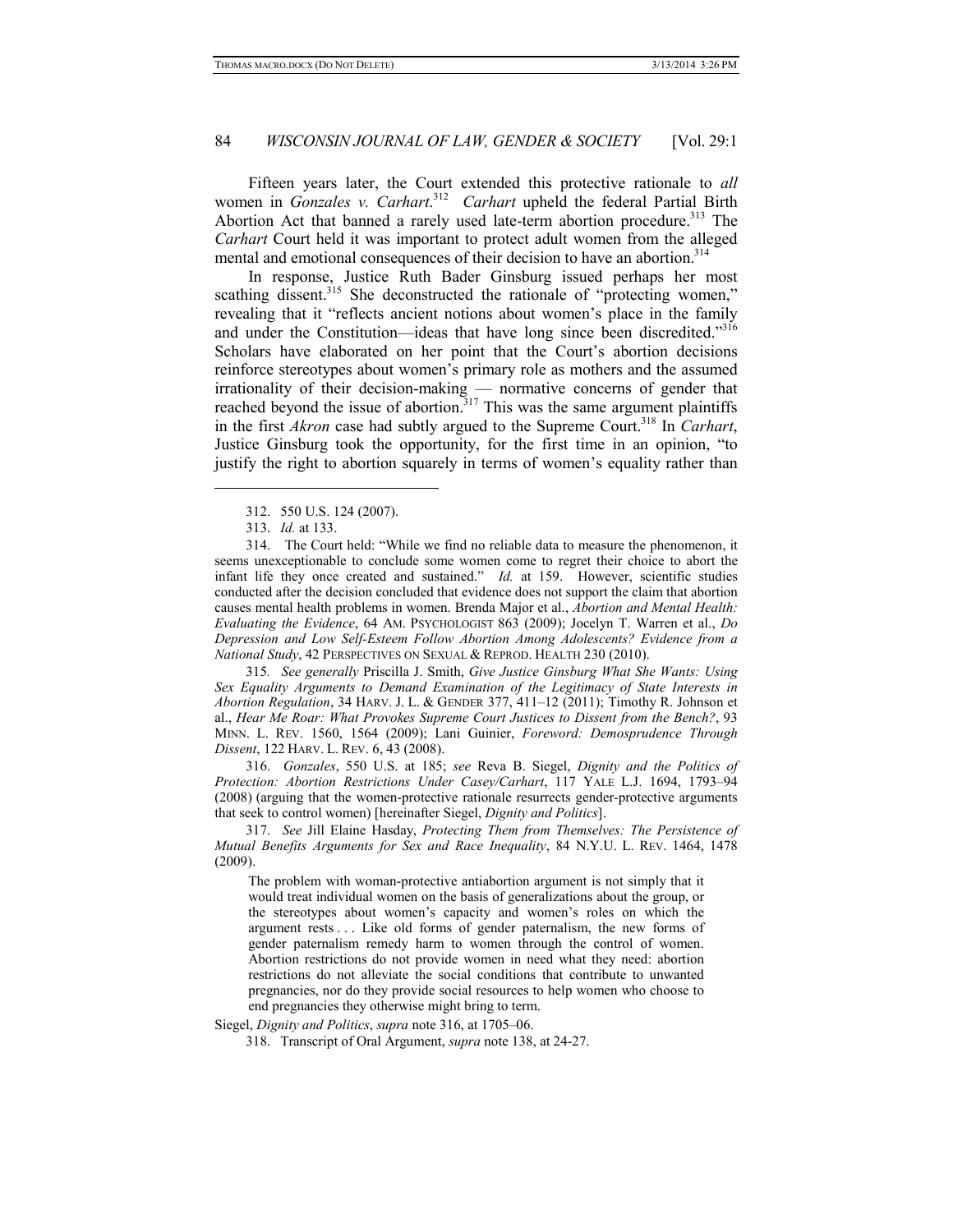#### 2014] *BACK TO THE FUTURE* 85

privacy."319 She rejected the medical model that has dominated much of the Court's forty years of abortion jurisprudence in favor of a women's rights model that engenders the constitutional right of equal citizenship and better captures the understanding of the abortion right "widely shared in the women's movement in the years before *Roe*."320

It may be that Justice Ginsburg's analysis provides the outline of a way to legally evaluate first-term abortion regulations going forward. Given the Court majority's acceptance of justifications for abortion laws based on stereotypes of women's incapacity, weakness, and need for protection, a sex equality analysis that focuses on the discriminatory premises for such stereotypical protectionism may more directly address the concerns of women's advocates.<sup>321</sup> This more searching inquiry may be required to better respond to the continued legislative attacks on women's right to choose abortion at some time during a pregnancy.

## **CONCLUSION**

The types of governmental restrictions that were first challenged in *Akron* shortly after *Roe*'s decriminalization of abortion have since become legal. Ohio, like many other states, has re-enacted the specific abortion restrictions that had previously been declared invalid.322 The fierce public debate surrounding abortion, continuing over decades and even centuries, reveals the depth and strength of the convictions held by those on both sides of the issue. These convictions are not easily silenced by a single court decision. Instead,

<sup>319.</sup> Cass R. Sunstein, Op-Ed., *Ginsburg's Dissent May Yet Prevail*, L.A. TIMES, Apr. 20, 2007, at A31, *available at* http://articles.latimes.com/2007/apr/20/opinion/oe-sunstein20; *see Gonzales*, 550 U.S. 124, 172 (2007) (Ginsburg, J., dissenting) ("[L]egal challenges to undue restrictions on abortion procedures do not seek to vindicate some generalized notion of privacy; rather, they center on a woman's autonomy to determine her life's course, and thus to enjoy equal citizenship stature."). Ginsburg had made these arguments previously in scholarly articles. *See* Ruth Bader Ginsburg, *Speaking in a Judicial Voice*, 67 N.Y.U. L. REV. 1185, 1200 (1992); Ruth Bader Ginsburg, *Some Thoughts on Autonomy and Equality in Relation to Roe v. Wade*, 63 N.C. L. REV. 375, 383 (1985); *see also* Reva B. Siegel, *Sex Equality Arguments for Reproductive Rights: Their Critical Basis and Evolving Constitutional Expression*, 56 EMORY L.J. 815, 838 (2007); Catharine MacKinnon, *Roe v. Wade: A Study in Male Ideology*, *in* ABORTION: MORAL AND LEGAL PERSPECTIVES 45, 52–53 (Jay L. Garfield & Patricia Hennessey eds., 1984) (criticizing *Roe*'s foundation in privacy rather than equality).

<sup>320.</sup> Reva B. Siegel, *Roe's Roots: The Women's Rights Claims that Engendered Roe*, 90 B.U. L. REV. 1875, 1878 (2010); *see* Jonathan Bullington, *Justice Ginsburg: Roe v. Wade Not "Woman Centered*," CHI. TRIB. (May 11, 2013), http://articles.chicagotribune.com/2013- 05-11/news/chi-justice-ginsburg-roe-v-wade-not-womancentered-20130511\_1\_roe-vabortion-related-cases-wade-case (reporting Justice Ginsburg's remarks that the Court's

abortion precedent is not properly based on women's choice, but rather is physiciancentered).

<sup>321</sup>**.** *See* Smith, *supra* note 315 (encouraging litigators to adopt sex equality arguments for abortion challenges as such theory as evolved to bolster the liberty challenge).

<sup>322.</sup> OHIO REV. CODE ANN. § 2919.121 (LexisNexis 2013) (effective 1998) (parental consent and notification); OHIO REV. CODE Ann. § 2317.56 (LexisNexis 2013) (effective 2000) (informed consent); OHIO REV. CODE ANN. § 3701.79 (LexisNexis 2013) (effective 2006) (twenty-four-hour waiting period).